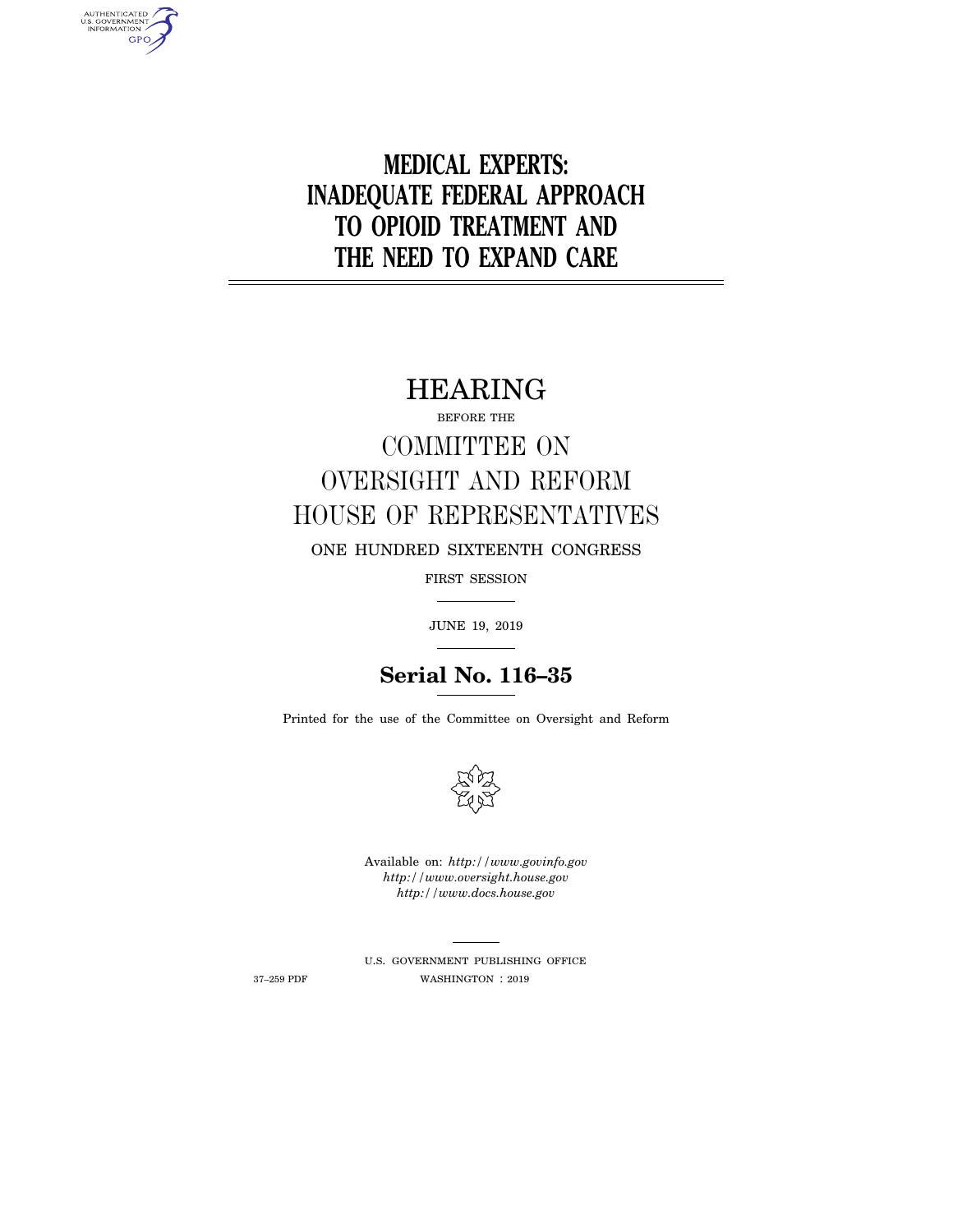#### COMMITTEE ON OVERSIGHT AND REFORM

ELIJAH E. CUMMINGS, Maryland, *Chairman* 

CAROLYN B. MALONEY, New York ELEANOR HOLMES NORTON, District of Columbia WM. LACY CLAY, Missouri STEPHEN F. LYNCH, Massachusetts JIM COOPER, Tennessee GERALD E. CONNOLLY, Virginia RAJA KRISHNAMOORTHI, Illinois JAMIE RASKIN, Maryland HARLEY ROUDA, California KATIE HILL, California DEBBIE WASSERMAN SCHULTZ, Florida JOHN P. SARBANES, Maryland PETER WELCH, Vermont JACKIE SPEIER, California ROBIN L. KELLY, Illinois MARK DESAULNIER, California BRENDA L. LAWRENCE, Michigan STACEY E. PLASKETT, Virgin Islands RO KHANNA, California JIMMY GOMEZ, California ALEXANDRIA OCASIO-CORTEZ, New York AYANNA PRESSLEY, Massachusetts RASHIDA TLAIB, Michigan

JIM JORDAN, Ohio, *Ranking Minority Member*  JUSTIN AMASH, Michigan PAUL A. GOSAR, Arizona VIRGINIA FOXX, North Carolina THOMAS MASSIE, Kentucky MARK MEADOWS, North Carolina JODY B. HICE, Georgia GLENN GROTHMAN, Wisconsin JAMES COMER, Kentucky MICHAEL CLOUD, Texas BOB GIBBS, Ohio RALPH NORMAN, South Carolina CLAY HIGGINS, Louisiana CHIP ROY, Texas CAROL D. MILLER, West Virginia MARK E. GREEN, Tennessee KELLY ARMSTRONG, North Dakota W. GREGORY STEUBE, Florida

DAVID RAPALLO, *Staff Director*  LUCINDA LESSLEY, *Policy Director*  ALI GOLDEN, *Chief Health Counsel*  MILES LICHTMAN, *Professional Staff Member*  LAURA RUSH, *Deputy Chief Clerk/Security Manager*  CHRISTOPHER HIXON, *Minority Chief of Staff*  CONTACT NUMBER: 202-225-5051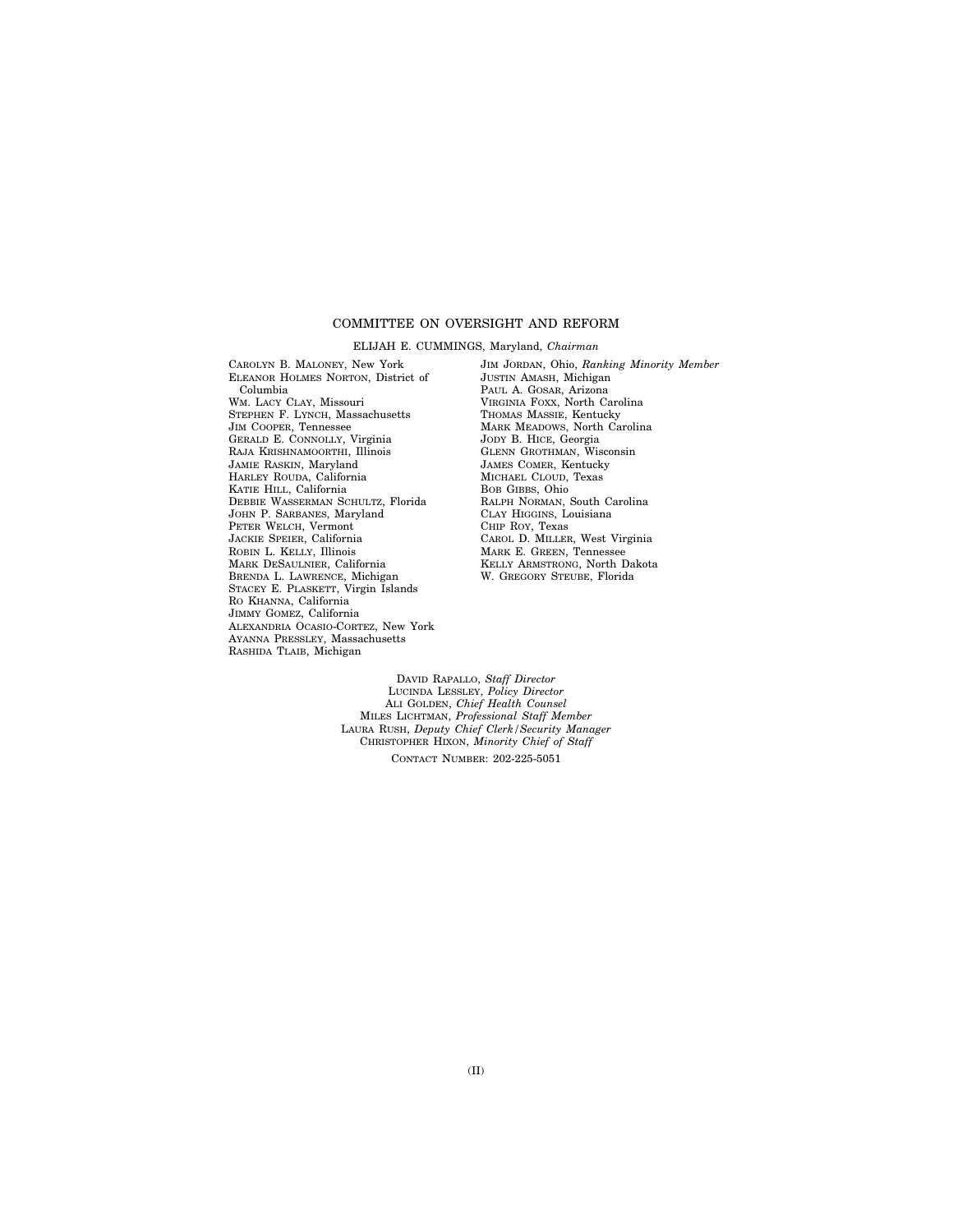## C O N T E N T S

|                                                                                                                                                      | Page     |
|------------------------------------------------------------------------------------------------------------------------------------------------------|----------|
| WITNESSES                                                                                                                                            |          |
| Dr. Susan R. Bailey, President-elect, American Medical Association<br>Dr. Yngvild K. Olsen, Vice President, American Society of Addiction Medicine   | 5<br>6   |
| Dr. Arthur C. Evans, CEO/Executive Vice President, American Psychological<br>Association                                                             | 8        |
| Ms. Jean Ross RN, President, National Nurses United<br>Ms. Angela Gray BSN, RN, Nurse Director, Berkeley-Morgan County Board<br>of Health, WV        | 10       |
| Dr. Nancy K. Young, Executive Director, Children and Family Futures                                                                                  | 11<br>13 |
| Written opening statements and witness' written statements are available at<br>the U.S. House of Representatives Repository: https://docs.house.gov. |          |

- *The documents entered into the record during this hearing are listed below, and are available at: https://docs.house.gov.* 
	- \* New Yorker article, ''Who is Responsible for the Pain Pill Epidemic?''; submitted by Rep. Wasserman Schultz.
	- \* American Psychological Association article; submitted by Chairman Cummings.
	- \* Statement from Bill Greer, President, SMART Recovery, USA; submitted by Chairman Cummings.
	- \* Letter from Faces and Voices of Recovery; submitted by Chairman Cummings.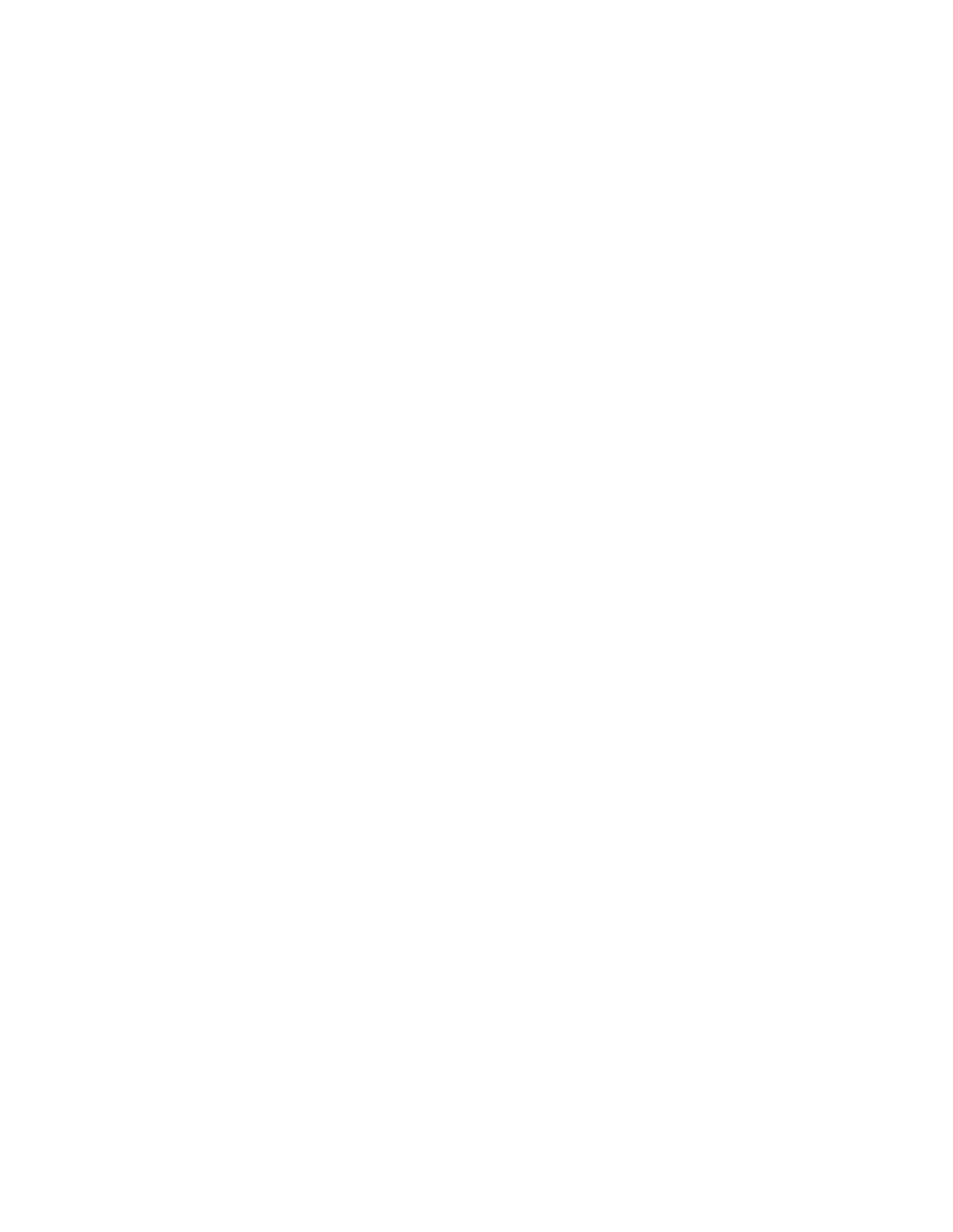## **MEDICAL EXPERTS: INADEQUATE FEDERAL APPROACH TO OPIOID TREATMENT AND THE NEED TO EXPAND CARE**

#### **Wednesday, June 19, 2019**

#### HOUSE OF REPRESENTATIVES COMMITTEE ON OVERSIGHT AND REFORM WASHINGTON, D.C.

The committee met, pursuant to notice, at 10:03 a.m., in room 2154, Rayburn House Office Building, Hon. Elijah Cummings (chairman of the committee) presiding.

Present: Representatives Cummings, Maloney, Norton, Clay, Connolly, Krishnamoorthi, Raskin, Rouda, Hill, Wasserman Schultz, Sarbanes, Welch, Speier, Kelly, DeSaulnier, Khanna, Ocasio-Cortez, Pressley, Tlaib, Jordan, Amash, Massie, Meadows, Grothman, Comer, Cloud, Gibbs, Higgins, Norman, Roy, Miller, Green, and Steube.

Chairman CUMMINGS. The committee will come to order. Without objection, the chair is authorized to declare a recess of the committee at any time. The full committee hearing is convening to hear from medical experts regarding the Inadequate Federal Approach to the Opioid Treatment and the Need to Expand Care.

I now recognize myself for five minutes to give an opening.

First of all, I want to thank all of you very much for being here this morning. We're honored to have some of our Nation's most accomplished medical experts and practitioners working on the frontlines, and they are here to testify today.

Today, the committee will be examining legislation that could significantly increase access to treatment across the country for those suffering from substance use disorder. Substance use disorder is a generational health crisis, but most people suffering from it are not able to get the evidence-based treatment that they so urgently need.

More than 270,000 Americans died from drug overdoses from 2013 to 2017. Despite this staggering loss of life, a study based on the National Survey on Drug Use and Health found that those who have substance use disorder, and I quote, "Only 10.8 percent receive specialty treatment.''

The National Academies of Science, Engineering, and Medicine reported earlier this year that in 2016 just 36 percent of the specialty treatment facilities offered any form of FDA-approved medication for opioid use disorder. It concluded, ''Only six percent of facilities offered all three medications'' approved to treat this disease.

The National Academies also warn, and I quote, "Efforts to date have made no real headway in stemming this crisis, in large part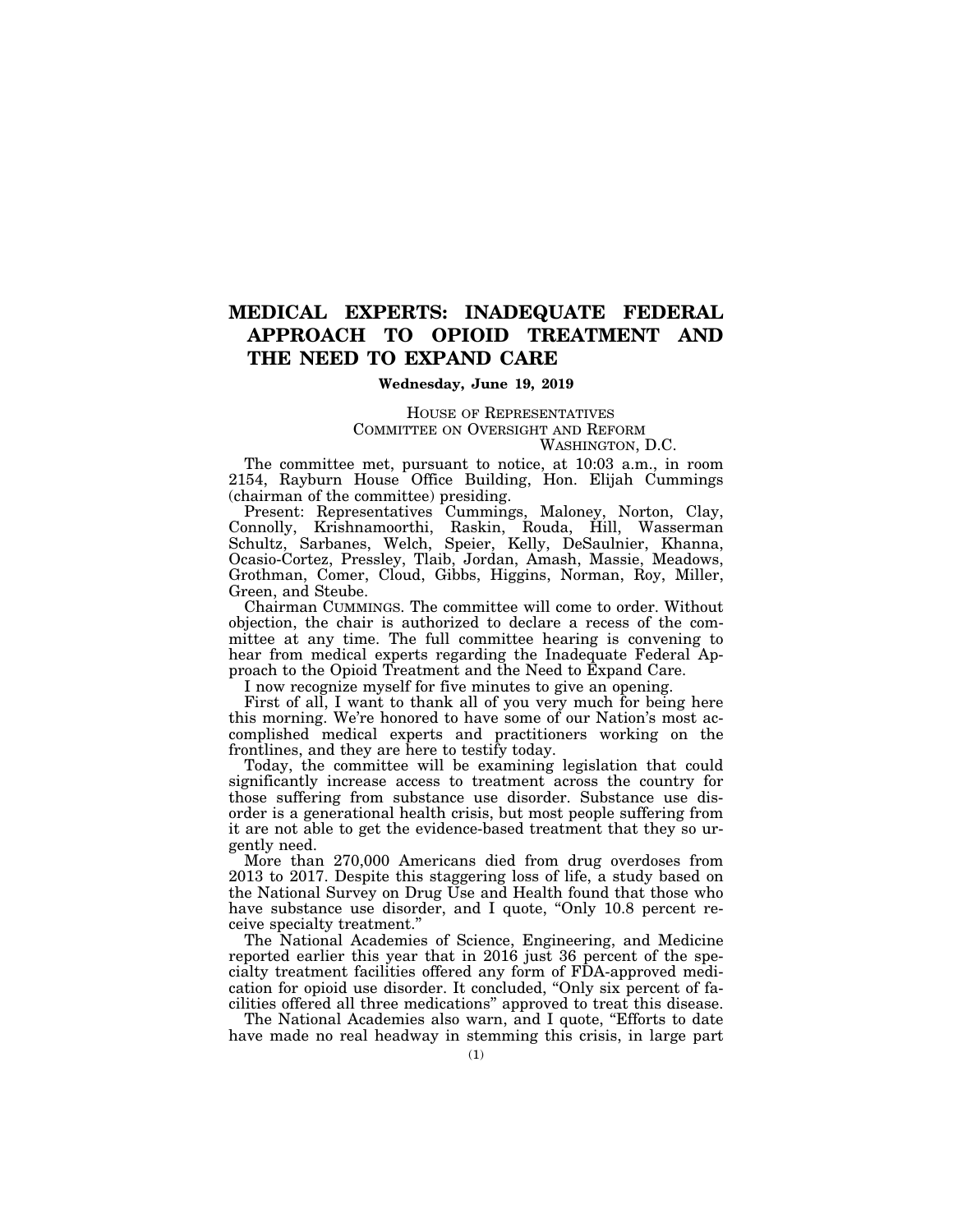because tools that are already in existence, like evidence-based medications, are not being deployed to maximum impact.''

The response of the Administration and Congress has been woefully inadequate. For the entire first two years of the Trump Administration the President failed to issue a national drug control strategy, even though it was required by law.

Finally, in this past January, the Administration released its first strategy, but it failed to meet even the most basic requirements of the law. Even more shocking, its stated goal is to reduce the overdose deaths by only 15 percent over the next five years. And ladies and gentlemen, I'm convinced that we can do better than that. Not only can we do better than that, we must do better than that, because these are people's children, their mothers, their fathers, their classmates, who are dying. And there are so many in the pipeline to die.

And so, let me put all of that into context. Even if the Administration reaches its stated goal, more than 200,000 Americans will still die of overdoses by 2022. Congress has also failed to act with the urgency this crisis demands. Last year, Congress passed a support act. Although that bill took small steps to expand treatment, it only nibbled at the edges of this generational health crisis.

Meanwhile, nearly 200 Americans continue to die every single day during this epidemic. The CARE Act offers a comprehensive evidence-based approach to getting people the treatment they need to save their lives. And it is endorsed by the medical professionals across the country. The CARE Act is co-sponsored by more than 100 members of the House, including every single democratic member of this committee.

Even the Trump Administration's director of the Office of Drug Control Policy, Jim Curiel, has commended, and I quote, calling it ''The heart and the spirit of this legislation,'' is something that he likes.

The CARE Act would apply the proven model we've adopted on a bipartisan basis to fight HIV, the AIDS epidemic. I can remember when people questioned whether or not we would be able to address AIDS, and we have done an effective job. Is there more to do? Yes. But we didn't just throw up our hands and say, "Let folk die." We said we were going to do something about it.

So, the CARE Act would authorize \$10 billion for a year to provide states and local communities with stable funding to build robust treatment infrastructure. And what we're talking about is effective and efficient treatment. I'm not talking about people that throw up a shop on the corner, like I see some places in my town, and distribute certain types of medications, and then call themselves giving people treatment. I'm talking about real evidencebased treatment.

And it would expand access to medication assistant treatment, and the wraparound services that are necessary. It would incentivize states to adopt model standards for treatment programs and recovery residences. It would provide \$500 million per year to buy the overdose anecdote Naloxone, and distribute it to first responders, public health offices, and the public. The CARE Act has been endorsed by more than 200 organizations. For example, the American Medical Association has endorsed the CARE Act, noting,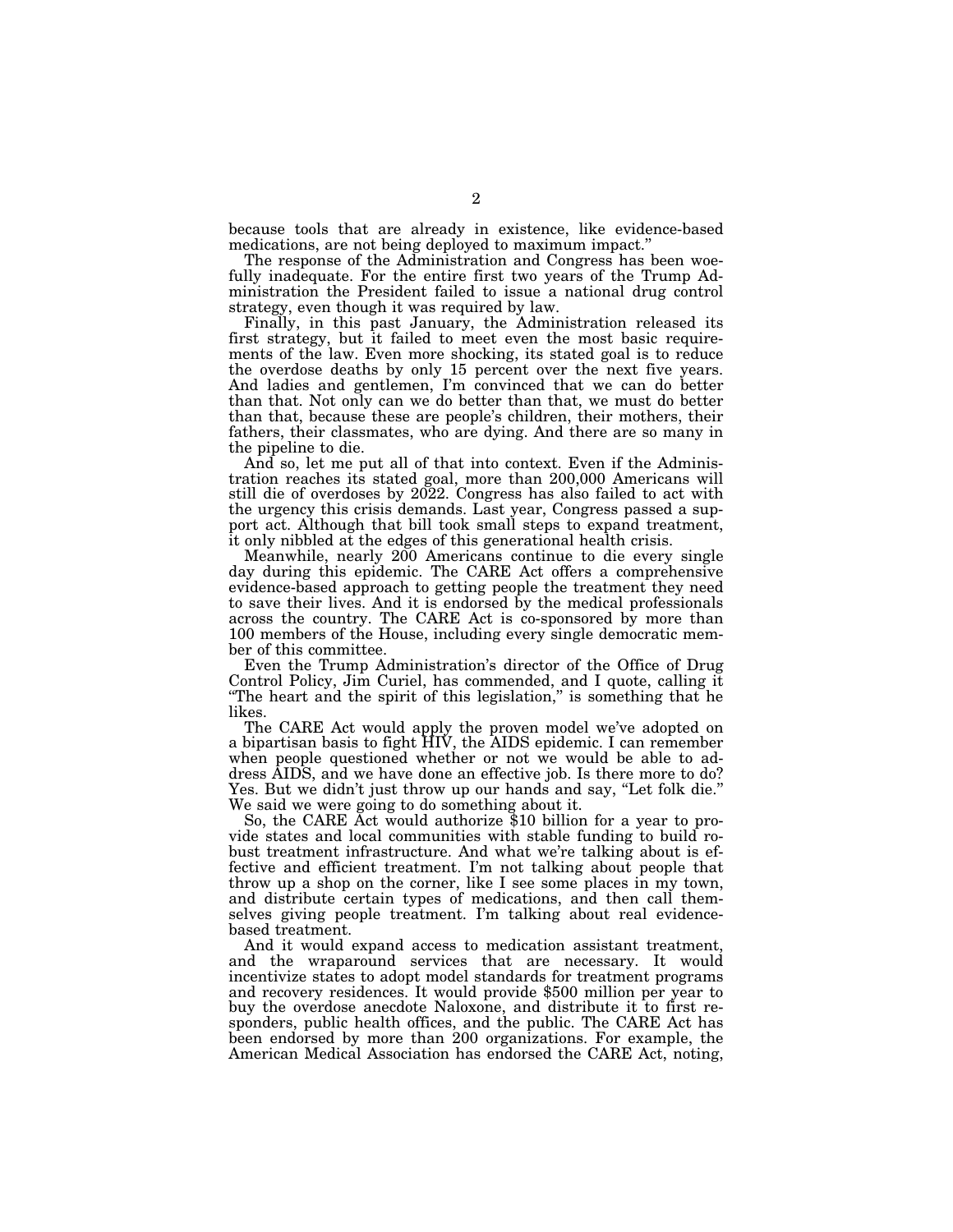''The CARE Act is intended to fill the current funding gap. It sets up a framework to do so.''

The American Society of Addiction Medicine supports the CARE Act, because it will, "Help communities of all shapes and sizes, provide critically needed and evidence-based addiction prevention, treatment, engagement, and recovery services.''

The American Psychological Association endorsed the CARE Act, noting that, "The CARE Act acknowledges that a fundamental requirement for successfully addressing the drug overdose epidemic is treating the whole person.''

Finally, the National Nurses United endorse the CARE Act, and wrote, "In order to effectively combat this horrible epidemic and save the lives of our patients, it is necessary for this committee and Members of the Congress in full to commit to fully fund the response to the opioid crisis. We urge you to support and pass the Comprehensive Addiction Resources Emergency Act of 2019, and look forward to working with you to do so.''

I've often said that, at 68, I've been seeing this drug problem a long time. The first person that I've ever heard of dying of an overdose was somebody who died in my neighborhood when I was eight years old. And I didn't even know what an overdose was. But the fact is that I've seen many people die over the years.

But we have not come here just to speak for those who have died. We've come to speak for the living and the dead. There are so many people who have been in so much pain that they didn't even know they were in pain. There are so many people that were suffering from psychological problems, and did not realizes how much trouble they're in.

Even in my neighborhood, I can see people sometimes at three at night chasing death, trying to get drugs, trying to again put themselves out of pain. And so, we cannot look at them as collateral damage. We have to address them. Again, these are our neighbors, these are our friends, these are our church members. These are our fellow students. These are our fellow workers.

And so, I am looking forward, and I want to thank all of the associations that have joined us today. We can do this. And again, I thank you. And now we will hear from distinguished ranking member of our committee, Mr. Jordan.

Mr. JORDAN. Mr. Chairman, thank you. I know you care passionately about this, and we appreciate that, the commitment to dealing with this crisis. And this is one of the most trying issues of our time. And this committee has rightfully treated the ongoing epidemic as an issue of the utmost importance. Chairman Cummings and I both represent states that have been severely affected, and the situation, as the chairman described, is nothing short of heartbreaking.

Our home state of Ohio has the second worst opioid overdose death rate in the country. In Ohio more people die from overdoses than from car accidents. Over the course of a single year Ohio has witnessed almost 5,000 fatal drug overdoses. That's nearly 14 deaths every single day.

As all too many of you know, this staggering death toll does not begin to capture the devastation inflicted on families and communities. Today, we will discuss the sad fact that many Americans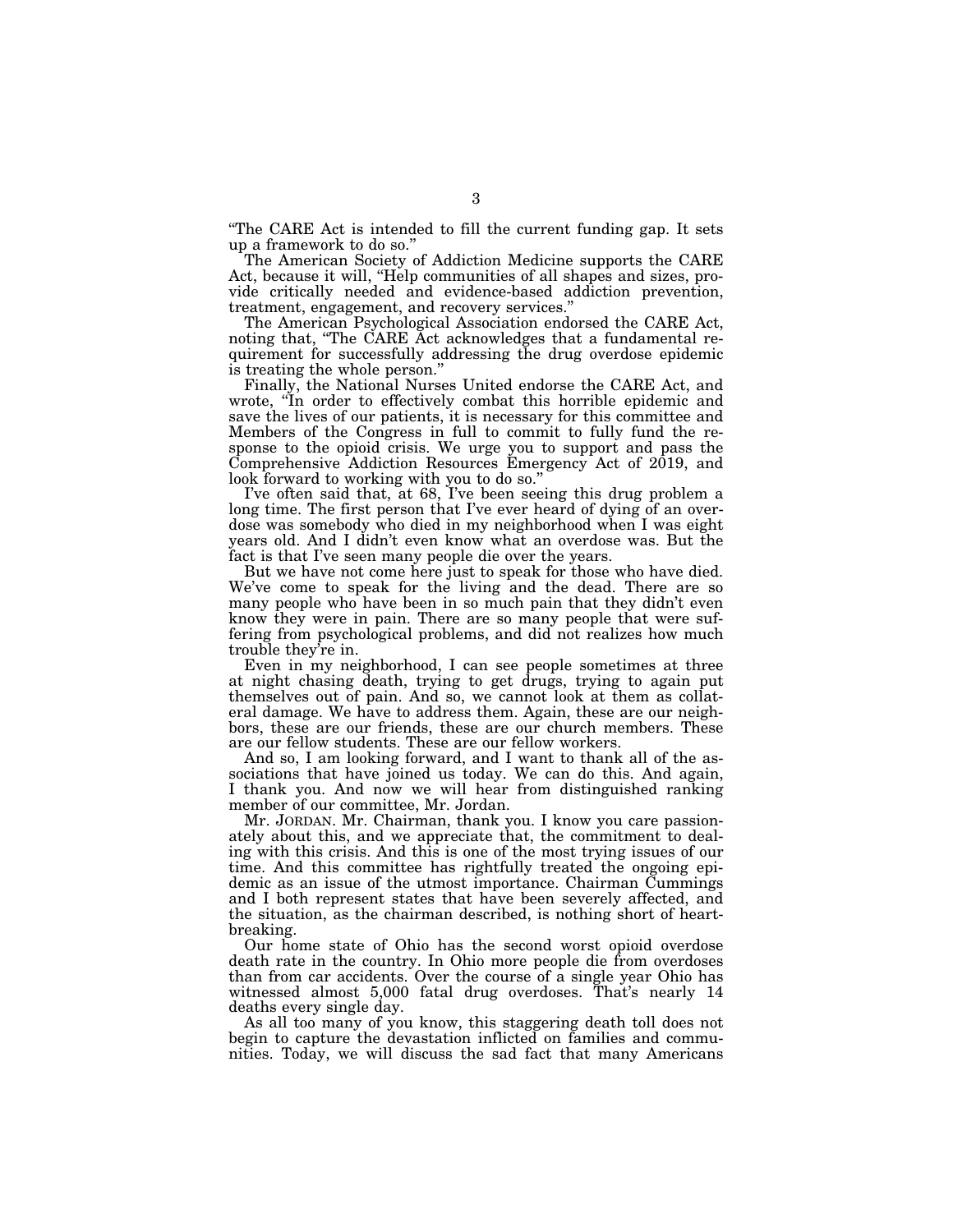suffering with addiction are not able to access evidence-based treatment options. The witnesses her today, who help us understand the extent of this problem, how we can get to the solution. And I appreciate you all being here, and look forward to hearing what you have to say.

This is an issue deserving of Congress's attention, and I'm pleased that this committee has made it a priority. I'm also encouraged the Trump Administration is fully committed, fully committed to addressing the problem. As we have heard during two recent hearings with Office of National Drug Control Policy, the Administration has a plan to reduce opioid demand, cutoff the flow of elicit drugs, and save lives by increasing access to treatment.

The plan is producing results. Since President Trump took office there has been a 34 percent decrease in the total amount of opioids that pharmacies dispense monthly. Also, the number of patients receiving a form of medication-assisted treatment has increased dramatically.

Monthly prescribing of lifesaving Naloxone, as the chairman talked about, has increased 484 percent. The Trump Administration has invested \$500 million in the HEAL Initiative to bring new non-addicted pain med management therapies to patients in need. And this Administration is making great strides to enforce parity rules so more insurers are providing the services that their members are entitled to.

Last year, President Trump signed into law legislation that allo- cates \$6 billion specifically dedicated to combatting the crisis. This crisis does not strike each community in the same way. What prevention and treatment efforts may be effective in one area may not work as well in another? What we know for sure is that this is not a problem that funding alone can solve. We need to thoughtfully empower communities to address their unique needs to reduce the supply of drugs, prevent drug use, and provide access to needed treatment.

It would also be a mistake not to address one of the root causes of the opioid crises. We should consider securing our borders, a necessary part of this effort to deal with this problem. Earlier this year enough Fentanyl was seized in one drug bust, in one seizure, enough Fentanyl to kill 57 million people. It's scary to think of how much is getting through.

I'm grateful for medical processionals who are with us this morning. You are on the front lines battling this problem daily. Thank you. Thank you for taking the time to be here to discuss this health crisis.

And I should just point out, too, that there are a number of important things going on this morning. This one is certainly one of them, but there's a reparation's hearing next-door. There's a former White House adviser upstairs in a deposition. And I'm supposed to be at all three places at the same time. So, I will be in and out, but I do look forward to hearing from what you have to say. Other members will be in that same position.

But, again, Mr. Chairman, thank you for this hearing. And, again, I want to thank our witness for being here. And I yield back.

Chairman CUMMINGS. I want to thank you, Mr. Ranking Member.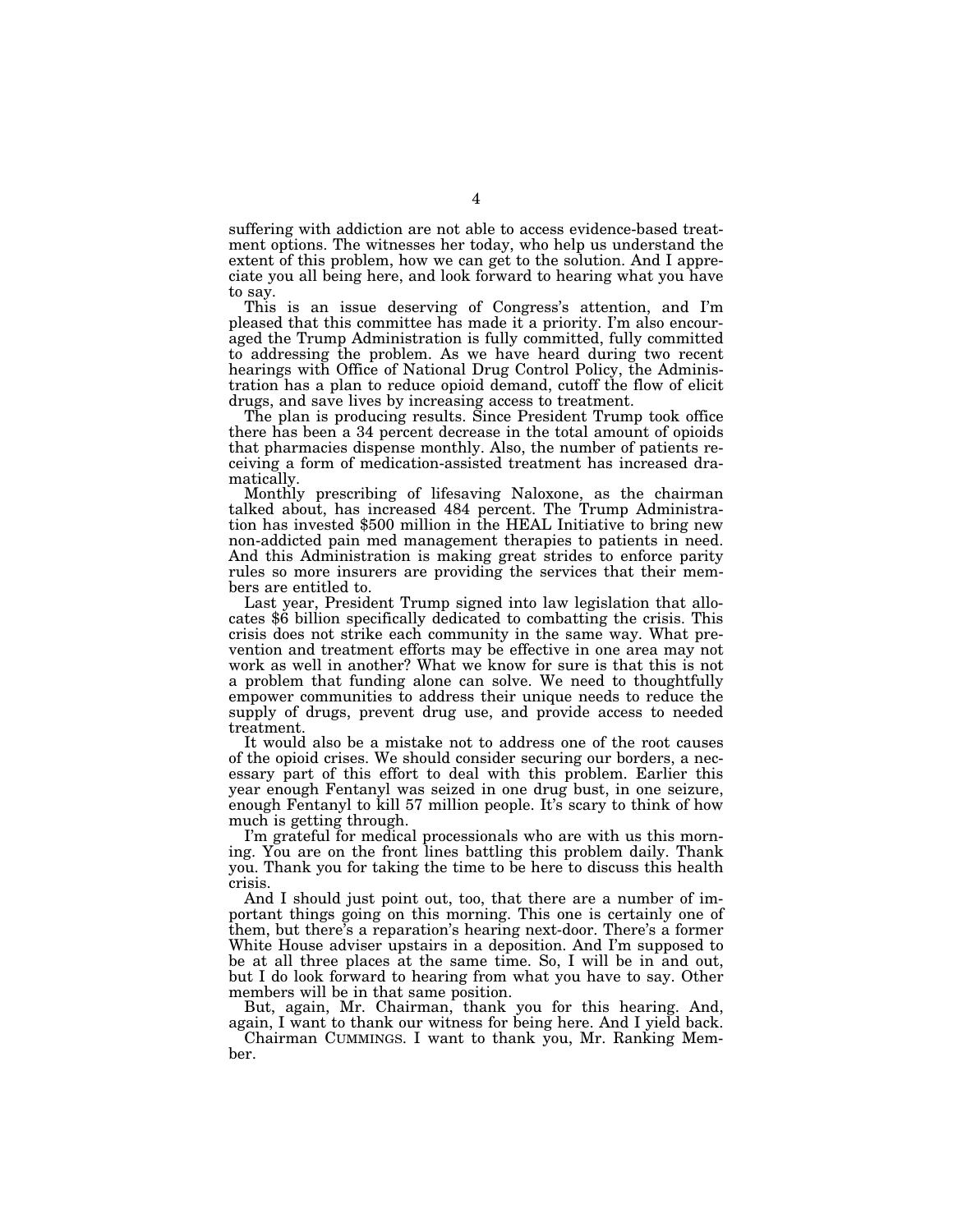Now I would like to welcome our witnesses. Dr. Susan Bailey is the President-elect of the American Medical Association. Dr. Yngvild Olsen is the Vice President of the American Society of Addiction Medicine, and Medical Director of the Institutes for Behavior Resources, Inc., REACH Health Services, in Baltimore. Dr. Arthur C. Evans, Jr., is the Chief Executive Officer and Executive Vice President of the American Psychological Association. Ms. Jean Ross is a registered nurse, and is the President of the National Nurses United. And Ms. Angela Gray is a registered nurse, and is the nurse-director of the Berkeley-Morgan County Board of Health, in West Virginia. Dr. Nancy Young is the Executive Director of Children and Family Futures.

If you all would please rise, and raise your right hand, and I will begin to swear you in.

Do you swear or affirm that the testimony you are about to give is the truth, the whole truth, and nothing but the truth, so help you God?

You may be seated. Let the record show that the witnesses answered in the affirmative.

Let me just let you know that the microphones are very sensitive. Make sure that they're on when you speak. We will hear from each of you, and understand that we have your testimony. And basically, what we're looking for you to do is summarize it.

As you can see, we've got a—this is a pretty big panel. Usually we only have four people. So, we just ask that you stay within the five-minutes. Of course, you're familiar with the lighting system. If you see a red light you might want to wrap it up. Okay?

Dr. Bailey?

#### **STATEMENT OF SUSAN R. BAILEY, PRESIDENT-ELECT, AMERICAN MEDICAL ASSOCIATION**

Dr. BAILEY. Good morning. Chairman Cummings, Ranking Member Jordan, committee members, the American Medical Association commends you for holding today's hearings. My name is Dr. Susan Bailey, and I am president-elect of the AMA. I'm a practicing allergist immunologist from Ft. Worth, Texas, and I thank you for this opportunity to testify today.

The nation's epidemic of opioid-related overdoses and deaths continues to worsen. Nearly 20 million people in the United States have a substance use disorder, putting them at a greatly increased risk of early death from overdose, infectious diseases, trauma, suicide, and more than 92 percent of these patients receive no treatment.

According to the National Institute on Drug Abuse more than 130 people per day, we heard the chairman say upwards of 200, die in the United States every day from an opioid-related cause.

If there's any good news in this epidemic is that we know what works. There is clear evidence that medication-assisted treatment, commonly referred to as MAT, is a proven medical model that supports recovery, saves lives, reduces crime, and improves quality of life. Methadone, buprenorphine, and Naltrexone are approved medications to treat this disorder.

The bad news, however, is that only a small portion, maybe about a third of people with opioid use disorder, receive any type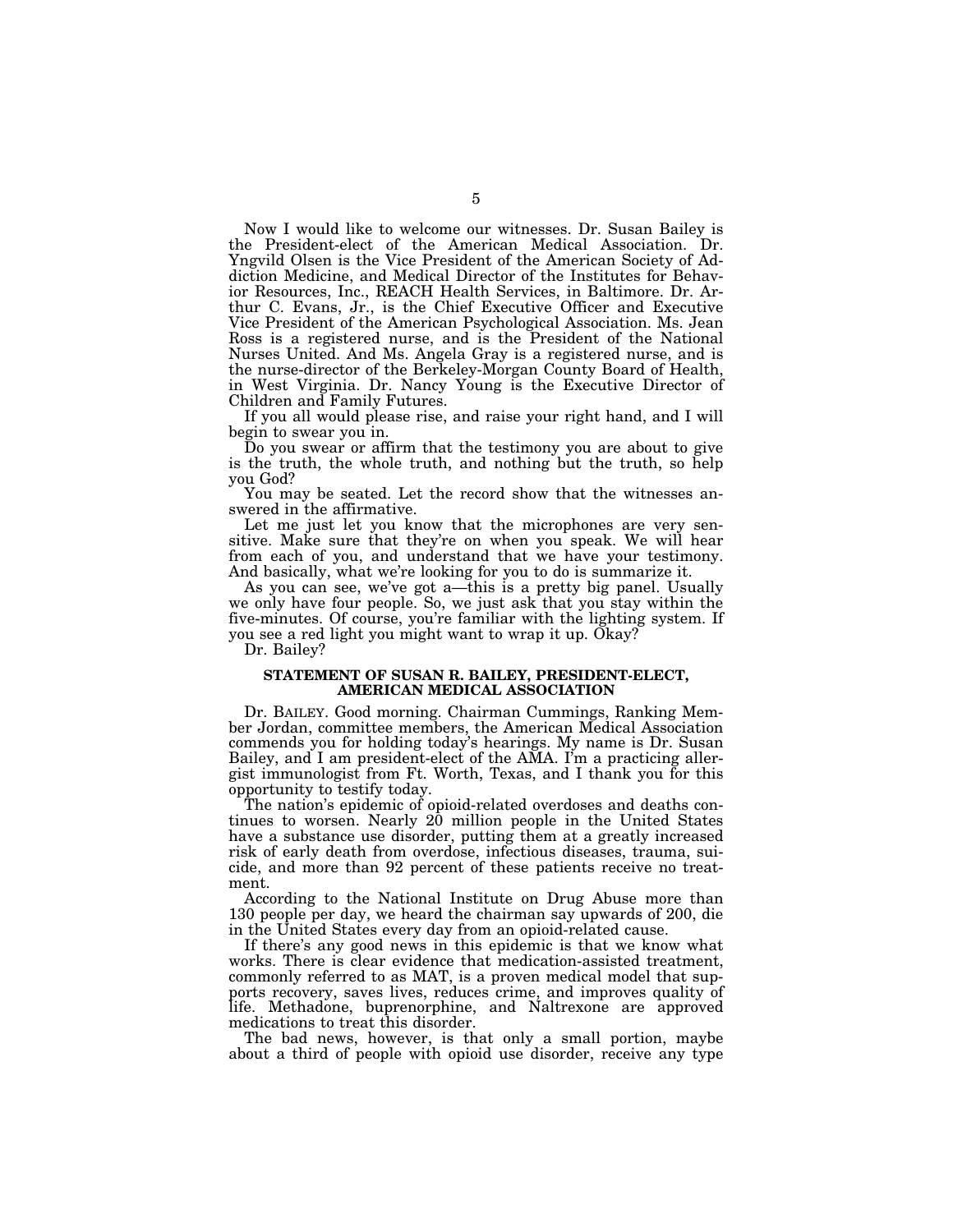of treatment, and only a small set of those receive MAT. So, if we know what works-

Chairman CUMMINGS. Wait a minute. Hold——

Dr. BAILEY [continuing]. why is it so hard for people to get the treatment?

Chairman CUMMINGS. Hold up. Hold up. Hold up. We've got to keep those doors closed. I can barely hear what you were saying. Dr. BAILEY. Thank you.

Chairman CUMMINGS. All right.

Dr. BAILEY. So, if we know what works, why is it so hard to get treatment? There are several reasons that I would like to highlight.

First, there are administrative barriers imposed by payers and pharmacy benefit management companies on MAT drugs, such as prior authorization and step therapy. The AMA calls on all payers, both private and public, as well as PBMs, to end these administrative burdens for the treatment of opioid use disorder.

In addition, MAT should be available on the lowest cost-sharing tier to promote affordability as well as promote availability. There is no clinically valid reason to deny or delay access to these lifesaving evidence-based medications.

A second reason for limited access to treatment is the lack of enforcement of mental health and substance use disorder parity laws. Very high rates of mental disorders coexist among patient with opioid use disorders, as well as among patients with chronic pain conditions, leading to an increased risk of suicide.

More than 10 years after the passage of the Mental Health Parity and Addiction Equity Act, huge gaps in treatment for substance use disorder and mental health disorders are simply unacceptable. The AMA continues to call on policymakers to enforce the parity laws provisions. Insurers need to be held accountable for not complying with their obligations required by law.

Insurers must have addiction medicine and psychiatric physicians in their networks, and the networks have to be accepting new patients, as well as have mental health and SUD coverage that is on par with surgical and medical benefits.

A third reason for the gap in treatment is funding and infrastructure. There is an enormous need for long-term funding and policy to build a robust, flexible, evidence-based public infrastructure that can handle the opioid epidemic, and prepares us to treat other growing concerns, including the increased use of methamphetamine, which brings me to the CARE Act.

Its funding level is a substantial increase and in keeping with the enormity of the subject. At the patient level, the bill would provide grant preferences to states that have prohibited prior authorization and STEP therapy for NIT. Overall, the bill will help create the nationwide infrastructure needed to address this and future epidemics, and the AMA is pleased to support it.

Thank you.

Chairman CUMMINGS. Thank you very much. Dr. Olsen?

#### **STATEMENT OF YNGVILD K. OLSEN, VICE PRESIDENT, AMERICAN SOCIETY OF ADDICTION MEDICINE**

Dr. OLSEN. Thank you. And good morning, Chairman Cummings, Ranking Member Jordan, esteemed members of this committee.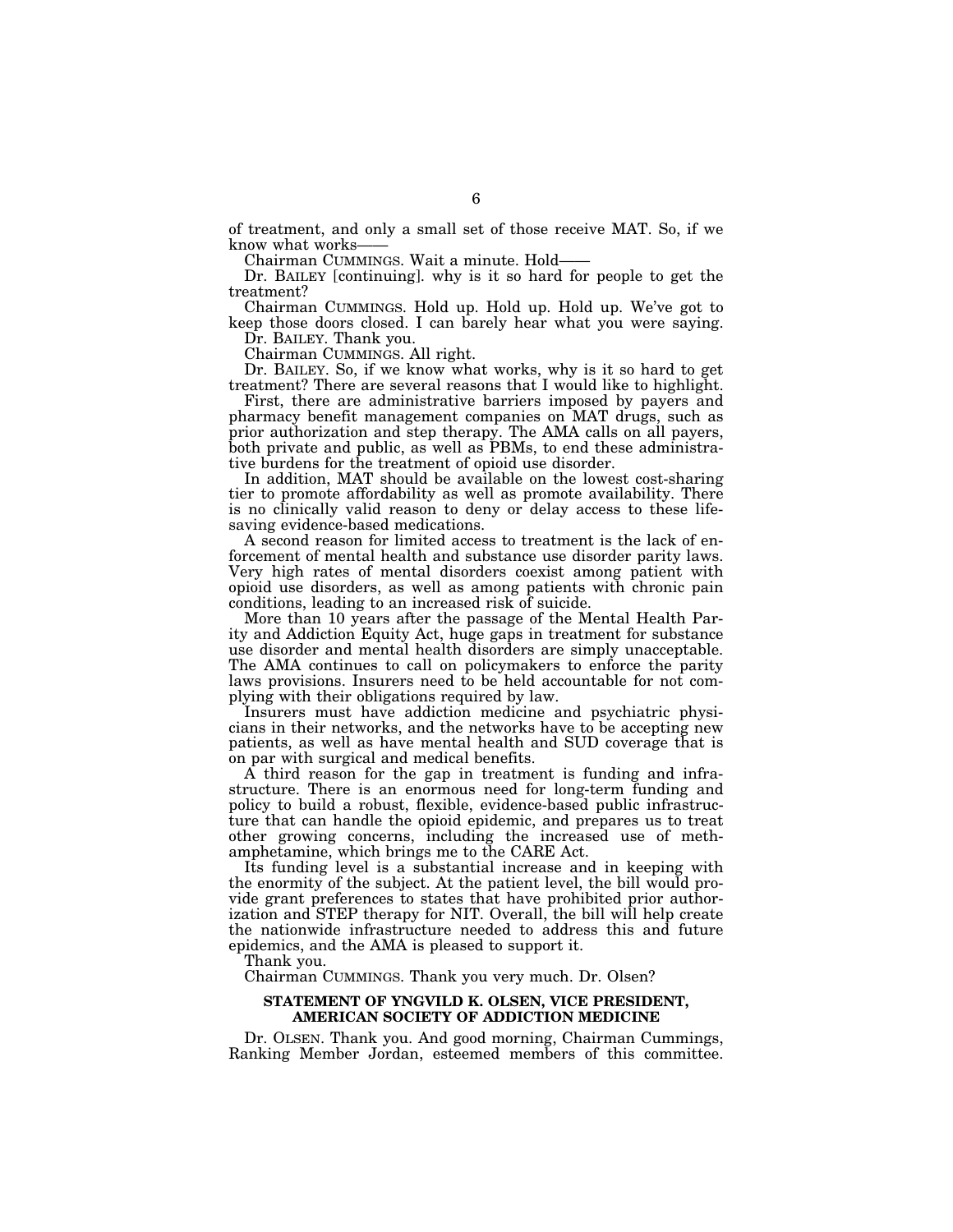And thank you so much for inviting me to participate in this important hearing.

My name is Dr. Yngvild Olsen. I'm a general internist, board certified in addiction medicine, and care for patients with addiction in the state of Maryland. I'm also the vice president of the American Society of Addiction Medicine, or ASAM, a national medical society representing over 6,000 physicians and other clinicians who specialize in the treatment and treatment of addiction.

And I'd like to start with a story of one of my patients, whom I will call Andy. In 2011, Andy walked into my office and told me was addicted to heroin. His life was in shambles, and his mother and ex-wife were unwilling to let him see his two children.

Andy began taking methadone and receiving counseling in our clinic. And slowly he began to escape Heroin's grip. Previously, he had struggled for years to maintain a job while suffering with addiction. But since starting treatment, he has stopped problematic substance use for long periods of time, has been able to work, has been able to pay child support, and has been able to support himself and his new wife. And he is an involved father in the life of his children.

However, out of his 11 close high school friends, Andy is the only sole survivor. The others have all died of drug overdose. And I think of Andy and his high school friends every time I see the statistic in the 2016 surgeon general's report that only about one in ten people with addiction receive specialty treatment.

And inspired by Andy, and by many of my patients, who have overcome incredible challenges in their lives to achieve recovery, I've three points to make to you today.

First, everywhere we look we are missing opportunities to save lives. Evidence-based addiction treatment reduces crime, increases employment, and reduces the transmission of infectious disease. And specifically, we have medications for the treatment of opioid addiction that reduce the risk of fatal overdose by half or more.

Yet, we can leave this hearing room today together and visit emergency departments and jails across the country, where we will find people with addiction unable to start treatment meeting generally accepted standards of care. And we can walk together around cities, towns, and rural areas in every single one of your districts, and we will find people using drugs without hope for the future, and without access to lifesaving care.

And second, to end the addiction and overdose crisis, we must pay for it. I deeply appreciate that Congress has appropriated several billion extra dollars in the last few years to support efforts in every state. And there's no question that these investments have saved lives. But about 70,000 Americans each year are dying from drug overdose.

Far more resources are necessary in the interventions shown to have the most impact to save more lives. It requires more than more funding. It requires smart funding. Paying to save lives starts with comprehensive insurance coverage, including private insurance, Medicare, and Medicaid.

My patient Andy is covered by Medicaid. He relies on that coverage not only for the care I provide, but also for mental health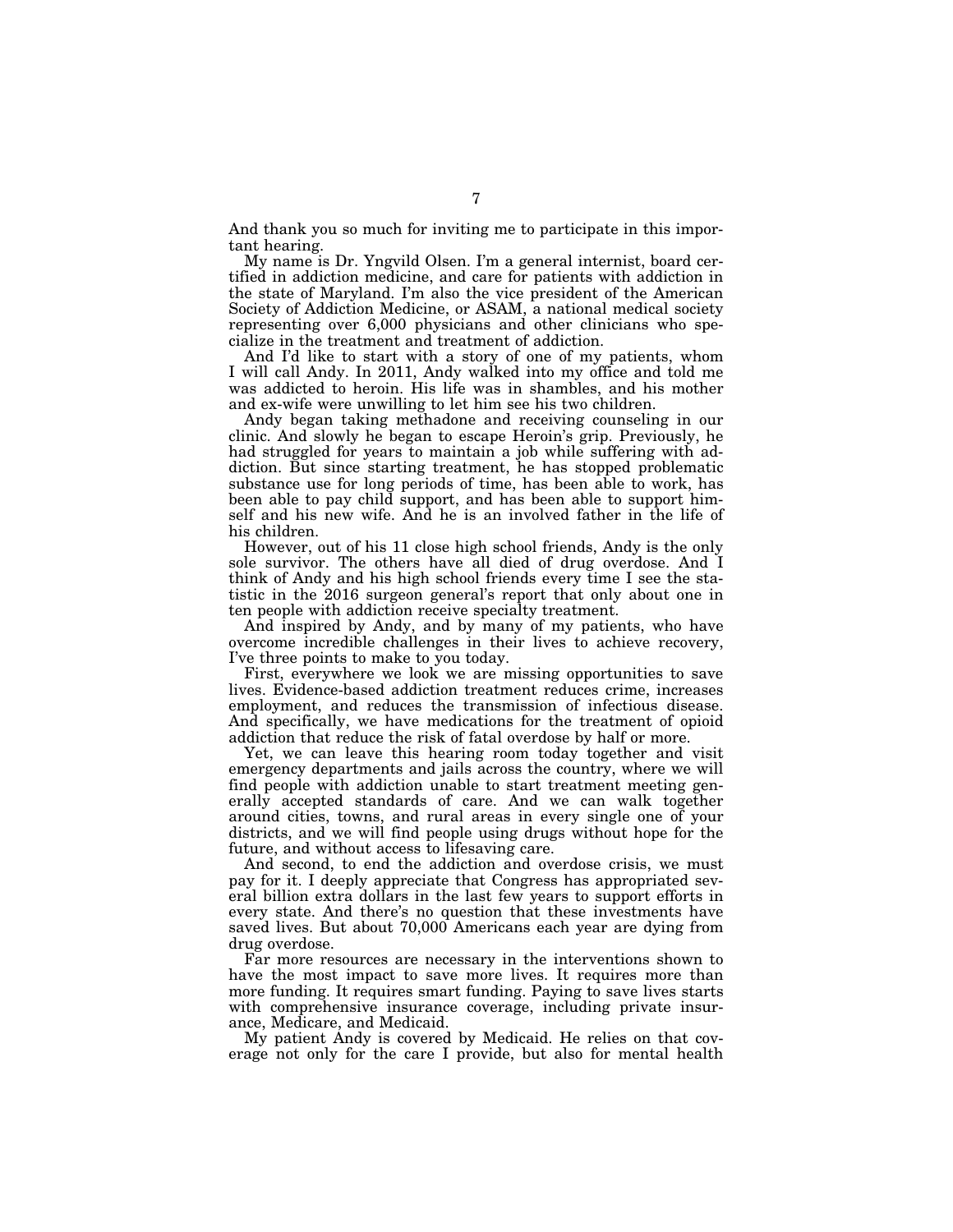treatment that has allowed him to overcome a terrible legacy of trauma related to childhood sexual abuse.

But payment for treatment alone is just the beginning. Communities need additional resources to create systems of care and social services that give every individual the opportunity to achieve and sustain recovery. And one terrific model is the Ryan White Care Act. Ryan White is the act of Congress that has made it possible for our national goal today to be the end of the HIV epidemic.

We need a similar investment so that we can one day achieve the national goal of ending our addiction and overdose crisis. And that's why ASAM supports the CARE Act. This legislation, modeled on the Ryan White Care Act, authorizes \$100 billion over the next decade to help communities of all shapes and sizes provide critically needed and evidence-based addiction prevention, treatment, harm reduction, and recovery services.

And third, ending the addiction and overdose crisis requires more than new resources. It requires a new attitude. Because drug addiction is not a moral failure. It is a complex and chronic disease. And people with addiction deserve care and support, not stigma and ostracism. All practitioners who care for patients should learn to identify and treat patients with addiction, and take pride in doing so.

Police departments should measure success by fewer overdoses and less crime, not by the number of arrests of people who have a disease. And instead of only focusing on some people with addiction, based on address, or class, or race, or ethnicity, we should embrace the following, that everyone with addiction deserves the opportunity for treatment and recovery.

Because looking back more than a century, historians have called opiate addiction the American disease. It's time to write the final chapter of this history. It's time for the United States to take a compassionate, humane, and public health approach to this crisis.

So, thank you for the opportunity to testify today, and I look forward to your questions.

Chairman CUMMINGS. Thank you very much. Dr. Evans?

#### **STATEMENT OF ARTHUR C. EVANS, JR., CEO AND EXECUTIVE VICE PRESIDENT, AMERICAN PSYCHOLOGICAL ASSOCIATION**

Dr. EVANS. Chairman Cummings, Ranking Member Jordan, and members of the Committee on Oversight and Reform, thank you. I'm Dr. Arthur C. Evans, chief executive officer of the American Psychological Association, which has a membership of over 118,000 psychologists and affiliates.

Mr. Chairman, psychologists are on the front lines of providing clinical services, conducting research, developing policy, and providing education to help combat the opioid crisis. I want to convey two key points today.

The first is that successfully treating opioid and substance use disorders really requires a whole-person approach, articulated by SAMSO. Second, we need to incorporate non-pharmacological pain management in dealing with the opioid epidemic.

So first, let me talk about the whole-person approach. Substance use disorders are very complex. They have behavioral, biological, and social underpinnings. Research indicates that you have to ad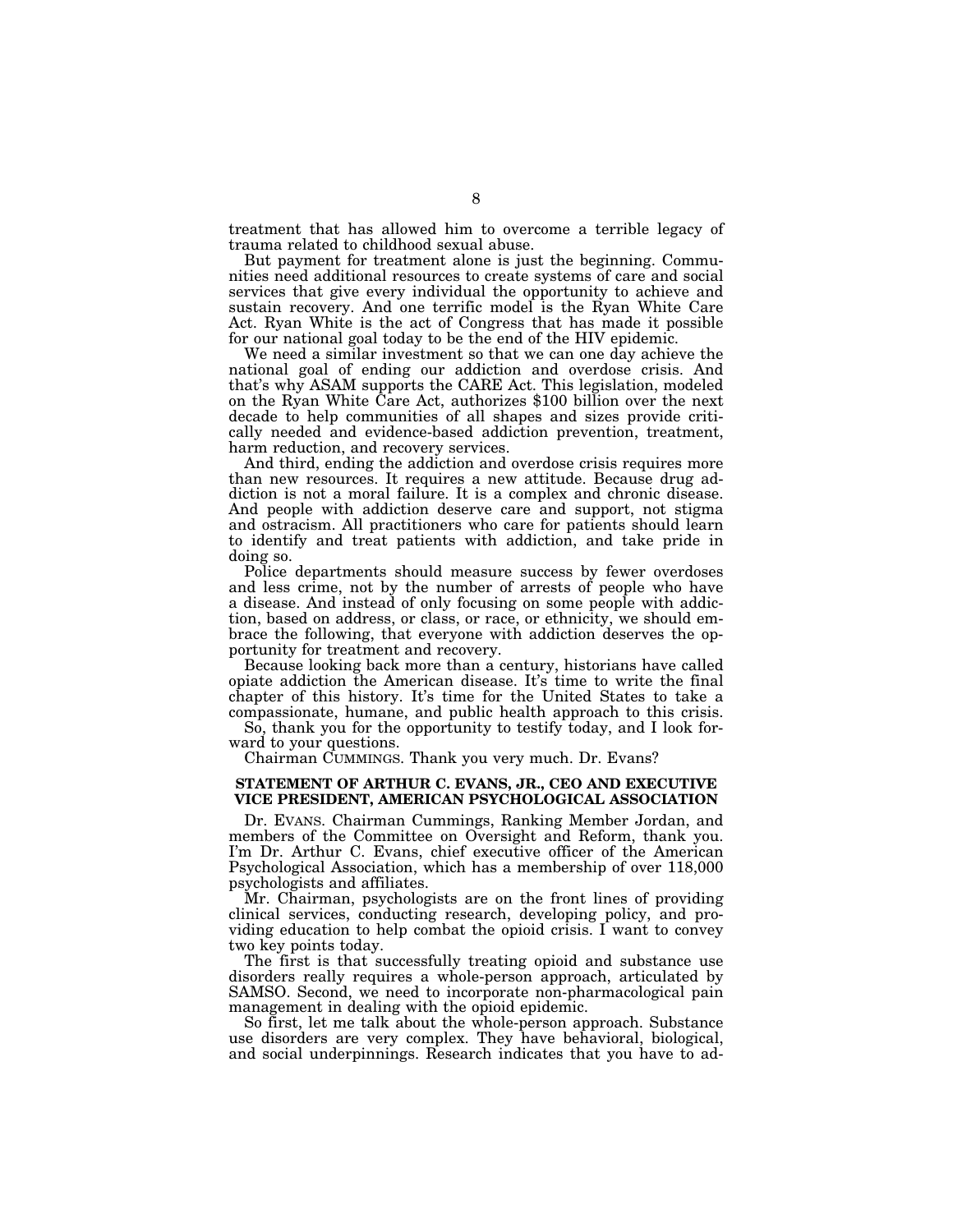dress all of these areas if we're going to be effective in treating and helping people to achieve long-term recovery.

My understanding of these conditions is informed by 30 years of work in the field, including as a clinician, as a researcher doing treatment studies, a faculty at medical schools training psychologists and physicians, and as a program director overseeing treatment programs for people with opioid dependency.

I also spent 20 years of my career as a policymaker in the state of Connecticut and in Philadelphia overseeing large behavioral health treatment systems.

One of the things that I've learned in my career is that we must based our practices and policies on the best available research. And the research is clear that the most effective treatment for opioid use disorders include psychosocial interventions in combination with medications. In other words, medication-assisted treatment means medications are used to assist in the treatment process, not be the treatment.

This is important, because as a former director of a medicationassisted treatment program, I know how easy it is to give short shrift to psychosocial interventions, and in doing so we are not giving people the best opportunity for long-term recovery.

Our policies and funding strategies should ensure that people have access to the full range of services and supports that they need. This is why APA supports the CARE Act, because it embraces this whole-person approach. Grantees would be able to use CARE Act funding to provide a wide range of treatment, as well as recovery support services, including those that have helped people to access education, housing, and job training.

People could receive these services through multiple pathways, including faith-based organizations, vocational rehabilitation agencies, housing agencies, and community-based entities.

Turning to my second point. We need to make non-pharmacological pain management more available to people, because this is critical if we're going to help reduce the misuse and dependency on opioids.

Research has shown that pain involves a complex interaction of physiological, psychological, and social factors. Psychologists have been at the forefront of using this research to develop interventions that help people more effectively manage their pain and approve their functioning. However, these interventions are not as widely used as they should be. So, we were pleased to see the Administration's Pain Management Best Practices Interagency Task Force report just released last month. The report notes that the importance of—notes the importance of psychological interventions and the management of pain, and recognizes the importance of non-pharmacological interventions in the Nation's overall strategy to address the opioid crisis.

Finally, one thing that I've learned in my 20 years as a policymaker, that if you see one treatment system, you've seen one treatment system. What communities need depends on a variety of factors. Depends on the population of the community, depends on the nature of the treatment system, depends on the nature of the epidemic within the community. And it depends on the non-treatment resources that are available to help people in their recovery.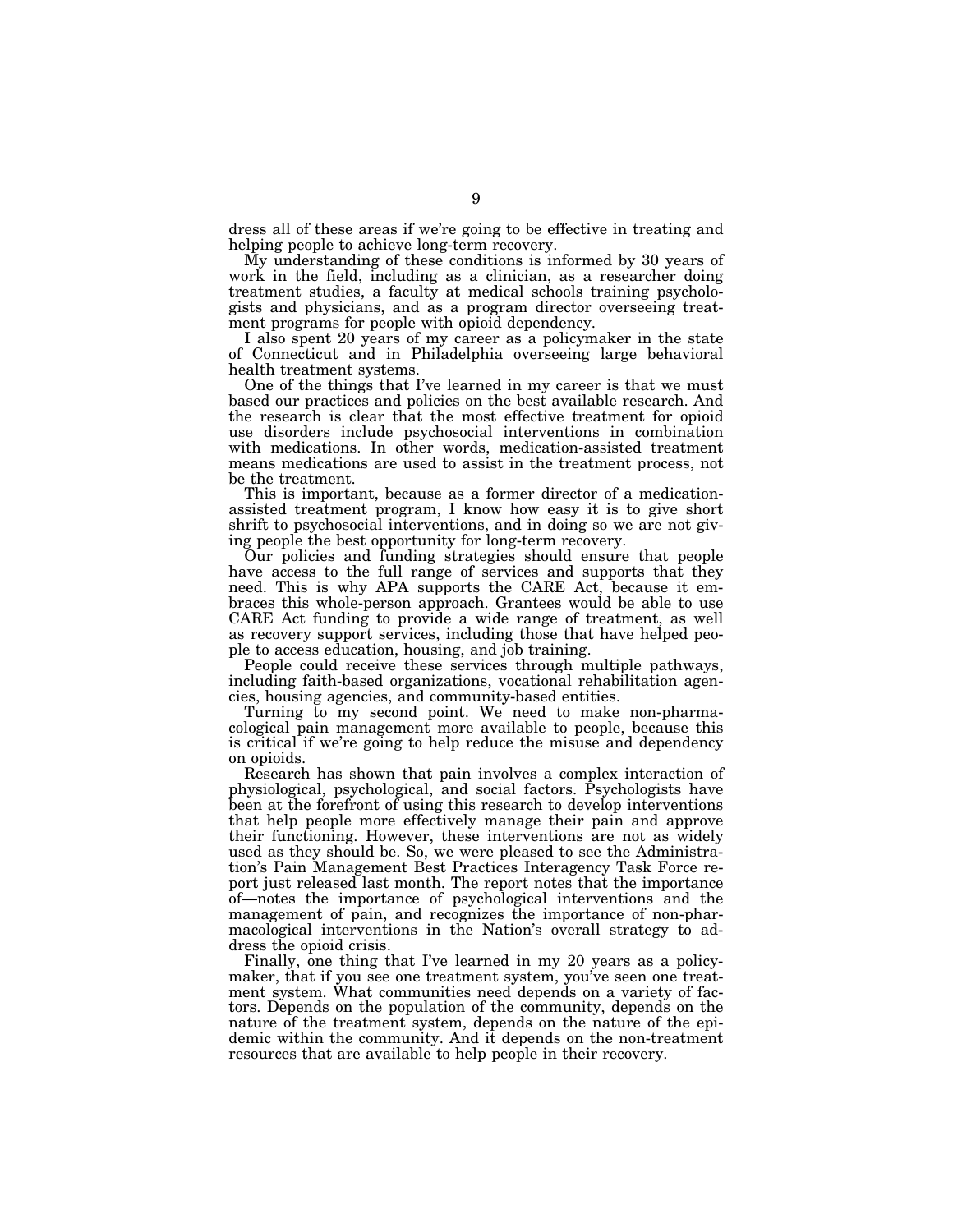So, the unique mix of each community is going to be different. The CARE Act recognizes this by targeting resources to those hardest hit communities, and giving them the flexibility to address their unique needs. And that's why we are supportive of this legislation.

Thank you for this opportunity to testify today on behalf of America's psychologists and the people whom we serve. And I look forward to working with you on moving this legislation through Congress, and welcome any questions that you might have.

Chairman CUMMINGS. Thank you very much. Ms. Ross?

#### **STATEMENT OF JEAN ROSS, PRESIDENT, NATIONAL NURSES UNITED**

Ms. ROSS. Good morning. Thank you, Chairman Cummings, Ranking Member Jordan, and the rest of the members of the committee for inviting me to testify at this very important hearing today.

I've been a registered nurse for over 40 years, and I am president of National Nurses United, the largest union of bedside nurses in the United States, representing over 155,000 members.

Registered nurses take care of people with substance use disorder and opioid use disorder specifically every single day across this country. We provide care to them while they undergo treatment and when they overdosed. Far too often we are next to them and their families when overdose kills them.

We also witness how barriers to accessing much needed treatment and prevention services has caused and exacerbated the opioid epidemic. We witness how poverty, income and equality, racism, and unethical profiteering by the pharmaceutical and health insurance industries all have contributed to this horrible crisis.

I want to make three main points in my testimony today, which summarize the detailed testimony I've submitted for the written record.

First, there is an abject lack of access to treatment, prevention, and harm reduction services for patients with or at risk of opioid use disorder. Across the country there are far too few or no local providers who offer medication-assisted treatment. Harm reduction services are far too rare. And in many communities early intervention programs and recovery services are non-existent.

NNU nurses across the country have observed how a lack of these services means that patients do not have access to treatment for underlying health conditions, and only get care when overdosing.

For example, in Stark County, Ohio, such services are rare, and the county has lost several mental health and acute care facilities. Stark County has almost twice the rate of opioid overdose deaths than the U.S. as a whole.

Second, inequality and specifically health inequity is a main driver of the opioid epidemic. Although the epidemic impacts every segment of our Nation, it has grown exponentially in our most vulnerable communities, where safety net services are underfunded, under resourced, or simply nonexistent.

Health inequity can drive people who have pain, whether physical or psychological, toward substance use disorders. Patients may be unable to afford comprehensive services whether or not they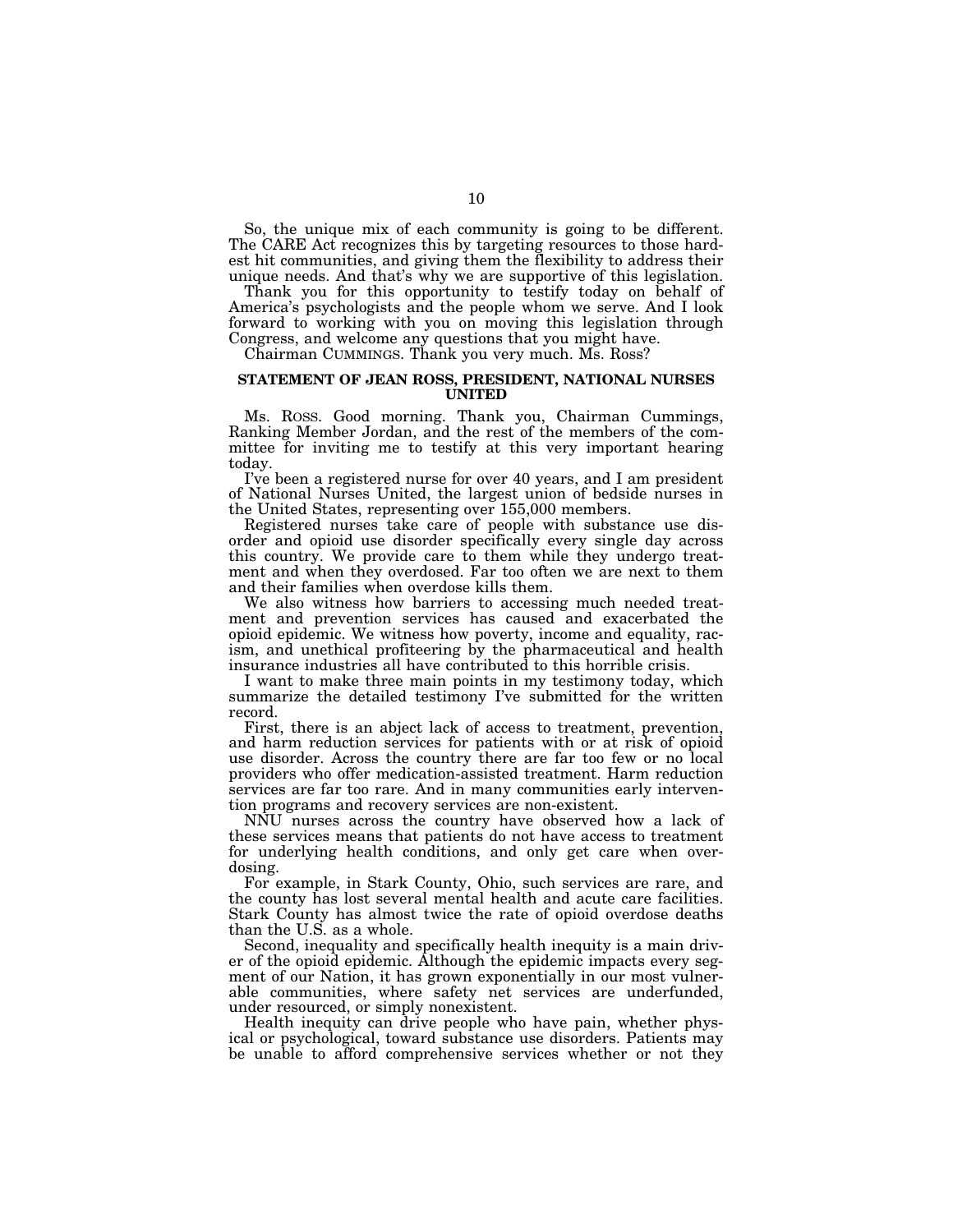have health insurance. Research has shown that unemployment increases opioid fatalities by 3.5 percent.

Moreover, longstanding healthcare inequities in communities of color are reflected in how our Nation currently addresses the epidemic. Opioid overdoses in African-American communities are rapidly increasing, faster than other groups. The way in which our country has thus far approached the crisis serves to perpetuate and exacerbate health inequality.

It is critical that the Federal Government moves away from law enforcement and criminalization, and instead responds to all substance use disorders through public health interventions.

Third, despite well-meaning steps forward, the national response to the opioid epidemic is inadequate, and it must be sufficiently increased to ensure that people receive the care that they need to treat and prevent substance use disorder. In order to address the massive scale of this epidemic, it is necessary to invest a significant amount of financial resources into a dramatic scale-up of treatment, prevention, and harm reduction services.

Medical science has given us the treatments we need to prevent disorder from killing our patients, but high prices and lack of resources are preventing us from saving lives. The CARE Act of 2019 provides us multipronged approach to slow and halt the epidemic.

Most importantly, it would appropriate an adequate and sustained financial commitment that would allow our Nation to sufficiently address the scale of the epidemic. The approaches prioritized in the CARE Act would drastically reduce overdoses, increase access to treatment for patients, and provide the services necessary to help people manage their pain. It puts funds into the hands of the communities impacted by this crisis, like the Ryan White Care Act did so successfully for HIV AIDS.

While we fully support the CARE Act, it's important to note that in order to address the fundamental health inequities that pervade and fuel the opioid crisis, we must adopt a guaranteed healthcare system. This is why National Nurses United supports Medicaid for all.

I urge all the members of this committee to work to pass the CARE Act, and adequately scale-up the Federal response to this crisis.

Thank you, Mr. Chairman. Thank you to all the members of this committee for hearing our concerns.

Chairman CUMMINGS. Thank you very much. Ms. Gray?

#### **STATEMENT OF ANGELA GRAY, NURSE DIRECTOR, BERKELEY-MORGAN COUNTY BOARD OF HEALTH**

Ms. GRAY. I'd like to thank Chairman Cummings, and Ranking Member Jordan, and the committee for giving me the opportunity today to share my front-line experience. I am the Nurse-Director of the Berkeley-Morgan County Board of Health. I cover Berkeley County, which is the second largest county in West Virginia, of about 118,000. And then the neighboring county of Morgan is a smaller county of about 18,000. So, I have a good perspective on rural and urban. I am a Robert Wood Johnson public health nurse leader. There are 25 of us in the Nation.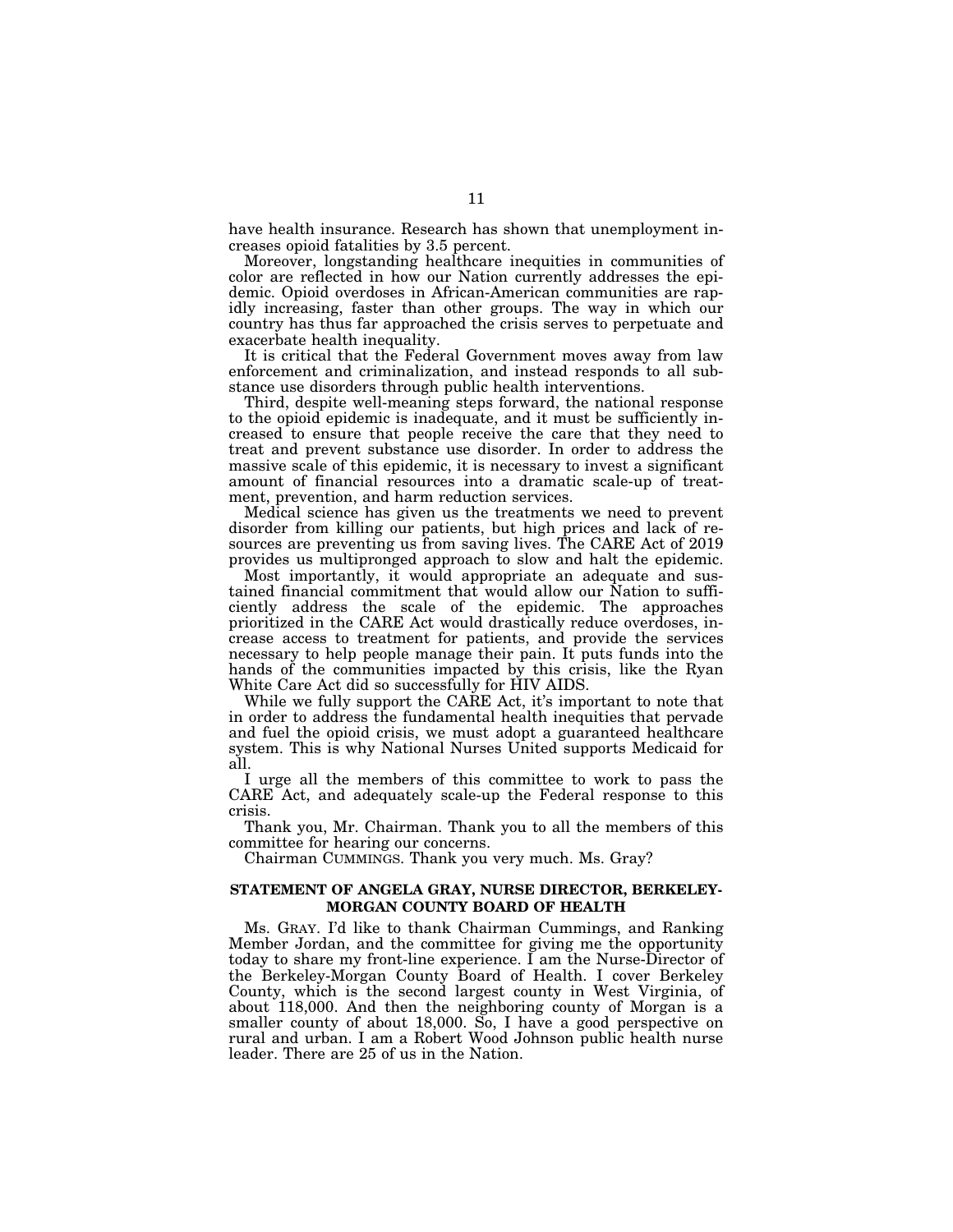My state is hemorrhaging, and without long-term funding, and commitment, and plan, we will continue to bleed. We are appreciative of the funding that we are getting, but we need infrastructure support. To this date, none of the SOR money has hit the community level. I have not seen one penny.

In March I was asked to put an order in for Naloxone. Our state has the highest number of overdoses in the country. I've yet to see one dose of that Naloxone from the million dollars that's at the state level for it, that was supposed to cover from March of this year to March of next year.

I'm getting local support. Our county commission and our city commission has supported us in helping get a harm reduction program up and running in Berkeley County before the state had funding from the Federal level, or any guidelines on it.

Our Medicaid expansion has been crucial. Before that we were unable to link people to care. However, it still has many gaps. Providers won't accept it, and those who do, it creates a financial burden because there are three to four months getting reimbursement.

There's huge gaps in the MAT. We have more providers trying to get waived, but a lot of our providers are very leery, because it requires a waiver. But OxyContin and Percocet doesn't require them a waiver to prescribe.

And when you get them linked to MAT it doesn't stop there. I get a couple to MAT. They give me a call and say, ''Hate to bother you, you've helped me so much, but I can't get my prescription, because I don't have a valid ID." So, I meet them at the pharmacy, and use my personal ID, so they can get their medications, and then link them to nonprofits that will help them get through the process of getting their ID.

The tentacles of this crisis and epidemic reach every level of our community. And with what we know about the adverse childhood experiences, we are perpetuating generations of addiction and substance use disorder.

In President Trump's State of the Union address he said that there was a plan to end domestic HIV within the next 10 years. I literally responded back to the TV and said, ''Not an attainable goal with the way we are addressing the opioid epidemic.'' West Virginia has always been a low-incident state for HIV, and we have 52 new cases in Huntington, West Virginia right now, all linked to injection drug use.

My colleague explained and gave an analogy of substance use disorder the best I've ever heard it. Imagine a carousel spinning around. We offer support before people enter by prevention and trying to prevent our children from first drug use. We offer support at the end, when people need recovery, although there is much more work that needs to be done. But as you're spinning out of control and you're the most vulnerable we do not intervene at all. And that's where in harm reduction programs, with syringe access, can intervene and are vitally important of reducing the spread of disease such as HIV, Hepatitis A, B, and C, and other things such as endocarditis, abscesses that's costing our healthcare dollars billions.

''Those who do not learn from history are doomed to repeat it,'' so said President Roosevelt. Have we not learned from the HIV and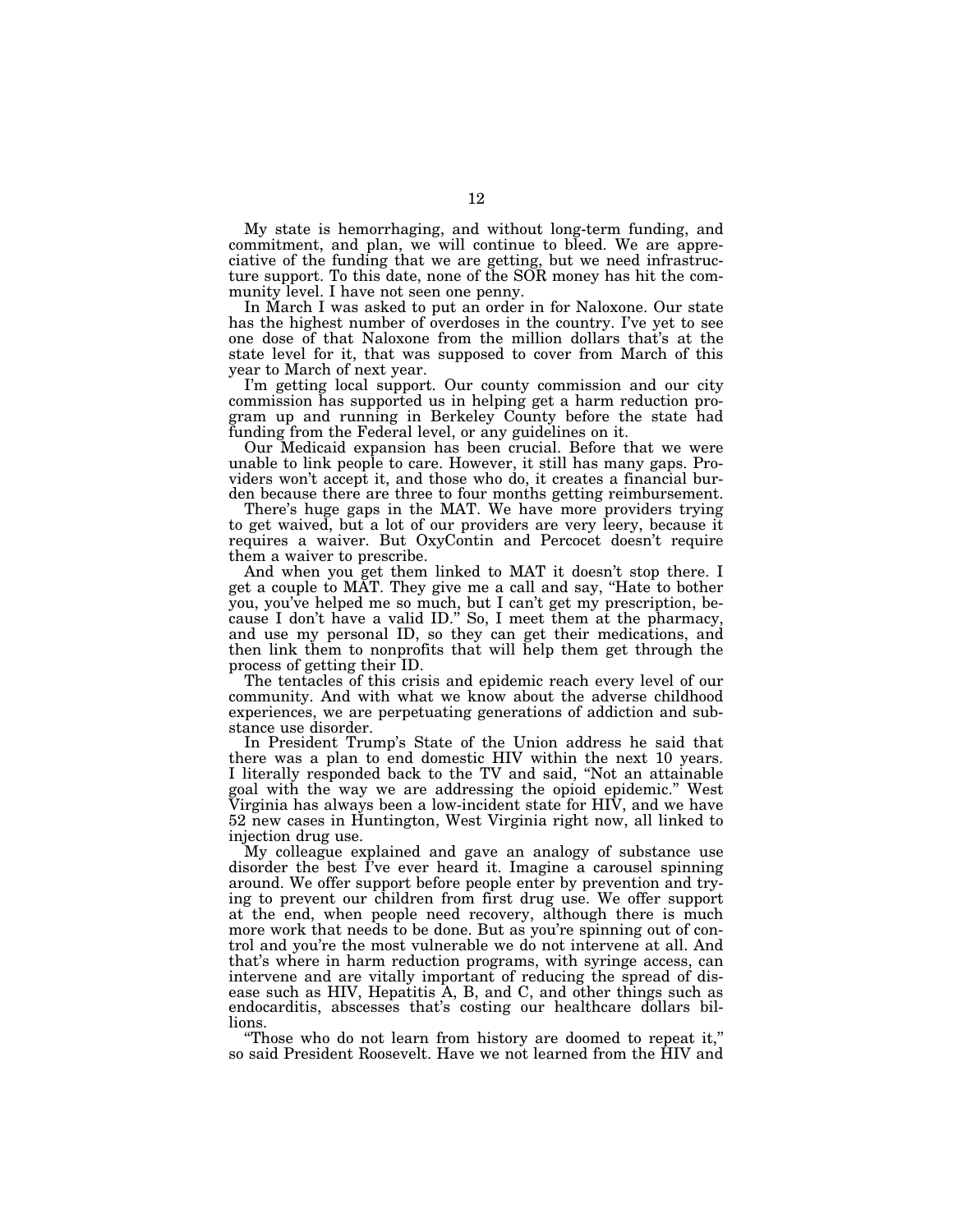AIDS epidemic that's slow to respond and putting the money in the funding, and the resources where it's needed, it does work. Ryan White has proven that. I support this CARE Act to help heal our communities and give the actual funding that's needed to address substance use disorder and mental health in our country.

Communities are letting their morality and lack of education get in the way of harm reduction programs and syringe access. I was raised Pentecostal, and I remember my Bible stories from when Jesus walked this earth. And when he did, he did not seek the rich, and the kings and the queens. He would seek the poor. He sought out the leper, those of disease, and the prostitutes. And I have no doubt today that if Jesus walked this earth right now he would be working and alongside the harm reduction clinics, because I do God's work every day, and so does the staff, my small staff, that works so hard to help accomplish that.

This is very personal to me, because our state has been riveted, and we lost our family members, people we went to high school with, our children. You can see the data, and it's very important, but beyond the numbers, at the local level we see the faces every day.

I would like to invite you. I'm not far away from you. Less than two hours. Come visit my clinic. See what the front lines look like. Arrange a meeting that you can sit down with the 30-plus community partners that meets, and work, and try to manipulate the systems and the barriers to get people help.

We need force multipliers. There's not enough of us. We need real infrastructure, and I'm sure that's why the SOR money hasn't even touched the community level yet. They're just floundering at the state level, and we are at the community level, too.

Besides myself, there are two other nurses that are trying to do this for 118,000 population. We need help, and I'm asking you please to support this CARE Act and give the real funding that's needed to address substance use disorder and mental health in this country.

I hear people say, ''Well, don't you just think you've got to wait for this generation to die out before the opioid epidemic will be over?'' And my response is, ''Which generation. I'm seeing three now, and more are coming on every day.'' Our children being born right now in West Virginia are at a high risk of having substance use disorder because of the ZIP Code that they live in. How sad is that?

I've a great nice who's a year-and-a-half year old who is just the joy of my family, and I want to change this before she gets to middle school and becomes at higher risk.

Thank you for the opportunity for me to speak today. And please do the right thing for the people who are suffering in my state as well as others.

Chairman CUMMINGS. Thank you very much. Dr. Young?

#### **STATEMENT OF NANCY YOUNG, EXECUTIVE DIRECTOR OF CHILDREN AND FAMILY FUTURES**

Dr. YOUNG. Thank you, Ms. Gray for the work that you and your colleagues are doing.

Ms. GRAY. Thank you.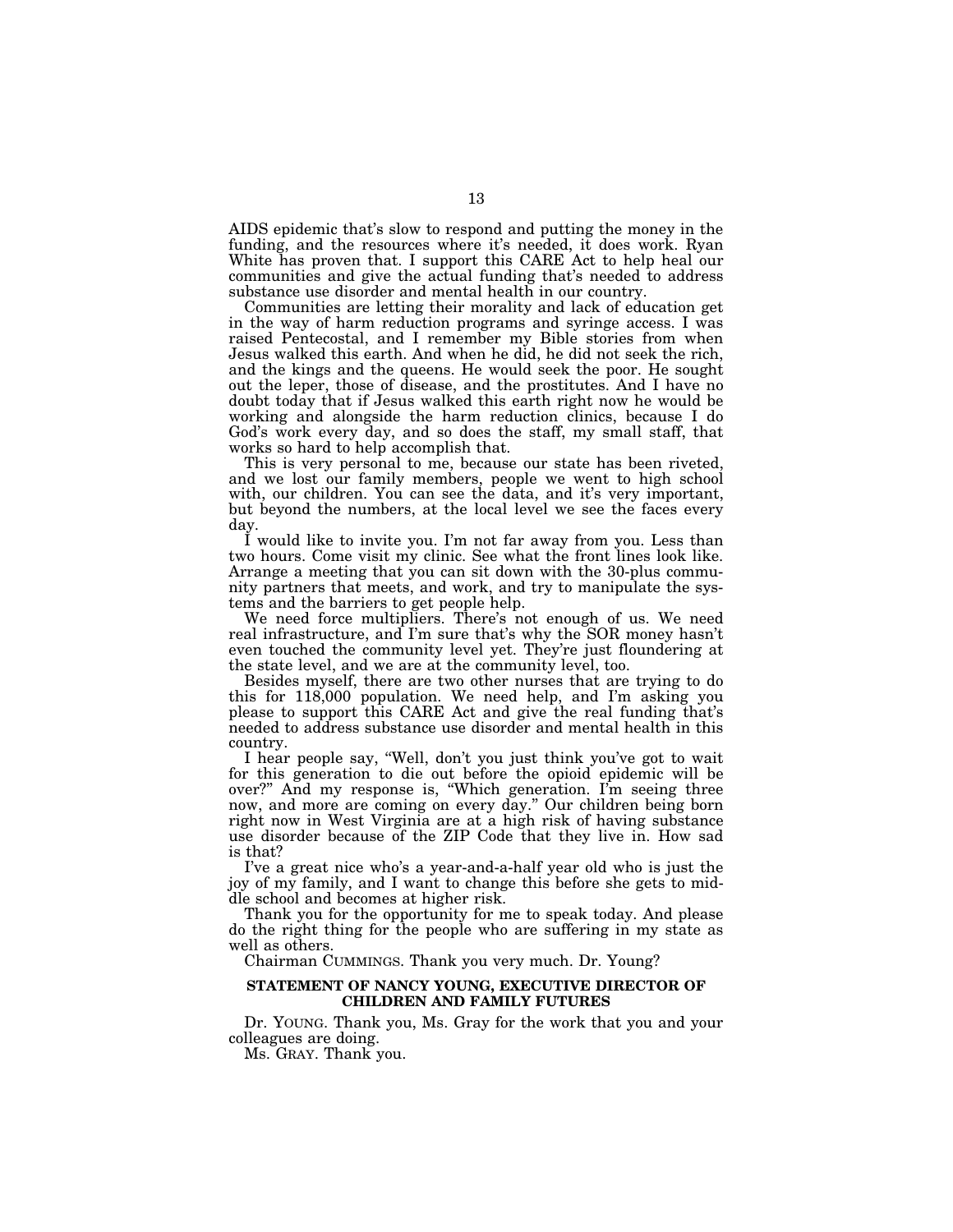Dr. YOUNG. Chairman Cummings, Ranking Member Jordan, two months ago I had the opportunity to spend the afternoon in Coshocton County, Ohio, Mr. Gibbs' district. I was there to visit the family treatment court. And my time included about an hour with a young woman, I'll call her Monica, who graduated from the family treatment court. And she shared her family's story to opioid addiction and her recovery.

Opioids entered her life when her husband had a work accident that almost severed his leg. He was sent home from the hospital with a large supply of opioid-based pain medication. Today, in hindsight, healthcare professionals might recognize that supplies too many pills for his prescription, but his brain became triggered, and he became dependent on that supply of semi-synthetic opioid pills.

Later, Monica had her first baby by a C-section, and she, too, was sent home from the hospital with many opioid pain pills, and her family was forever changed.

As the committee knows, much progress has been made across the country in restricting the availability of prescription drugs over the past several years. But that restriction has been filled by other forms of opioids. For Monica, a young mother in Coshocton, who is struggling with an opioid use disorder, the birth of her third baby brought child protective services into her life, and she found her way to the county's family treatment court.

I don't know all the details of her case, but what happened for Monica is the goal of child welfare services. She was able to keep her children in her custody while she worked her program of recovery through the Coshocton County Family Treatment Court.

Monica is not unlike other mothers who have gotten trapped in opioid addiction, but it's all too rare for them to have services like Coshocton and the 30 other Ohio counties with family treatment courts, or the 31 counties with the Start Program in Ohio, or 13 counties in Maryland where Start is available to them. These are good programs, and they are helping some parents and children who desperately need them. But I want to make clear that these are still patchworks, not systems.

The most recent estimate of babies who are diagnosed with neonatal abstinence syndrome is from 2014 data, 8 babies per 1,000 hospital births, or about 30,000 babies per year. This is a dramatic increase from a decade ago. There are not clear data available that would connect these infants with NAS to the increasing number of infants who are being placed in child welfare services, but in 2017, out of the 269 children placed in protective custody, just over 50,000 were infants.

Why can't all parents who need treatment like Monica obtain it? It's not news to anyone on this committee that for decades our country has neglected the infrastructure of the substance us and mental health treatment systems. The National Office of Volunteers of America recently completed a national inventory of residential facilities that can accept parents with their children. And there are 362 programs in the country. The painful reality is that there hasn't been a national effort to expand parent and children programs since the cocaine epidemic.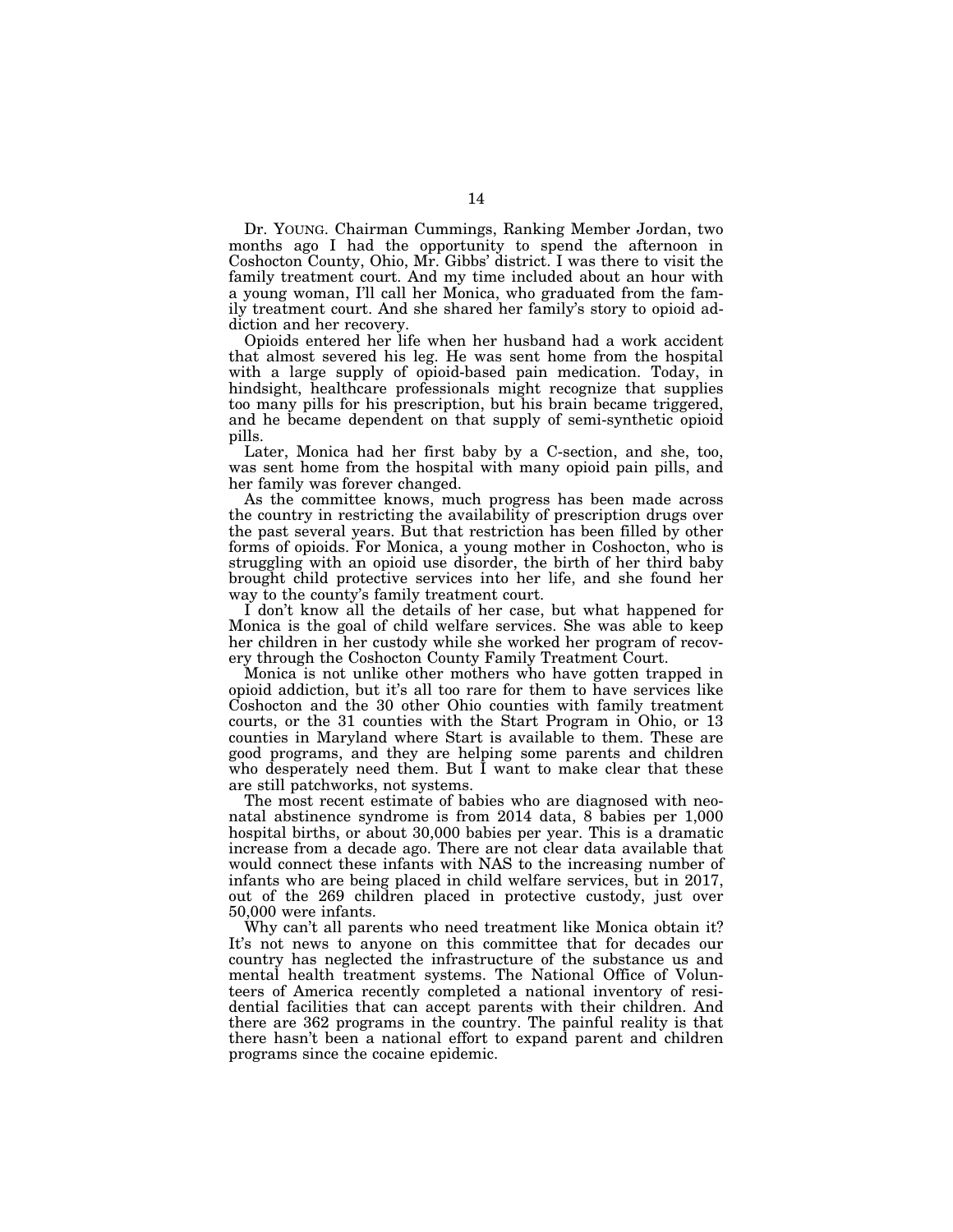There's been a tremendous effort to provide service dollars over the past couple years, and ongoing support is needed, but maybe we need an infrastructure we can, Congress, that's about building infrastructure of substance use and mental health facilities for families. The infrastructure just isn't there.

In the child welfare arena, even though Title 4E funds are being made available for children to remain with their parents in treatment, there remains an enormous infrastructure gap of bricks and mortar, as well as professional staff who can work across substance use, child welfare, and courts with families.

Have the responses from the Administration and Congress been adequate? No. Every single one of us can do better, from churches, and community groups, to local governments, states, Federal officials, and private enterprises, we all have a role.

I also believe it's critically important that new funding build on the existing planning, licensing, and certifications of state and local governments. Often, those are the barriers to building those new facilities. I've had the opportunity to work with various grant programs from Federal and state governments over the past 25 years, and what I know is that grants often don't go to the communities of greatest need. They go often to the community who is able to hire the best grant writer. From my perspective connecting funding through existing planning and operational methods makes the most sense for evaluation of programs and for long-term sustainability.

At the end of my conversation with Monica, I told her that from time to time I have the opportunity to make recommendations to state and Federal officials. And I asked her what she would want me to tell them. She said, ''Tell them that the drugs are still here, that there's still a lot of diversion of pills, and even meds for treatment of opioid addiction.''

Of course, I wasn't able to hear that, as I'm sure members of this committee are not. But she also said, ''Tell them there's not enough support for people who are in recovery.'' So, Monica would say she's in recovery, the family treatment court helped save her, but families like hers still need more help to sustain the recovery. And I would add more help is needed to heal the trauma for her children, and to focus on both generations. That support will need to be there a day at a time for the rest of her life, and our job is to make sure that the community support is there, as well as the front-line treatment in an organized system, not a patchwork of fragmented programs.

Thank you very much.

Chairman CUMMINGS. Thank you very much. And I yield myself five minutes to ask a few questions.

Ms. Gray, I'm going to take you up on your offer. I'm going to come visit. Sometimes I think that we——

Ms. GRAY. Yes.

Chairman CUMMINGS [continuing]. forget that drug addiction has no boundaries. And I want to thank you for, all of you for what you're doing. And I'm going to thank you, in particular, because I know it must be very difficult trying to address this problem with very limited resources.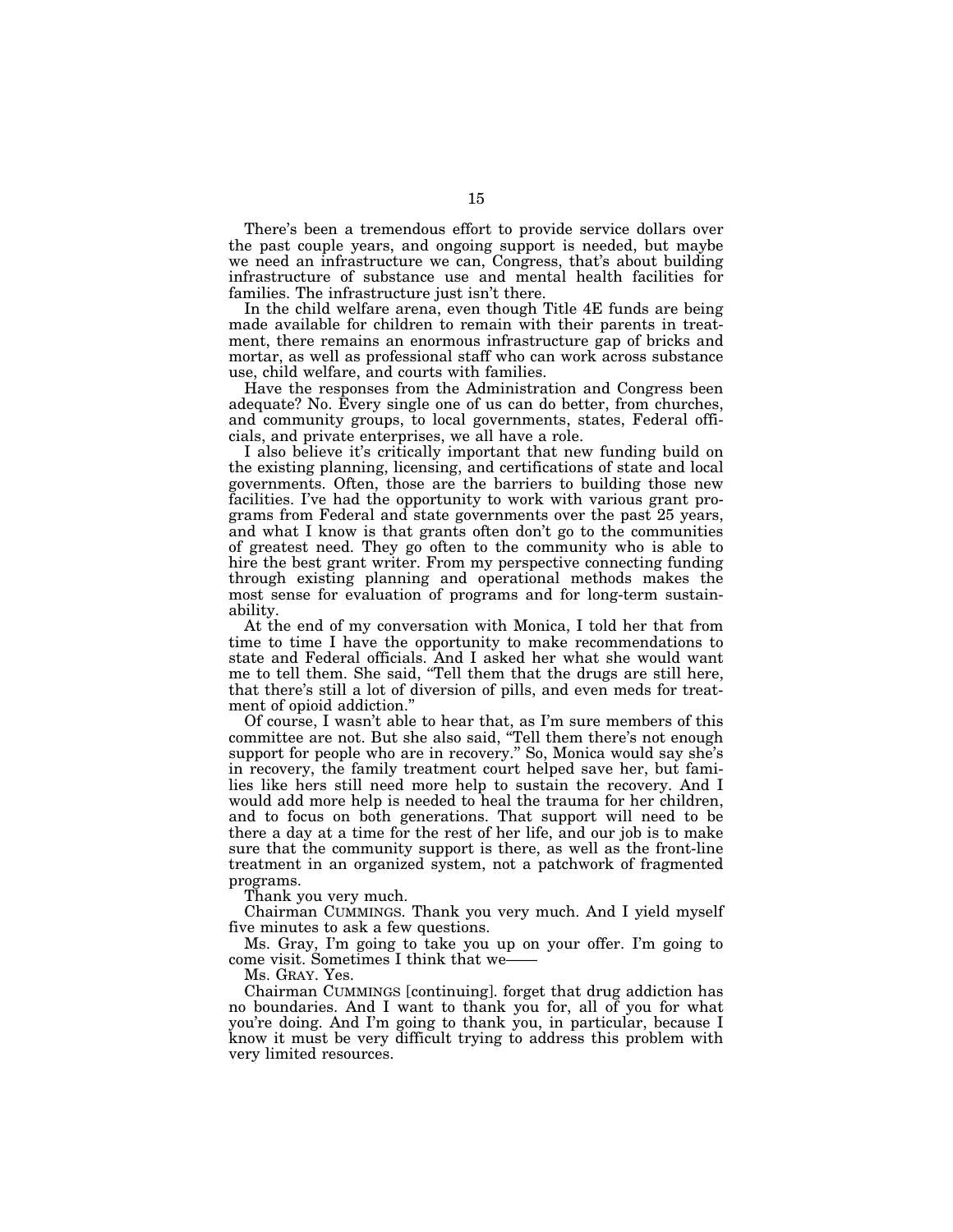A lot of people will say that you don't—I think a lot of people have gotten to the point where they've become kind of cynical, Dr. Bailey, about drug treatment. They've seen people relapse. And then they combine it with it's more failing, and they say it's their fault.

So how do we deal with that? Because, you know, one of the things up here in Congress, the first thing you'll hear is, you know, we're going to be wasting money. I didn't mean to say it like that, but that's basically what the result is.

So how do we deal with that? Do you follow what I'm saying? In other words, what do we—how do we guarantee as best as we can something that works?

And Dr. Olsen, you may—any of you may chime in. When we were putting together the CARE Act, we tried to take all of that into consideration, but I'd like to see your viewpoint.

Dr. BAILEY. Thank you, Mr. Chairman. The stigma around substance use disorder is pervasive in our society. And I think all of us need to re-set our thinking that it's not a moral failing. Substance use, opioid use disorder is a brain disorder. It is a disease that requires treatment. Unfortunately, it's a disease that features frequent relapses. And the treatment aspect of it is very, very difficult, but it can be successful. And I think that the more success that society sees, the less we'll have to deal with the stigma and the judgment surrounding the treatment.

Chairman CUMMINGS. I think one of you all said, remind who it was, said that when people do get treatment, and I've seen this research, that they have less problem. They're able to keep a job. Who talked about that? Dr. Olsen, would you talk about that?

Dr. OLSEN. Absolutely. So, thank you for the question. You know, we have a long history in this country of misunderstanding around addiction and what addiction is, and what it's not. And you are absolutely correct that it is not a moral failing.

Over the past 50 years we have really developed an understanding of addiction as a chronic brain disease that is complicated. It involves interactions between genetics. So, 40 to 60 percent of the risk of developing a substance use disorder is genetically based.

It also involves interactions between our environments. There was mention of the adverse childhood experiences. So early childhood trauma increases the risk of developing a substance use disorder.

In any one individual it is not entirely clear to what extent the genetics versus the environment and other psychiatric conditions that also increase the risk, exactly how do those all play into together to develop—how some people develop an addiction while other people don't.

And the stigma around what this is and what it's not is still very profound. But what we know through decades of research is that medications, treatment, particularly when we're talking about an opioid use disorder that medications such as Methadone, Buprenorphine, and injectable naltrexone reduce crime, increase employment, reduce the risk of HIV and hepatitis C transmission by six-fold, and improve quality of life.

And I think particularly now, with the number of overdoses that we're seeing, it reduces mortality. In fact, there's a study from Bal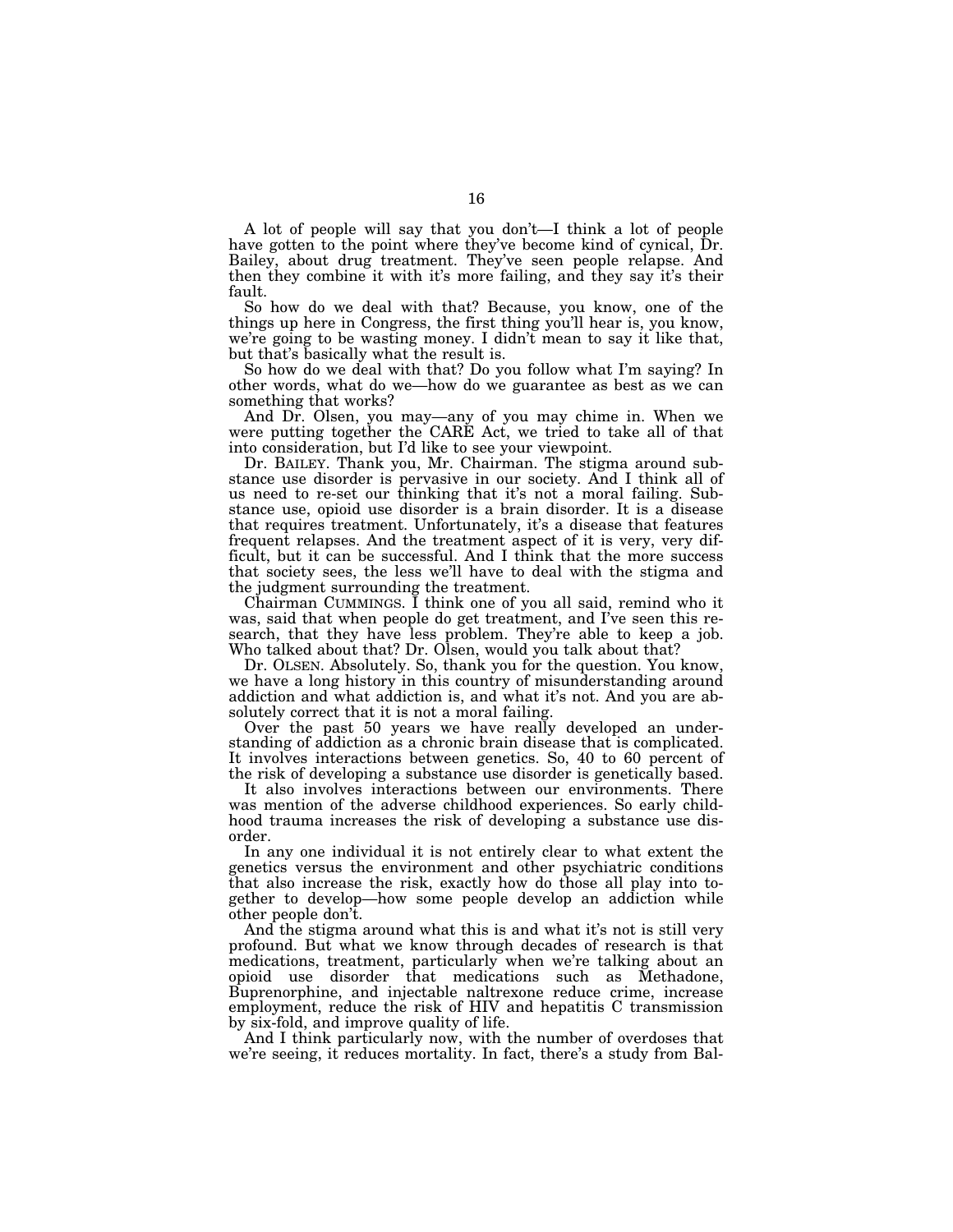timore City that looked at the expansion of access to Buprenorphine and Methadone treatment several years ago that found that it reduced the overdose from heroin-related deaths by over 50 percent, between 50 and 75 percent.

So, we know what to do. We know that this works.

Chairman CUMMINGS. Do all of you agree that the majority of Americans who have a disorder are not getting the treatment that they need? Anybody disagree with that?

Dr. Evans. No.

Voice. No.

Chairman CUMMINGS. Do you agree that the Federal Government, including both the Congress and the executive branch, could be doing more to address this generational public health crisis? Anybody disagree?

And third, do you agree that we need a comprehensive Federal approach to expand access to treatment and wrap-around services, the kind of approach that's laid out in the CARE Act? All of you agree. Dr. Young?

Dr. YOUNG. I would say for most things it's a Federal, state, and local partnership. I mean states and local government play a role in most public policy, and particularly when it comes to healthcare-

Chairman CUMMINGS. Yes.

Dr. YOUNG [continuing]. delivery, and social service delivery. So, I would hope that Congress would be seeking help from NGA and NCSL. Most grant programs that takes a partnership at the state level to ensure sustainability, so I'm sort of making an assumption that the Congress has already sought their advice in this. And I'm hopeful that that partnership could be made, so that it is all three, state, and local, and Federal Government.

Chairman CUMMINGS. I want to just ask you, Ms. Gray, there are—we have a situation where I think you and others mentioned, children, and our children are affected. A lot of times we don't see the impact on its surface. I mean we think about the drug-addicted adult.

Ms. GRAY. But they were children, and they started when they were children.

Chairman CUMMINGS. Yes. So, what impact do you see on their children? You follow what I'm saying?

Ms. GRAY. Yes.

Chairman CUMMINGS. And somebody else might want to address that, too.

Ms. GRAY. Go ahead.

Ms. ROSS. I would just say I think we sometimes forget about the effects of the families of that member, including the children. So, when we talk about getting that money, and getting it to the local areas so you don't have to go through the state and Medicaid red tape, when we talk about that, some of the things that those—the substance users have to deal with is time off work. It's childcare. And, again, that's where the child is affected.

It's just such a huge array of things that is needed in that treatment. And so, children are affected in that respect, too.

Chairman CUMMINGS. You know, when we talk about wraparound services, we had Elizabeth Warren in my district and we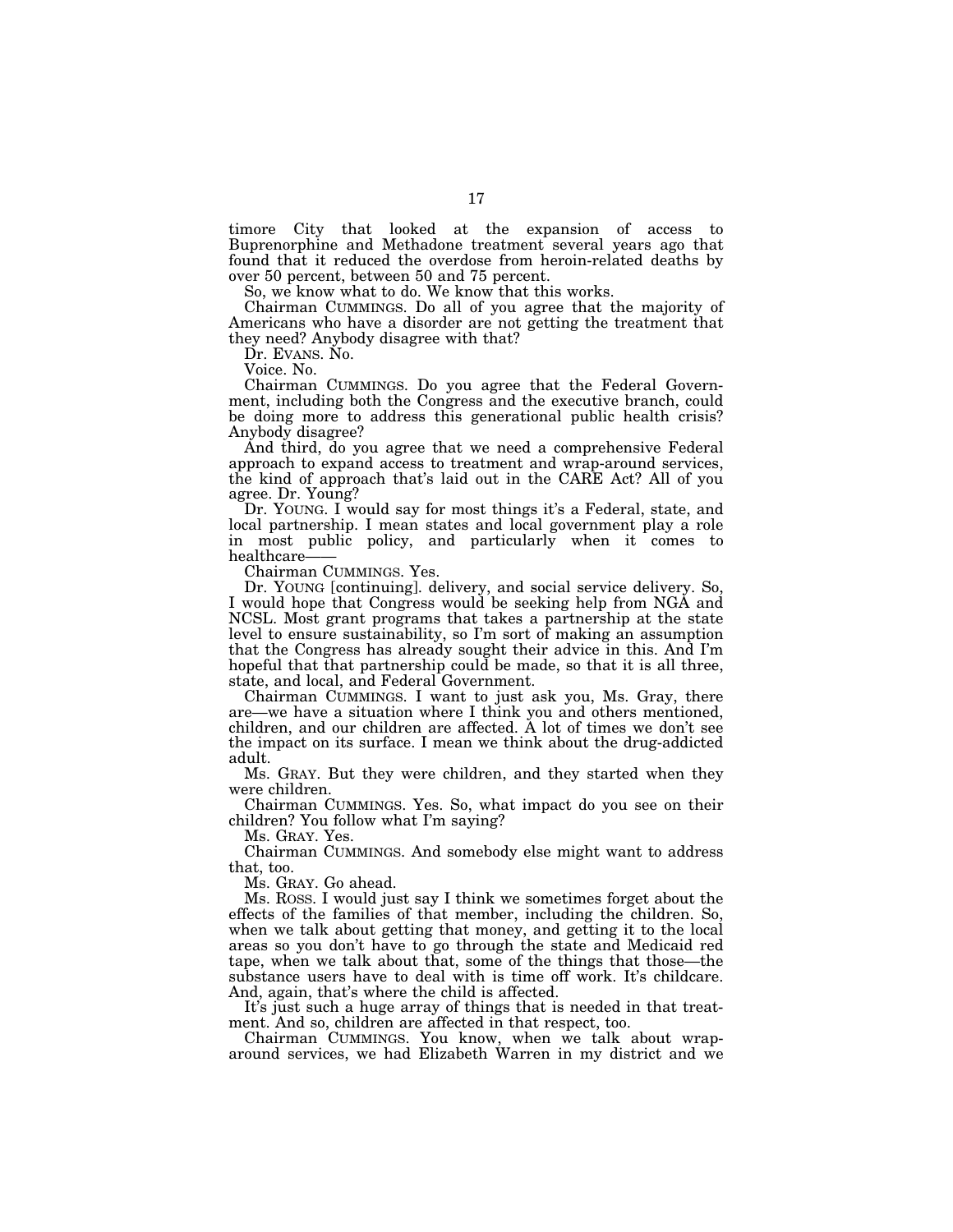were talking about the CARE Act, and we had all these experts to come in, and they were talking about the kinds of things that you're talking about today.

And then at the end of the, at the end of the session, a gentleman got up, and he says, you know, he says, "I've got a drug problem." He said, "I'm 62 years old." And he said, "All those programs are nice. All the stuff you're talking about is nice,'' but he asked this question, and it really made me think. He said, ''How am I going to get there?'' He said, ''How am I going to get there?''

Voice. Exactly. Ms. ROSS. Yes.

Chairman CUMMINGS. I mean, and it's—would you please turn cell phones off, please?

He asked the question, ''How am I going to get there?'' In other words, going back to these wraparound services, I mean—and I guess that's one of the good things about the flexibility of the CARE Act.

Dr. EVANS. Could I speak to that?

Chairman CUMMINGS. Yes.

Dr. EVANS. I think that is a critical point. You know, it is really clear that, as I said in my testimony, that substance use disorders are very complex. They affect a lot of parts of people's lives. They affect their ability to hold employment. Most of the people who are at the late stages of their addictions have lost not only their family, they've lost their job, they have lost their housing.

And the basic things that people need in order to live are just as important, in fact, more important than the treatments that we can give them. Many people that I've seen we've provided treatment after treatment, but what has really helped them is to get into stable housing, for example.

When I was in Connecticut, the commissioner in Connecticut, we had a program called the basic needs program. So we were providing treatment services for people, but what made the difference in terms of people being able to engage in long-term recovery were things like giving people money so that they could get a haircut, so they could go and do a job interview, helping people to get from point A to point B, giving people small grants so that they could start a business, so that they could take care of themselves, and they wouldn't be dependent on state aid.

Those small things can make a tremendous difference, and it's one of the reasons why I think as we talk about this issue, we can't simply talk about evidence-based treatments, we have to talk about the whole range of services that people need.

Chairman CUMMINGS. Thank you very much. I am going to have to—let me go to Mr. Higgins. But I wanted to just throw out a series of questions as I did, and you may want to—in answering other people's questions you may want to chime in and bring—but I want to get to Mr. Higgins now.

Mr. Higgins?

Mr. HIGGINS. Thank you, Mr. Chairman. And I thank the gentleman and the ladies for being here today. It's an important subject.

Dr. Young, let me jump straight into drug courts, if I could. In Louisiana, the state that I'm proud to represent, we have 49 pro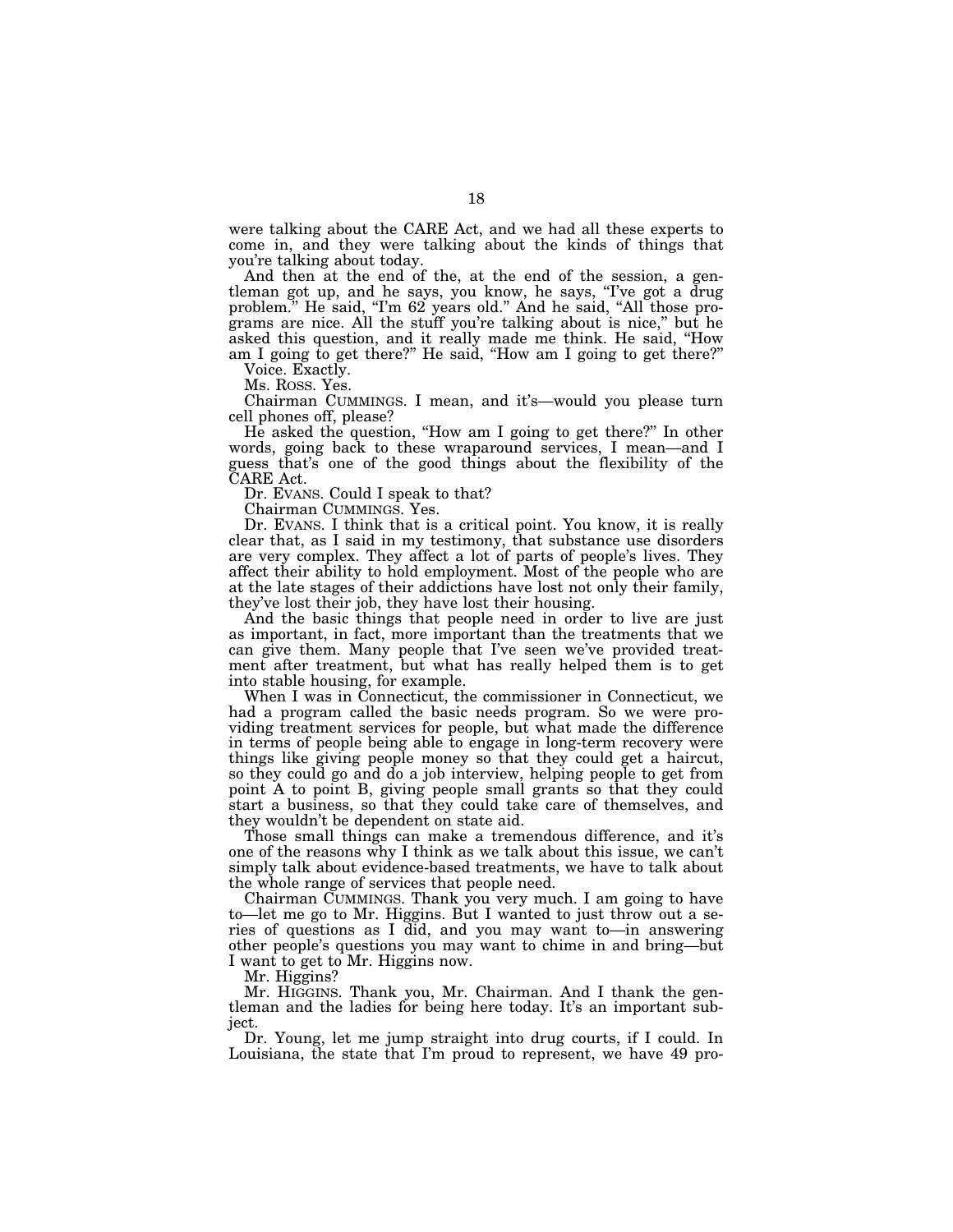grams state-wide. Thirty-seven have been in existence for 10 years or longer, drug courts, adult and juvenile drug courts.

The difficulties in drug courts, in reality, as compared to the programs that are created by, passed by bureaucrats, and well-meaning administrators that are not necessarily deeply rooted in the street, create these programs that include expenses for the offender that is sometimes quite difficult or even impossible for the offender to meet.

And as well-intentioned as the diversion programs are, and the drug court is something I support, I've seen it work very well, and I've seen it work horribly, but the percentages are alarming of failures in the first phase of drug court, and overall, through the phases of graduation through drug court, we're running, in 2018, 1,747 admitted into the programs in Louisiana, 829 graduated. But, of course, this is graduating through all phases. The firstphase failure rate is much higher.

In Louisiana there is a requirement for \$100 a month for 15 months, plus restitution. If there's some ancillary crime attached to the drug conviction, through the diversion program, the offender has to pay restitution, if there was a burglar involved, criminal damage, et cetera.

They have to essentially maintain a job or the effort to find a job. They are frequently very challenged to earn any money. And I've seen men actually driven to crime in order to pay the drug court costs, and fees, and expenses, because of the difficulty being employed.

Would you please share with America what are the success rates for drug courts, and what do you think the major problem is, especially in the first phase? And what can we do as a nation to respond to that realistically?

Dr. YOUNG. Well, I apologize that I am not an expert on the adult criminal drug court model. I'm much more focused on the family treatment court model that operates in the child welfare arena.

Mr. HIGGINS. They're very similar. Please use that as your expertise.

Dr. YOUNG. In the family treatment court arena, we do see much higher rates of reunifications. And the biggest outcome is that the children don't come back into foster care with long-term studies. There's a meta-analysis that I included the results in my written statement that looked at, I believe it was 16 evaluations of family treatment courts that says in the written statement that this is a model that should be used in child welfare for——

Mr. HIGGINS. So, you see the family preservation and intervention courts, I don't mean to interrupt you, but we're limited on time-

Dr. YOUNG. I understand.

Mr. HIGGINS [continuing]. as having a higher success rate than traditional adult drug courts diversion programs.

Dr. YOUNG. And I think, as Dr. Evans said, when you see one treatment system, you've seen one treatment system. And we know that there's a lot of variability in adult drug courts as well as in family treatment courts.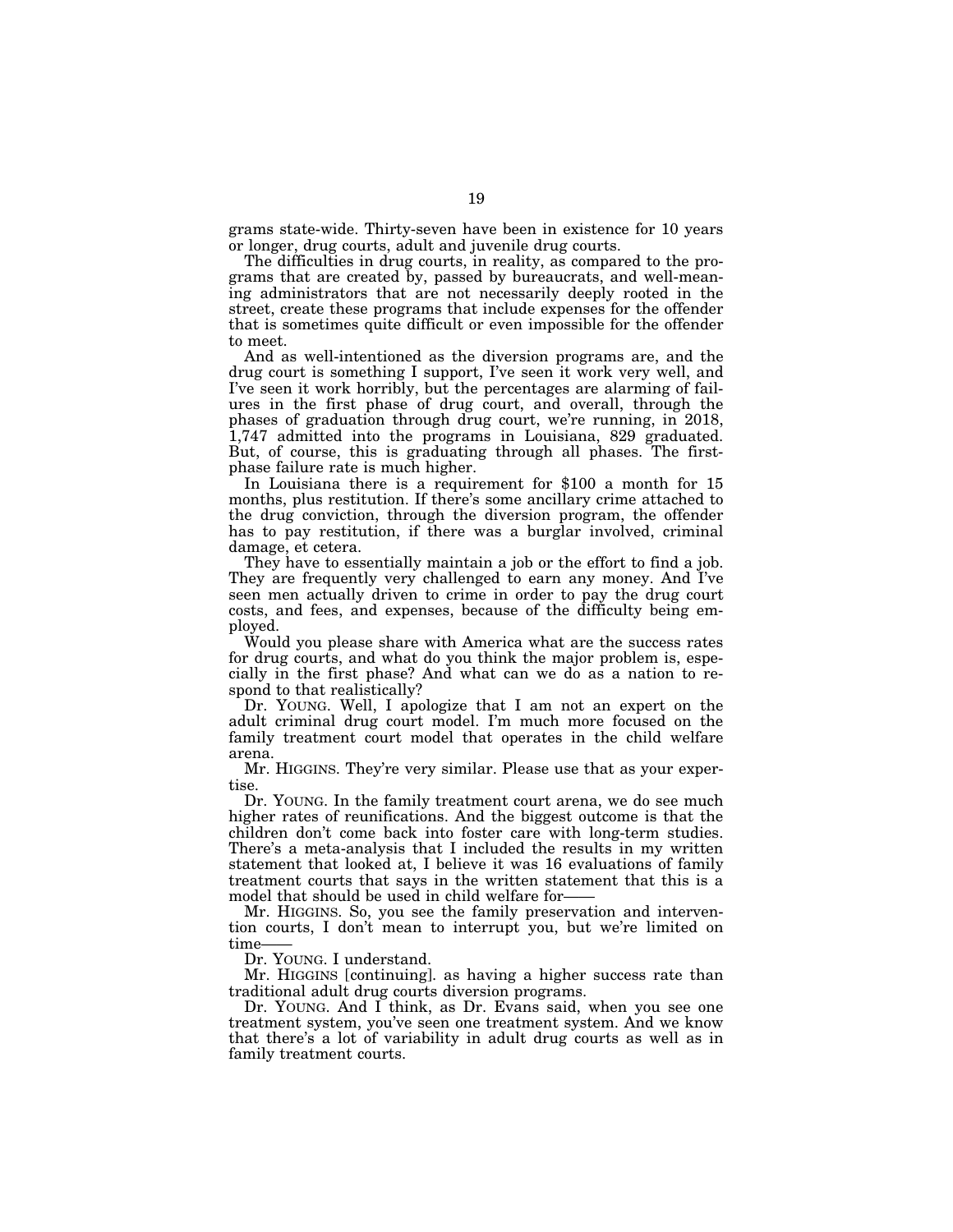Mr. HIGGINS. Let me jump into the—perhaps Dr. Bailey or Dr. Evans can respond regarding treatment options. I think as a nation we have to explore this treatment options for opioid abuse other than medication-assisted treatments.

Which alternatives would you doctors recommend, perhaps Dr. Evans and Dr. Bailey, to medication-assisted treatments? What do you recommend for opioid and substance abuse programs, including through drug court?

Dr. EVANS. So, the research is pretty clear that opioid treatment is—that medications are very effective in treating opioid addiction. But if you look at the way the regulations and the way those programs are designed, they're really designed, as I said in my testimony, to be medication plus psychosocial interventions. And in the absence of psychosocial interventions embedded within those programs are not going to be as effective. And let me give you a few reasons why.

Many of the people who come into medication-assisted treatment programs have occurring mental health conditions. And so, you have to have the capacity to treat those conditions effectively.

Second, many of the people who come into those programs are using other substances. I ran a medication-assisted treatment program, and I will tell you that most of the people, the overwhelming majority of people who come into those programs are not only using opioids, but they're using alcohol, they're using cocaine, they're using a lot of other substances. And if you're only using a medication to address the opioids, you're missing the opportunity to address the other conditions which actually keep people from engaging in long-term recovery.

And finally, as I said in my testimony, these are very complex conditions. And even if we can arrest people's symptoms, we can help people through the acute phase of their withdrawal so that they are physically stable, if they don't have proper housing, if they have family situations that are very problematic, one of the things that we know from the research is that one of the best interventions for people is helping them with family interventions.

If you can imagine someone who's living in a family, who the family system has gotten accustomed to that person as a person who is not in recovery, when that person goes into recovery, it throws the family system off, and families can unwittingly undermine people's recovery. That is something that is not very well known, but it's something that we know from the research. But more specifically, outside of medication-assisted treatment, there's contingency management, which is an evidence-based treatment approach. There's cognitive behavioral therapy. There's multidimensional family therapy. All of those have been shown to be effective in treatment opioid addiction.

Mr. HIGGINS. Sir, thank you for your answer. It was very thorough. I thank the chairman for indulging, and perhaps, Mr. Chairman, the remaining panelists can submit an answer regarding alternatives to medication-assisted treatments. Perhaps they could submit in writing, Mr. Chairman.

Chairman CUMMINGS. Very well.

Mr. HIGGINS. My time has well expired. Thank you for indulging.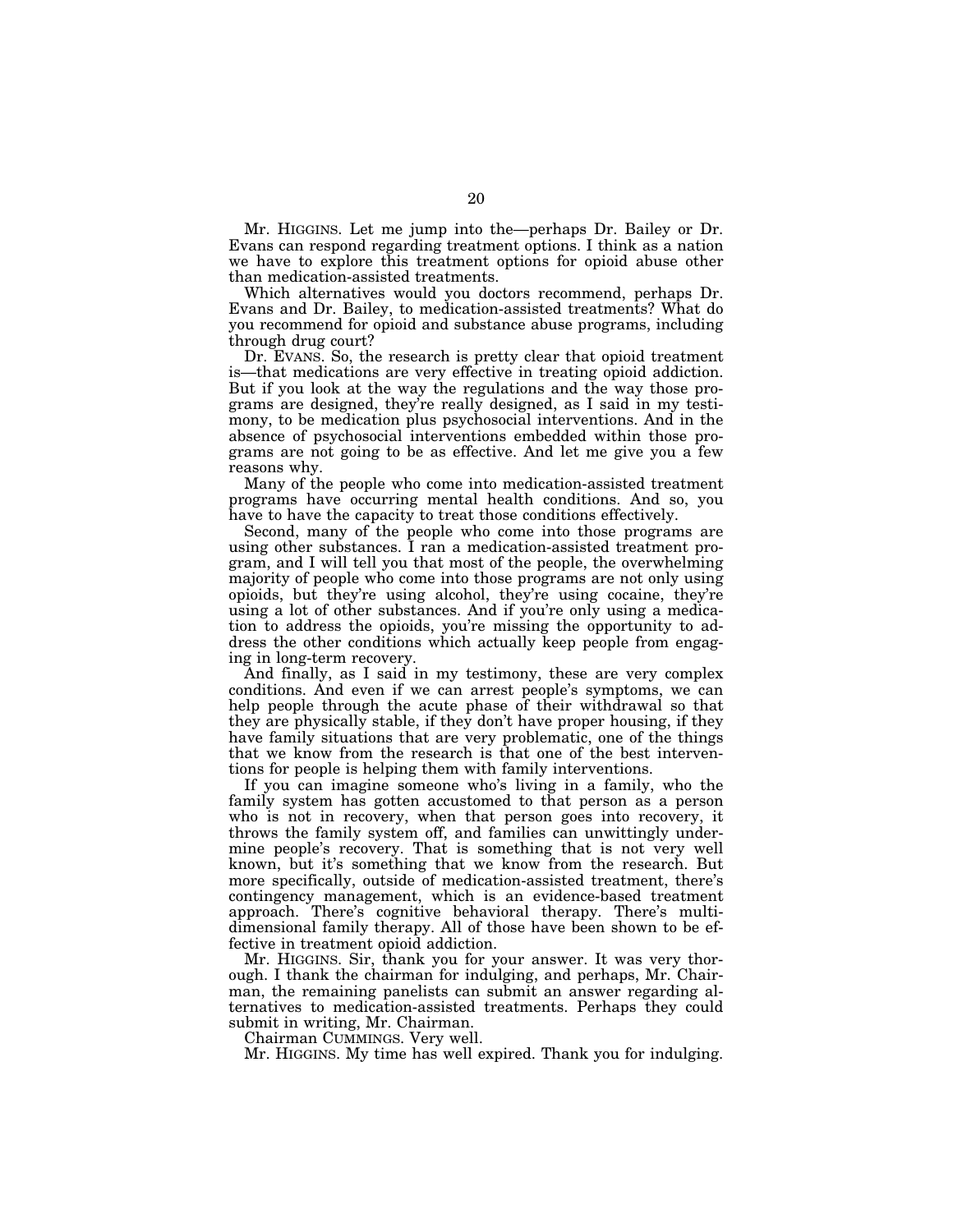Chairman CUMMINGS. Very well, Mr. Higgins. Thank you, Mr. Higgins. Ms. Maloney?

Mrs. MALONEY. Thank you, Mr. Chairman. Dr. Bailey, in 2017 there were over 70,000 deaths in the United States due to drug overdose, with the majority, over 67 percent due to opioids.

In your testimony you mentioned the importance of taking individualized approaches and responsibility in prescribing opioids. And does your research show evidence that certain prescribing practices can be helpful in preventing addiction to or abuse of opioids.

Dr. BAILEY. Thank you. I am not aware of any research that shows differences in prescribing practices making a difference. We know what works. Using medication-assisted therapy works, but other things need to be studied, and that's one reason why we support the CARE Act, to provide the funding and the infrastructure, so that we can find out what makes a difference, what can prevent addiction, what can treat it, and what works the best on the local level.

Mrs. MALONEY. Thank you. Now Dr. Olsen, in the district I represent in New York City, it's home to some of the leading medical research institutions in the country. And education and training in treatment addiction is an important component. And I'd like to ask you about certain proposals that have come forward. One is from Representative Schneider. He's introduced the Opioid Workforce Act, which would increase the number of graduate medical education slots for residency positions and addiction medicine programs.

And also, the chairman has introduced the CARE Act with Senator Warren, which would provide considerable funding for programs, and also training. And it would give preference in awarding this funding to projects that would train providers to provide substance and disorder treatment to underserved groups.

How would Baltimore and other communities benefit from efforts to expand the work force in addiction treatment?

Dr. OLSEN. Thank you for that question. The work force currently that we have across the country, not only in Baltimore, but elsewhere, is woefully inadequate to address not only the current opioid epidemic, but really, the future addiction epidemics or other public health issues related to addiction. So, we need to build the infrastructure, and we need to really build it now in terms of increasing that work force.

Medical schools, nursing schools, pharmacy schools, health professional schools across the country, as well as graduate medical education, and even faculty education, one of the important pieces of the CARE Act also focuses not just on the students themselves, and making sure that they receive the appropriate education in terms of not only diagnosing addiction, but treating it, but the CARE Act also provides for funding to shore up the faculty that are needed in order to actually train all those students.

So ASAM is extremely supportive of any legislation, including the CARE Act that would really be able to do that.

Mrs. MALONEY. Thank you. Ms. Gray, I was very moved by your testimony, and I'd like to hear your comments on the challenges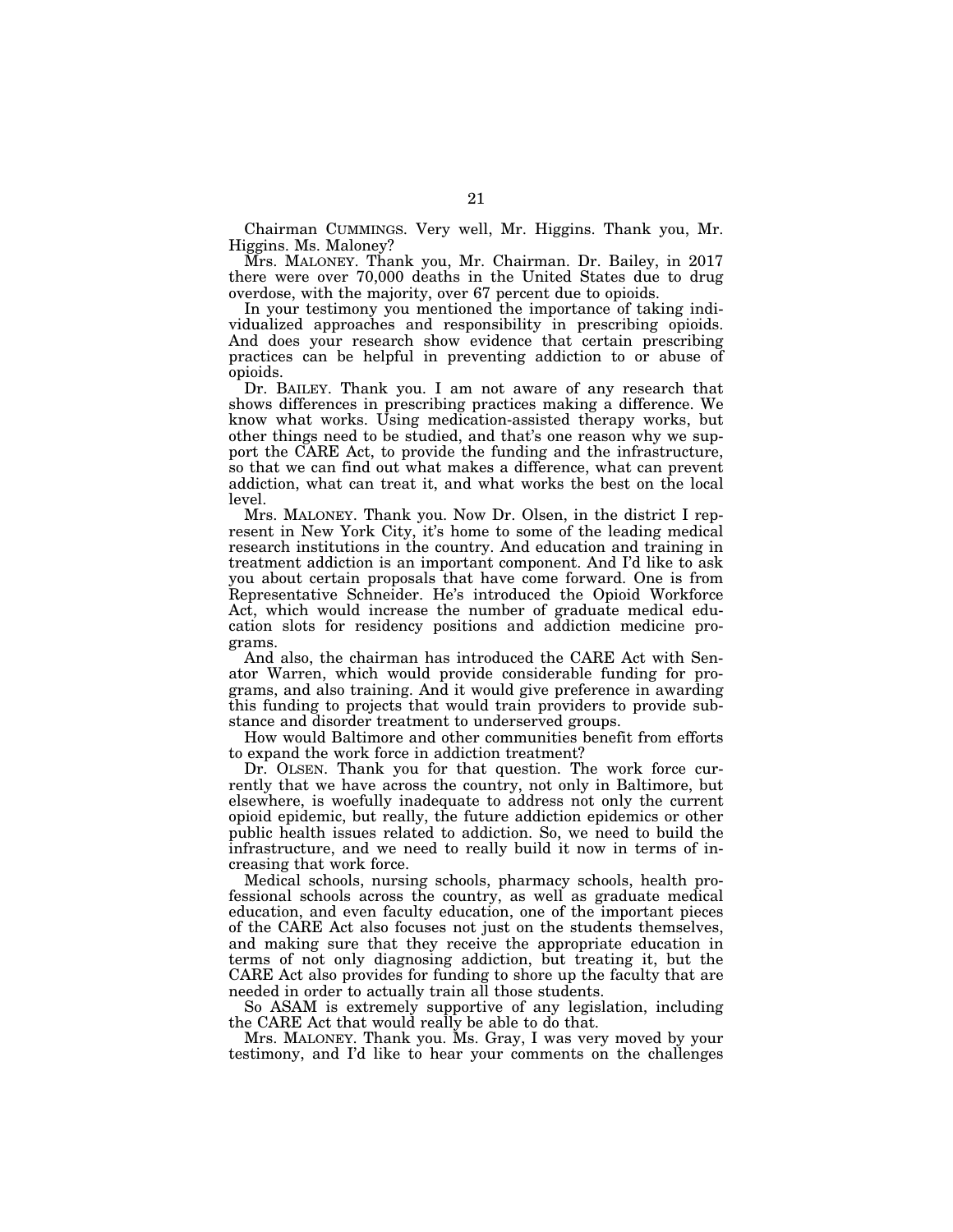you face in staff retention at your clinics in West Virginia, and would like to join the chairman in visiting your clinic.

But what was really compelling to me were the obstacles that you put out there that are systematically put in front of you in order to stopping you from giving the treatment you want. I'd like your comments specifically on, if anybody wants information and treatment options to assist someone who's over 18, they can't give it to you. It has to go to the person, which is sometimes hard to coordinate. That's an obstacle.

And then you mentioned that the MAT accessibility is difficult. A provider is not required to have a special waiver to prescribe opioids like Oxycontin, but you have to get a waiver to prescribe the treatment, such as the MAT thing. And the accessibility, you said, is difficult. I find that startling. Why would we have obstacles to getting treatment options?

Ms. GRAY. And those are just a few. Like I said, you come to visit, and meet the other 30 partners that I work with, we will just unload on you. But yes, I mean we have very few MAT providers in either of the counties that I work in. Actually, in Morgan County, we have one, and they only see people one day a month. So yes, it's pretty rough.

Mrs. MALONEY. But your providers can't prescribe that, but they can prescribe an opioid.

Ms. GRAY. Right. But they can prescribe-

Mrs. MALONEY. What is the logic of that?

Ms. GRAY. From my knowledge it comes from legislation that's from the early 1900's, that maybe you guys can look at and change. [Laughter.]

Mrs. MALONEY. Maybe we should update that legislation.

Ms. GRAY. Yes. Yes. And it makes them very leery. And also, when we talk about the next epidemic, people are talking about the next epidemic as meth. I wish Representative Jordan was in the room, because he talked about, you know, hitting the supply, and how much Fentanyl and things, it is pure Fentanyl. They're not shooting heroin in Berkeley County or Morgan County. It's pure Fentanyl. We've tested. It's pure Fentanyl.

But it's time that we put as much funding and effort into the demand as we do the supply, because you hit the supply all you want, and you haven't dealt with the addiction. I can trace it in my clinic, whenever there's been a hit on the opioid or heroin supply, it's going to be a heavily meth clinic, because they have to—you haven't addressed the addiction, so they have to move to the next drug that keeps them going.

And you can make meth in your home. You can make it in a backpack. So, unless we really put some serious effort into treating addiction, you can hit that supply all you want. I'd love to know how much goes in the criminal justice system that hits that supply.

Chairman CUMMINGS. Mr. Gibbs?

Mr. GIBBS. Thank you, Chairman. Thank you to the witnesses for being here.

I'm from Ohio, and Ohio is unfortunately is one of the problem states, challenging states. And last year I held half-a-dozen or so roundtables around my district, brought in faith-based community,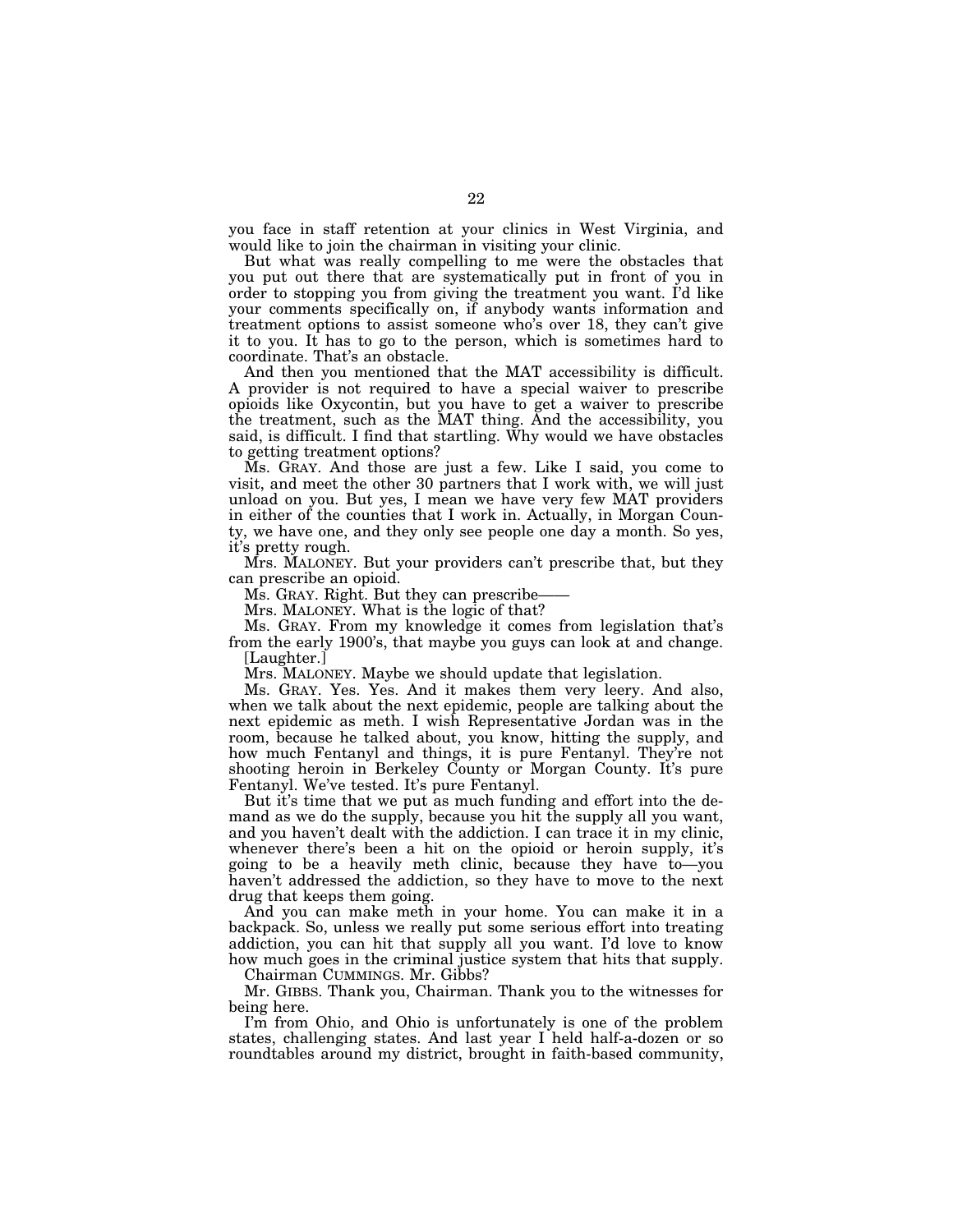all the stakeholders, medical, first responders. And it was very educational and very helpful.

But I think we've made some progress. I think this is the first step, but you've got to have—awareness and education is a problem. And I think at all levels of government, local, state, and Federal, I think we've crossed that hurdle. So that's the first corner of addressing this. So, I think we're probably all in agreement that we're in a lot better place we were a couple years ago. Hopefully, the trends start going the right way.

But one thing I did learn, and I've had this confirmed by numerous doctors in these hearings, and even the Cleveland Clinic pain specialists, a physician, I was amazed to learn that some people can get addicted to these opioids after maybe three days of taking them.

And I just think about my wife when she broke her kneecap 10 years ago, and we had surgery, and she left the hospital. I think she had like two weeks of Oxycontin. She only took it for a day. I had no idea. And so, the medical community takes a lot of blame, you know, I think in prescribing.

So, I want to talk about, I know, Dr. Olsen, you talked about current guidelines for opioid prescribing. And I understand you've been teaching appropriate prescribing as early as the 2000's. Do you recommend revisiting the guidelines for surgical procedures?

Dr. OLSEN. Thank you for that question. So, it is clear, so the CDC in 2016 came out with prescribing guidelines for chronic pain targeted at primary care physicians. And those guidelines are very comprehensive. They are guidelines, and they are actually the first guidelines that also include a recommendation for primary care physicians to be able to identify and treat opioid use disorder in their clinic and in their patients when they find it.

There are currently also efforts in various different states, including in my state of Maryland, the Johns Hopkins School of Medicine, where there are surgical specialties, from orthopedics to neurosurgery, that are really looking at very specific guidelines for different surgical techniques, and various different procedures. And so, having those types of guidelines is going to be very important.

Mr. GIBBS. When I had my roundtables last year, I saw a lot some of the counties, or pretty much all my counties, but some were doing maybe a little bit better job of getting out a person that was overdosed, and they get, you know, stabilized. And I learned that if they could get out and get to them in the next week, and get them into treatment, had fairly good success.

So, does anyone want to comment about where we are? It seems like to me that the treatment, 'cuz you've got to give them the treatment, and then with un-treatment, I think that's where the faith-based community can play a huge part. But then also, hopefully, when they get out of treatment, and they're going up the right path, having them be employable, or else they're probably going to revert back to where they were.

So, does someone want to comment about where we are at the treatment centers? You know, we've done a lot on education, the different stakeholders I've mentioned, getting money out there. But where do we stand on treatment centers and the status, I guess. Go ahead, Ms. Ross.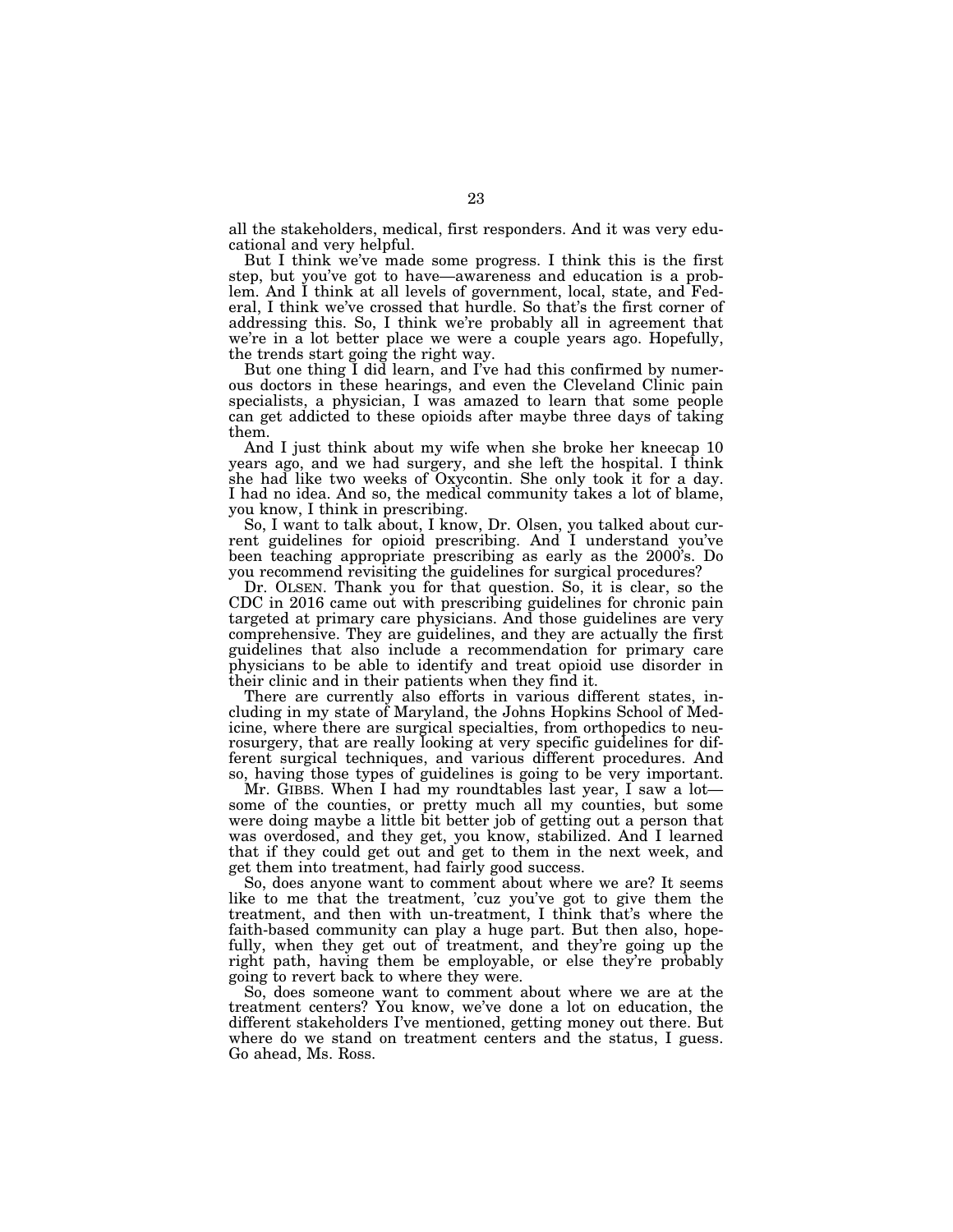Ms. ROSS. One of the things I would like to say, and this is why I talked about a guaranteed healthcare system, since we don't have a system. Hospitals, clinics, centers are open and closed depending on profit. They aren't set up in the areas in which people need them. One of the things we do as nurses is protest every time they close a community hospital. So, we have too few of them to start with, and then they get closed down. The treatment isn't there for the people when they needed it. That's one thing we have to guard against.

And then before I stop here, I just wanted to kind of put in a plug, because many of us nurses, when we became aware of this crisis that we're in now, said to ourselves, and I was one of them, ''Oh, no, they're going to go overboard, and the people who really do need these opioids aren't going to get it.'' And we do see signs of that happening right now.

So, the education has to include the fact that there are chronic disorders, certainly hospice care, where those drugs are necessary.

Mr. GIBBS. I'm almost out of town, but you're talking about community hospitals. I'm not so sure I-

Ms. ROSS. And treatment centers.

Mr. GIBBS. Yes. Treatment centers.

Ms. ROSS. And treatment centers.

Mr. GIBBS. I think someone mentioned Stark County. That's one of my counties, my largest county. And CommQuest, they are doing some good thing there, getting those people into treatment. And I know Senator Portman and myself, we've visited there numerous times, but that's key. And then getting them employable, and getting them, you know, back into a job. So, it goes far beyond what I would expect a community hospital to do.

So, I yield back my time.

Chairman CUMMINGS. Thank you very much. Mr. Clay?

Mr. CLAY. Thank you, Mr. Chairman. You know, by the latest estimate, last year opioids took the lives of over 70,000 Americans. And I want you all to stop and think about that startling number.

The opioid war has taken more lives than the Vietnam War, when you think about the—and across my home state of Missouri, over 1,500 people died last year. More than those who lost their lives in traffic accidents. And opioid abuse is an equal opportunity killer. It does not respect geography, race, religion, age, or educational level. So urban and rural, we're all in this mess together.

And let's not kid ourselves. Only with a substantial increase in Federal support and a national commitment to expanding community-based treatment will we have even the basic tools to combat this epidemic.

So, let me start with Dr. Evans, and I'd like to ask you, when a person is suffering from a substance use disorder, is that typically their only health issue, or do they often have other health issues?

Dr. EVANS. It would be the exception if a person had a substance use disorder and didn't have other health or mental health conditions. And it's the reason why it's really important to have a holistic whole person approach to treatment. And I can't stress that enough, because if you listen to the debates right now-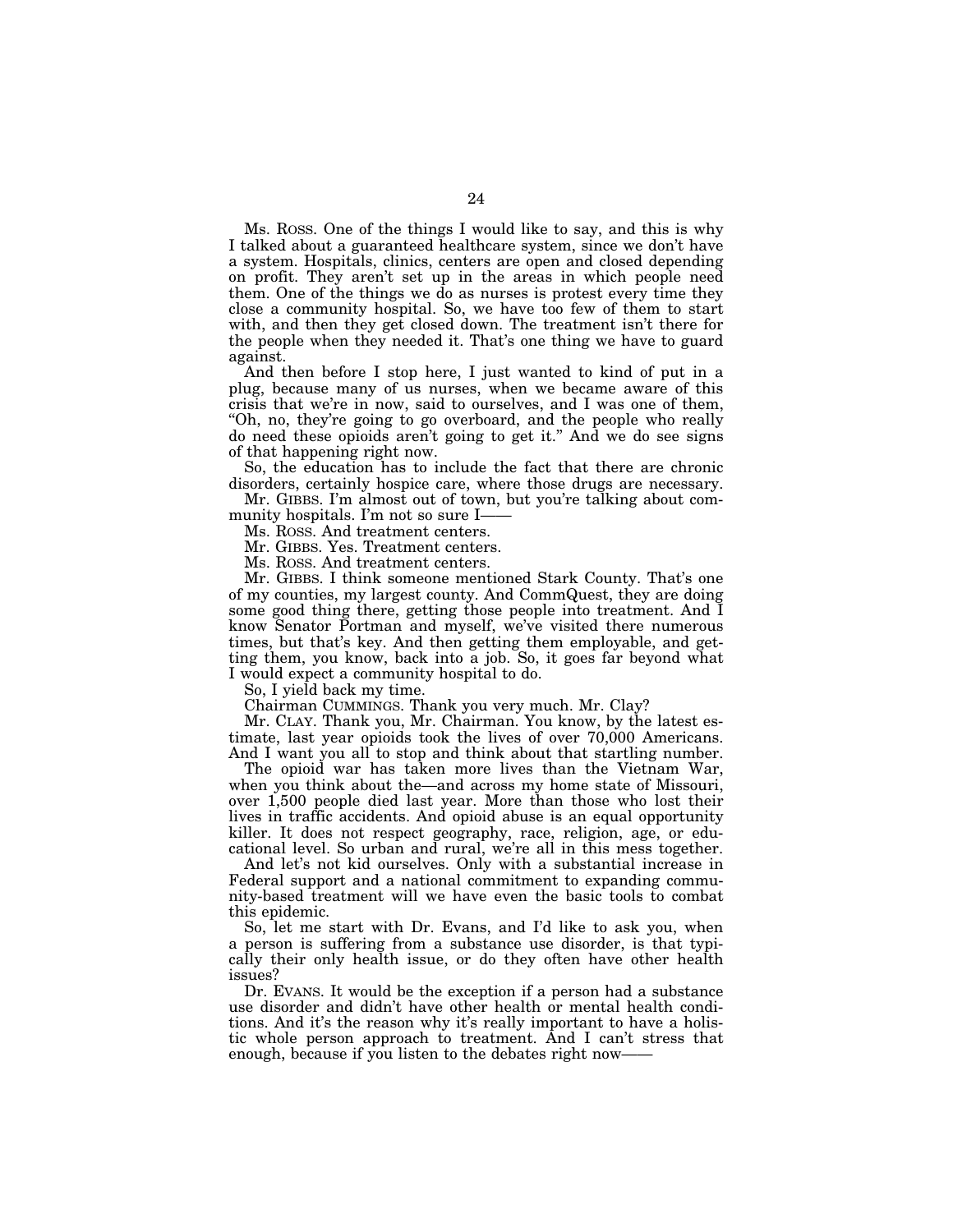I should step back just for a moment and say, prior coming to APA I was a commissioner of behavioral health in Philadelphia. And before I left, the mayor asked me to chair a task force to look at the opioid epidemic. And one of the things that we did before we started that work is we looked around the country to see all of the other recommendations that had been done on this issue.

And if you do that, what you will find is that there are no set of recommendations. And frankly, I believe that we have oversimplified this problem. It is a tremendously complex problem. And you will hear often, ''Well, if we can just get people medication-assisted treatment,'' and what people mean by that, if we can just give people medication, we will solve this problem. That is not the case. We have to deal with all of the other issues that people bring into their addiction, if we're going to be successful.

And so treating people's health conditions, making sure that they are stable from a social standpoint. All of those things are necessary to increase the likelihood that people are going to have longterm recovery.

Mr. CLAY. I see Ms. Gray is shaking her head in agreement. Would you like to add?

Ms. GRAY. I think the hashtag 'holistic treatment' behind me is definitely the key. You need to look at the whole of the family. We have families where multiple people are injecting in the same home. How do you even start there? And do we want to continue this route? Absolutely not. So, we definitely need to look at the whole of the family.

In my neighboring county, Jefferson County, they've started what's called a circles program. And it was designed for moms and babies just through pregnancy to help so babies aren't born and withdraw. But they found that the moms loved the support so much they wanted to stay in their groups even after delivery. And they look at the whole of everything, the childcare, getting clothes and their hair done, so they can go to job interviews. They're bringing in—the grandma comes with them. So, then you're getting in that next—above generation, who is also abusing drugs.

Mr. CLAY. Let me ask you. So do people with substance use disorder often have other significant challenges in their lives, like homelessness-

Ms. GRAY. We expect more out of-

Mr. CLAY [continuing]. and unemployment?

Ms. GRAY [continuing]. out of substance—people who suffer from substance use disorder than we do any other disease that we treat. If someone comes in in a diabetic coma, I'm not going to scold them because they ate so much sugar that they ended up in the hospital four times that month. But yet, if somebody comes in and has overdosed and relapsed, we shame. The way we approach people, we keep people from getting care.

People will come through my lobby when they first engage with us, grown men will walk out with tears running down their face, because they haven't been treated like a human being before.

Mr. CLAY. Let me ask Dr. Olsen real quickly, do you see those similarities, too?

Dr. OLSEN. Absolutely. And I think that is one of the reasons why we also need to be very cognizant of what the goals are in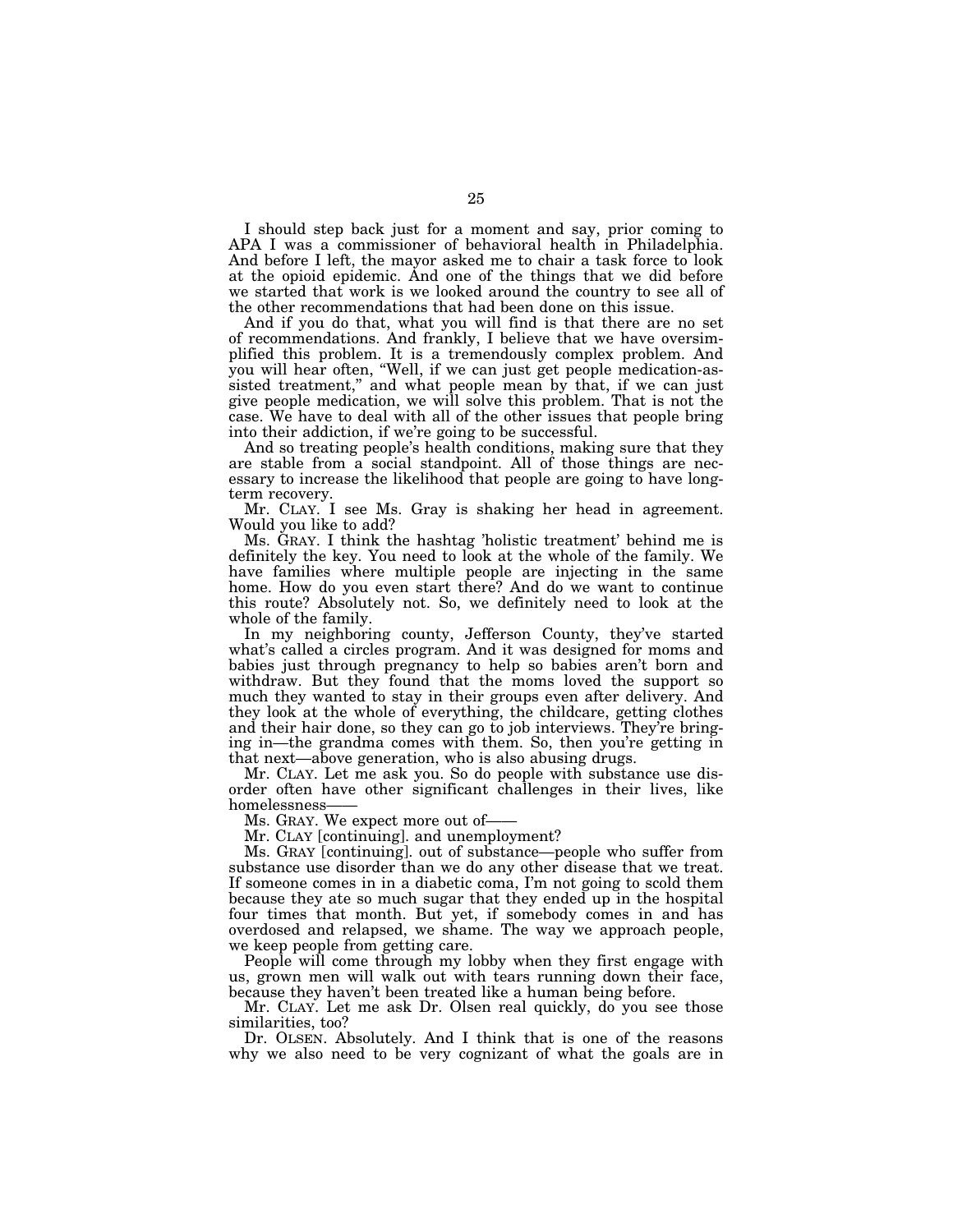treatment. Initially, the goal, particularly for opiate use disorder, is we want to help keep people alive. And that is where medications have such an important role. And so, the National Academies actually came out with their recent report calling medications and treatment with medications medication-based treatment. And then you wrap all these other things also kinda around that to address all those other conditions that have been mentioned.

I also just wanted to reference one thing, which is that in terms of the question around treatment and treatment standards, you know, you've heard that hospitals, emergency departments, that people show up in different places. They're not necessarily walk into an addiction treatment clinic immediately.

So, we need to have healthcare professionals who are educated to be able to start treatment wherever the person walks in the door. And we need to be able to standardize the treatments across the specialty treatment settings, so that when people go to a specialty addiction treatment center, whether it is residential or outpatient, the people, not only the individuals themselves, but their family members, and payers, and others, know what it is they're going to be getting. And that is another really key part of the CARE Act, is that it speaks to standardizing the care that is provided.

Mr. CLAY. Thank you. And Mr. Chairman, my time has expired. I appreciate it.

Chairman CUMMINGS. Ms. Miller?

Mrs. MILLER. Thank you, Mr. Chairman. And thank you all for being here today. And I want to give a special shout-out to Ms. Gray. I'm from Huntington, West Virginia. I understand, and we've been dealing with a lot of this since the 1990's, really.

Because of some of the comments that have just been made I'm going to go off some of my questions, and immediately go to the holistic aspect. And I'd like quick, short answers from the entire panel.

Is faith-based recovery utilized to its full potential? Any one of you can give me quick answers?

Dr. EVANS. I'll jump in. I think faith-based is very important. You know, one of the things we know from the research is that different things work for different people. And even if we say that there is a treatment that is the gold standard, I will tell you that gold standard does not work for everyone.

I have seen, as a medication-assisted treatment program, a provider, and as a detox provider, people have gone through treatment after treatment after treatment, and what really helped them was to get involved into a faith community that really supported them. And that was what made the difference.

So, I think as treatment professionals, particularly as scientists, we ought to be open to all of the pathways that people find to get recovery. I'm agnostic to that, to some degree. What I really care about is at the end of the day that people are well.

Mrs. MILLER. Go ahead.

Dr. OLSEN. And I would just also add that those individualized needs and what every person is going to need is going to be different.

Mrs. MILLER. Absolutely.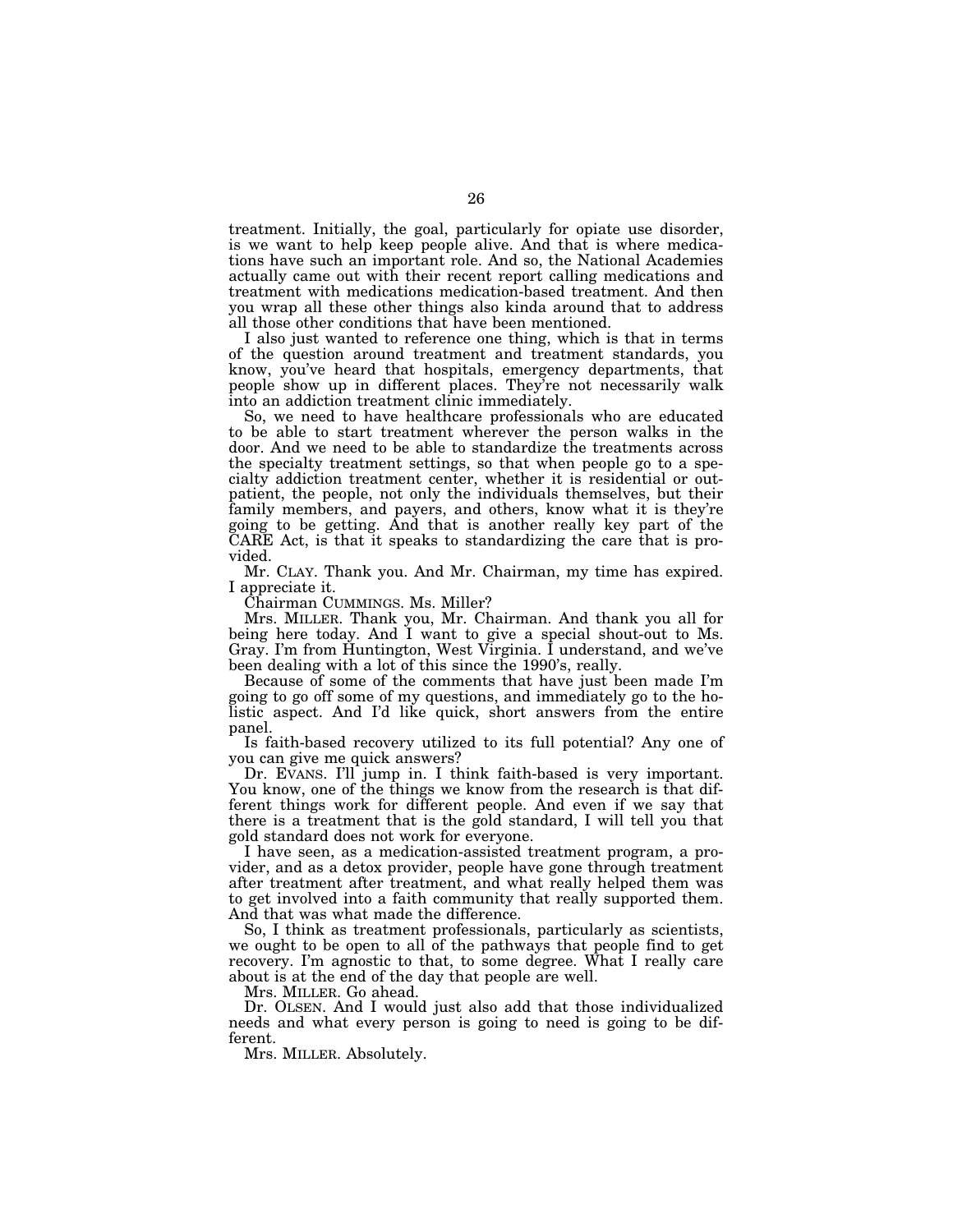Dr. OLSEN. That starts with a very through needs assessment, and that can identify what have people tried in the past, what has worked, what maybe hasn't worked, and what all the options are, including medications, as well as other mutual support services, counseling services, other medical and psychiatric services, so really getting to that whole person.

Mrs. MILLER. That's my whole point, is often we're afraid to mention that, but I have found in my experience that every single piece can make a difference.

Go ahead.

Ms. GRAY. Yes. Very important. And the faith-based community is at my table with the 30 that I keep refereeing to.

I think, though, that we know with the way the dopamine rides so high with the opioid that abstinence-based programs are about 90 percent fail rate. So, I see the medically assisted treatment getting them stable, functioning back into normal society, linking them to the counseling, and to the group sessions, and that type of thing, that will help lead them to those things, and the faithbased programs, and stuff.

There's a few people in the movie that was done on addiction in West Virginia where they were MAT for four years, and now they're faith-based programs, so——

Mrs. MILLER. The recovery is so very important that, you know, we've—it's like throwing spaghetti against the wall, and trying to see what sticks. But recovery, to me, is the key.

Let's see. Dr. Young, on Sunday we had a 60 Minutes session, which I'm sure you have at least watched on your phone, if you didn't watch it on T.V. I've worked closely with the police department, and... very aware of what has gone on. What is your opinion? What are the best practices that you see?

Dr. YOUNG. I was preparing for this hearing, and I'm sorry, I haven't seen the 60 Minutes-

Mrs. MILLER. You need to.

Dr. YOUNG [continuing]. from this week. I will make a—I will watch that. I am somewhat familiar with what's going on in Huntington, West Virginia, however. But maybe you could——

Mrs. MILLER. Well, we now have an addiction specialist meeting with the police, talking to them directly. So, you can watch it on YouTube. It really is fantastic.

Dr. YOUNG. Great. Great.

Mrs. MILLER. Okay. I'll switch my question to you about drug courts, because I think drug courts are very, very important. Tell me what you think of their success rate.

Dr. YOUNG. I certainly would refer to any DCP for the overall success rate for the adult drug courts, but we know that they've been very successful when they follow the standards that have been set. And I'm very pleased that family treatment court standards will be announced next month at the annual conference. So, we have enough research now to say what kinds of standards should these courts be following?

Mrs. MILLER. Thank you. And one other thing is, we've been very lucky to have Lily's Place in West Virginia. What patterns do you see can help emerge from this, with the neonatal abstinence syndrome?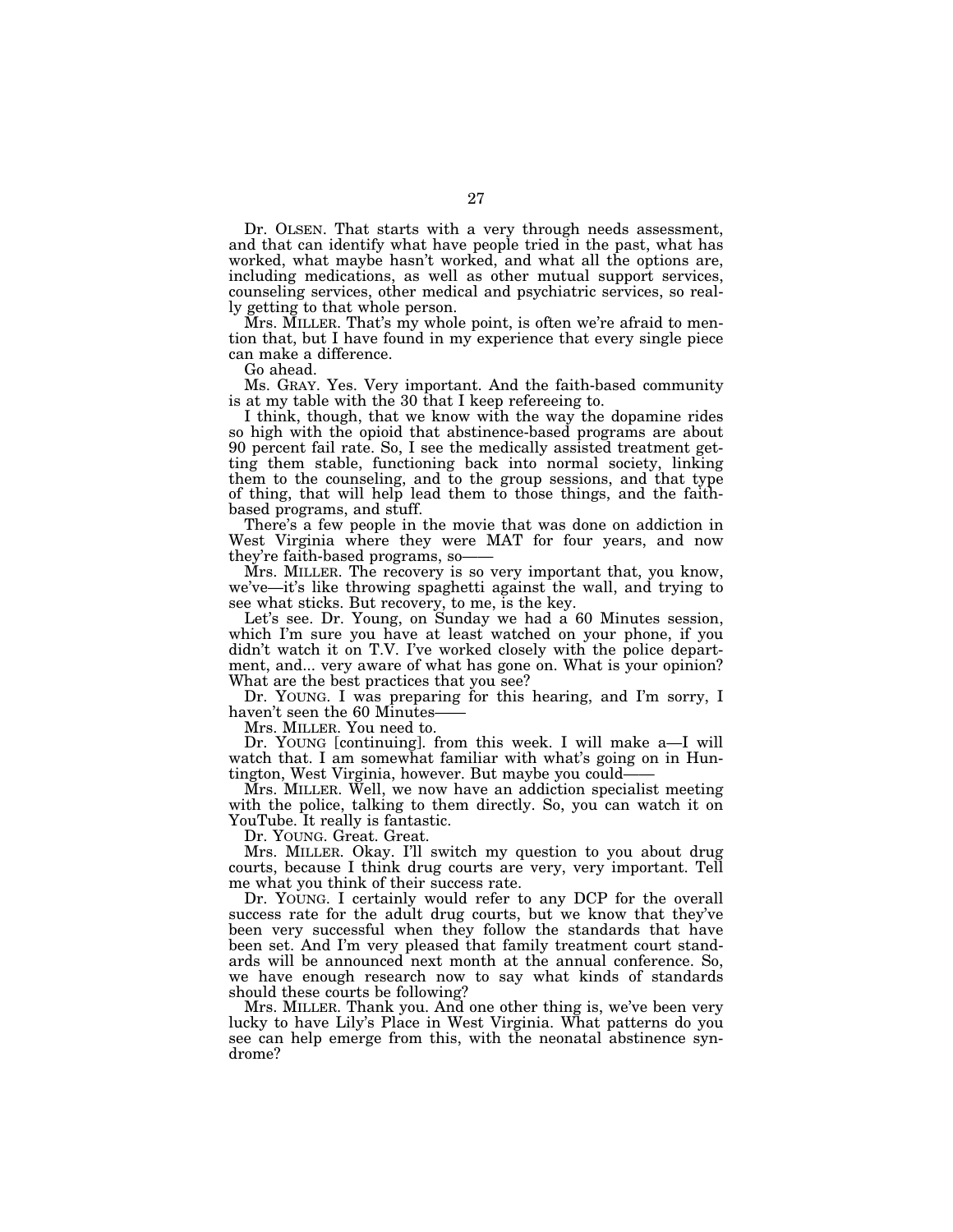Dr. YOUNG. There are many hospitals that are testing different strategies for non-pharmacological based kinds of treatments, and certainly kinds of things that are keeping moms and babies together, in stepdown nurseries, or even in the hospital, in non-NICU kinds of settings that are keeping moms and the babies together, are certainly being tested in lots of places, and we're very encouraged by that.

Mrs. MILLER. I just read in the paper that we now have new program for babies from six weeks to two years, very much what you all have been talking about, having the mothers to be able to get their hair done, and involving the whole family. And I just feel that it's so important, because this neonatal abstinence syndrome, the principals are seeing kids that are five and six years old coming into school, and they're not able to cope. Their mechanisms are, anger very quickly.

Dr. YOUNG. Right.

Mrs. MILLER. There's just so many aspects that I'm sure we could all sit around for a month and talk about, and share ideas of what's important.

Dr. YOUNG. I would say every time we talk about treatment for an adult, we need to say 'and the children, and the children' every single time along the panel and in the questions.

Chairman CUMMINGS. Thank you very much.

Mrs. MILLER. Thank you.

Chairman CUMMINGS. Mr. Welch?

Mr. WELCH. Thank you, Mr. Chairman. Thank you so much for this hearing, and for your proposed legislation. We've been having in Vermont a series of roundtables all around the state, inviting in folks like you who, in Vermont, are providing frontline services. But also, everyone from the police, who is incredibly involved at walking that fine line between enforcement and dealing with a person who's got a medical problem, to grandparents who are raising their grandchildren, because their child is in the grip of opioid addiction, to community volunteers.

And just yesterday we had a hearing in Morrisville, and two parents who lost their daughter to a recent opioid overdose are starting a local treatment facility, buying up, hopefully, the Catholic Church to provide some help to people who are in the grip of this addiction.

And as incredibly challenging and heartbreaking as this issue is, and several of my colleagues have mentioned, this knows no boundaries. There's no political favorites here. I think it's really tougher even in rural areas and urban, but it knows no boundaries, whatsoever.

The experience I've had in Vermont is also inspiring, because if we're going to address the one by one challenge, and Congresswoman Miller, you were speaking about that very eloquently, it has got to be done in the community. That is where it has to happen.

And what I've seen, and I'd be interested in your reaction on this, is there's such pressure, especially in our rural communities, where a lot of local institutions are really under attack, or they're fraying. Our local hospitals are having a hard time keeping the doors open. Many of our schools in rural communities are closing. The rural economy is under an immense amount of stress.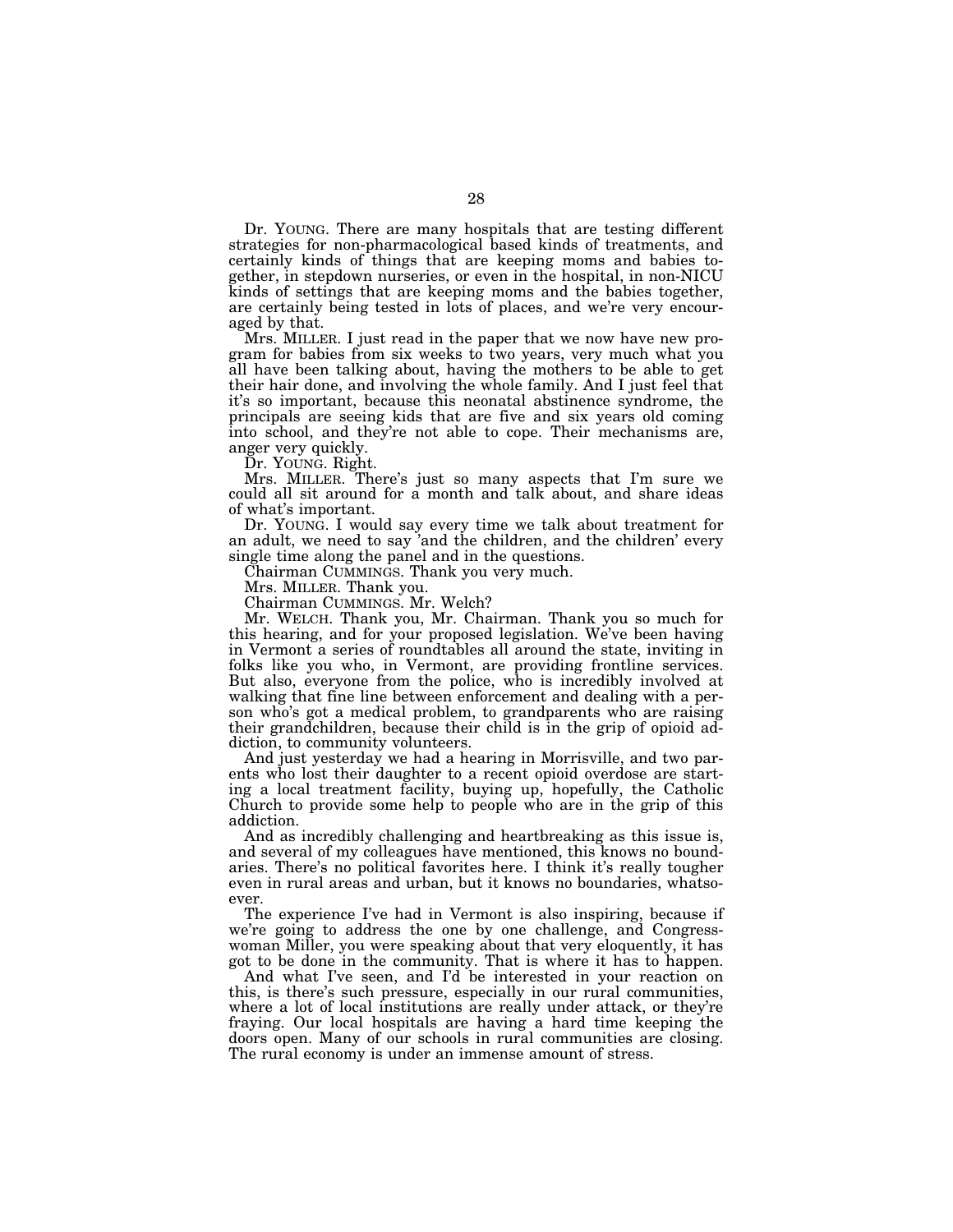And so many of the people that are on the frontlines tell me that oftentimes this decision to start going to opioids is just a decision of hopelessness, a lack of hope. So, I view our role here federally fundamentally as getting the resources back to the communities, and it's only in the communities where the work can be done. And in Vermont it's being done. I know in West Virginia it's being done.

But this is why I think, Mr. Chairman, your bill is so important because it acknowledges our role is to get taxpayer resources. And by the way, that money belongs to the people we all represent. This is no big deal for us. This is us getting resources back to the people who sent it here in the first place, so they can do the important work in their communities. So that, as I see it, is our role.

Dr. Evans, you were talking about all of the above, you know, whether it's faith-based, or community-based, or a local parent helping a friend. So much of this is whether that individual gets some hope through, I believe, a human connection of any kind. And absent that, and I'll just ask you for your comment on that, as somebody who's been so much involved in the treatment.

Dr. EVANS. What you're saying is so important and critical, and I'm so glad that you brought that into this discussion, because we're talking about all the technical aspects of treatment. But I will tell you that what makes the difference for most people is that human connection.

I sort of joke when I'm talking to providers, and I say, ''You know, when you ask people what helped them in treatment, rarely do they say, 'You know, doc, it was the paradoxical intervention that you did on the third session that made all the difference.'″

[Laughter.]

Dr. EVANS. They rarely say that. You know what they say when you ask them that question? They will say, ''You called me sir.''

Mr. WELCH. Right.

Dr. EVANS. ''You called me mister.''

Mr. WELCH. Dignity.

Dr. EVANS. You treated me with respect. That is a critical ingredient. We are talking about all of the other aspects, but if treatment doesn't have that aspect-

Mr. WELCH. Right.

Dr. EVANS [continuing]. I can tell you it doesn't work. And the reason it doesn't work is that people will not come back, they will not engage, and they will not do the work that they need to do.

Mr. WELCH. Thank you. Ms. Gray, I'll ask you. I went to West Virginia with my colleague, Congressman McKinley, and I've gotta say I was pretty impressed with the people in your state, and I know folks are facing challenging times there. Same question to you.

Ms. GRAY. I'll give you an example of something in my clinic. I was walking through the lobby one day, and a gentleman that was in his 50's stopped me, and he said, ''Do you know that girl back there, that short girl with the short black hair?'' And I said, ''Yes.'' And it happens to be my daughter, because I'm bringing in anybody I can to help us, because we're in that much need working the program.

And I said, ''Yes. I know her.'' And he said, ''She gave me a hug last week." And I said, "Oh, she did." He said, "You don't know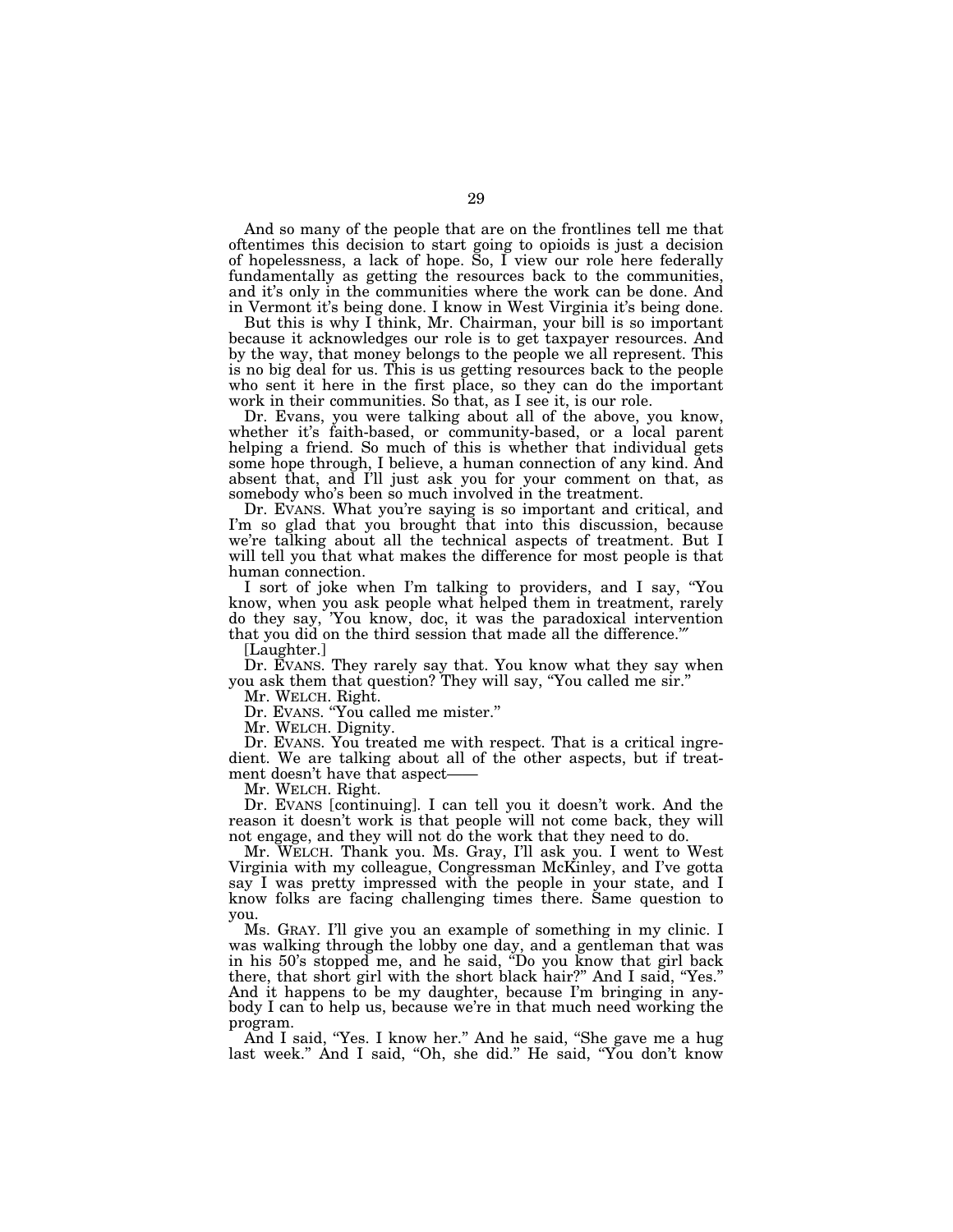what that meant to me. I haven't had a hug for over three years." So, I walked around and I gave him another one, and I said, ''Well, you're getting one today.'' So, when he comes back every week, that's what he gets.

We have just, as a society, we have isolated ourselves more. We're not interacting more, and we are definitely interacting with people with substance use disorder as they are human beings, and how they need. It's very important. Relationship building is everything.

Mr. WELCH. Well, thank you. My time is up, but I do just want to reemphasize the importance of your bill, that we get this money back to folks in the communities, in all our communities that are doing this hard work. Thank you.

Chairman CUMMINGS. Mr. Comer?

Mr. COMER. Thank you, Mr. Chairman, and I wanted to just first say this. I'm a big believer in faith-based recovery programs. In fact, yesterday, in my district, stopped in Washington County at the Isaiah House, really impressive faith-based recovery center that I think has a tremendous business model of trying to not only help people recover from drug addiction, but to get back into society.

Helps them find employment. Takes them to work. Helps them make sure that when they leave there, if they have bills, like child support, outstanding child support payments, to try and help them get on their feet, to where when they leave, they're debt free, and even with a little money in the bank.

I think that's an important part of recovery, helping people get back into society. So, I wanted to mention that.

The other thing, and what my question is, I'm a believer in alternative sources of pain relief, because we have people in America that truly have pain. The business model, and I've said this many times, for treating pain, the old business model, where you prescribe opioids, has been a disaster in rural America. And part of my district covers the western part of Appalachia, and I have all of Southern Kentucky, all the way to Western Kentucky.

So, my question for Dr. Bailey and Nurse Ross, what are the barriers to patients having access to non-opioids to manage pain?

Dr. BAILEY. Thank you. There are many barriers. Even if a patient is employed and has insurance, many of those therapies are not covered, or if they are covered, extensive prior authorization and approvals are needed. And that's one of our biggest points that we'd like to make today is removing the barriers, like prior authorization. That's just not just for drugs. It's also for procedures. It's for therapies.

And these things need to be studied. We don't really—pain is such a pervasive part of our culture and our being a person, and the notion that life should be completely pain free, and that the ultimate state of pain is a zero pain is not necessarily very realistic. And we need to have research, but we need to limit the barriers.

There's also still not parity between mental health services, and, say, surgeries and medications, and we need the funding and the infrastructure to make all these things work.

Mr. COMER. Okay. Great.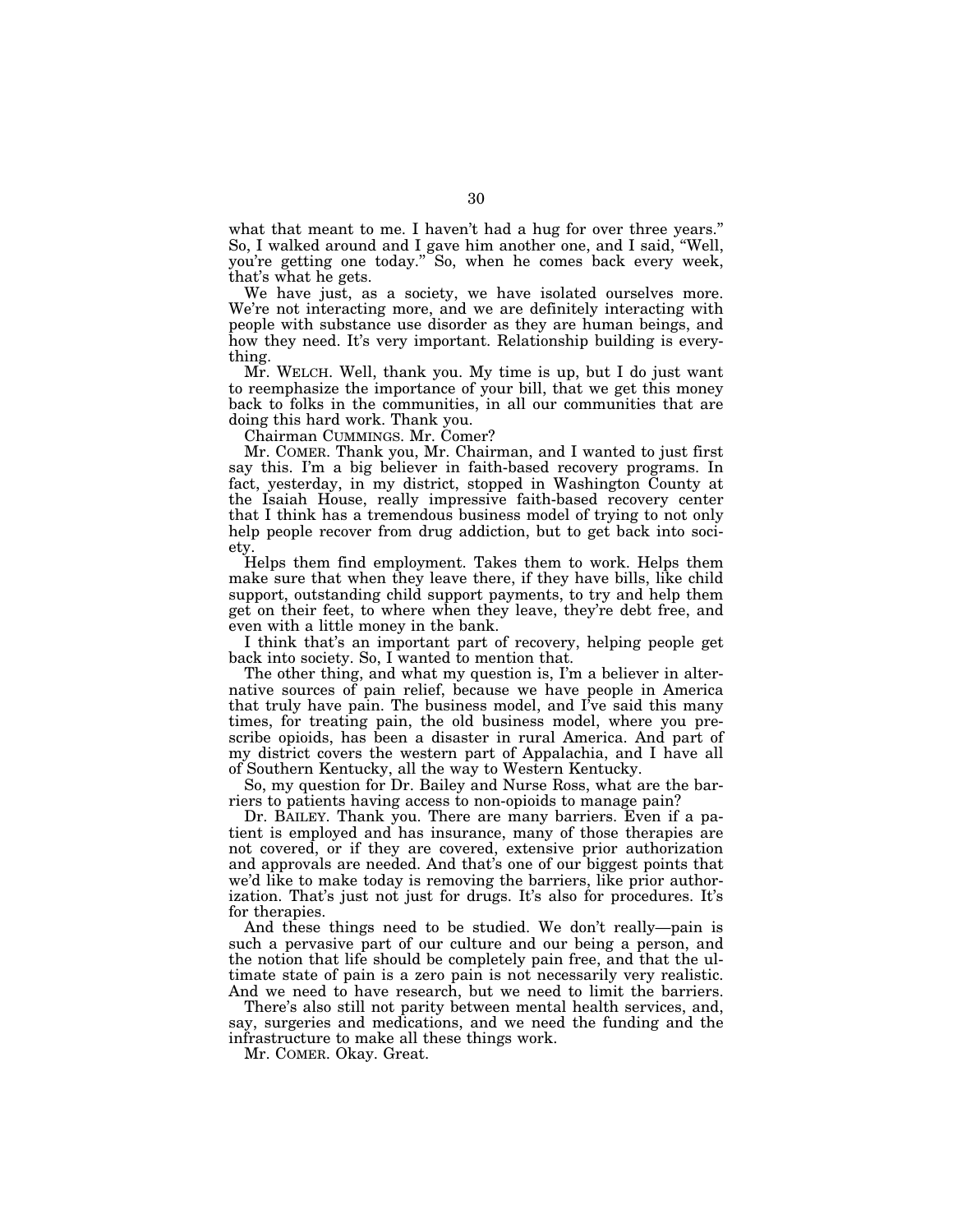Ms. ROSS. I would agree with everything that the doctor said, and I would also point out, as we've mentioned several times, you know, it's—all right. Let's just have an example of someone that could use PT. Physical therapy-

Mr. COMER. Right.

Ms. ROSS [continuing]. works for a lot of people right off the bat. It depends on your circumstances. So, you start with whether or not you have insurance. Then you go whether or not it's covered. Then how many sessions are covered. If the doctor says it's going to take you this many weeks, and at least 16 treatments, let's say you're living out of your car. Poverty has an effect on that.

Mr. COMER. Mm-hmm.

Ms. ROSS. It's often the things that do work, but they work over time-

Mr. COMER. Right.

Ms. ROSS [continuing]. that are more difficult to get insurance companies to pay for, and the patients to participate in. Then sad to say there is some awful things, like you've got a work-related injury, and from the employer's perspective, it's quicker to give you some pills that work fast, as opposed to being out of work longer. So, all those things have an effect.

Mr. COMER. And I agree, and hopefully, we can come together on this committee in a bipartisan way to make it easier for patients to have access to alternative sources of pain relief that work.

Mr. Chairman, I have a little bit of time left. I'd like to yield to my friend, Dr. Green.

Dr. GREEN. Thank you, Mr. Chairman. And thank you, Mr. Comer. As an ER physician, I see these patients both in the seeking role and in the crashing role, whether it's withdrawal, or, you know, an overdose. And I have a unique perspective on it, but I want to say first to anyone in the room, or who's watching, who may be struggling with this issue, if you've gotten victory over it, you've done the hardest thing that a human being will ever do in their life.

I've done hard. I'm an ex-army ranger, combat veteran, cancer survivor. If you have overcome addiction, you have done the hardest thing that a human being will ever have to do. If you're struggling with it now, and you're watching on television, get help. You can do it. You can overcome it. But please seek help.

One quick couple things from a physician's perspective. We need to always question the data. When I was in residence, I was told, and the literature said, that a six-day prescription of opioids will not cause addiction. Now that we know that three days for some people who are genetically predisposed, will cause addiction.

That also means that we need to push the advancements in genetic research on metabolizing medications, and physicians need to prescribe, based on that genetic profile in the future.

CMS needs to approve abuse-deterrent drugs, so that physicians can give these things that will prevent patients from abusing. I want to say about Narcan, it saves lives. Narcan availability needs to be everywhere. It needs to be in restaurants. It needs to be in schools. It needs to be on rigs. It needs to be on policeman. Narcan saves lives, and we need to use it, and we need to distribute it.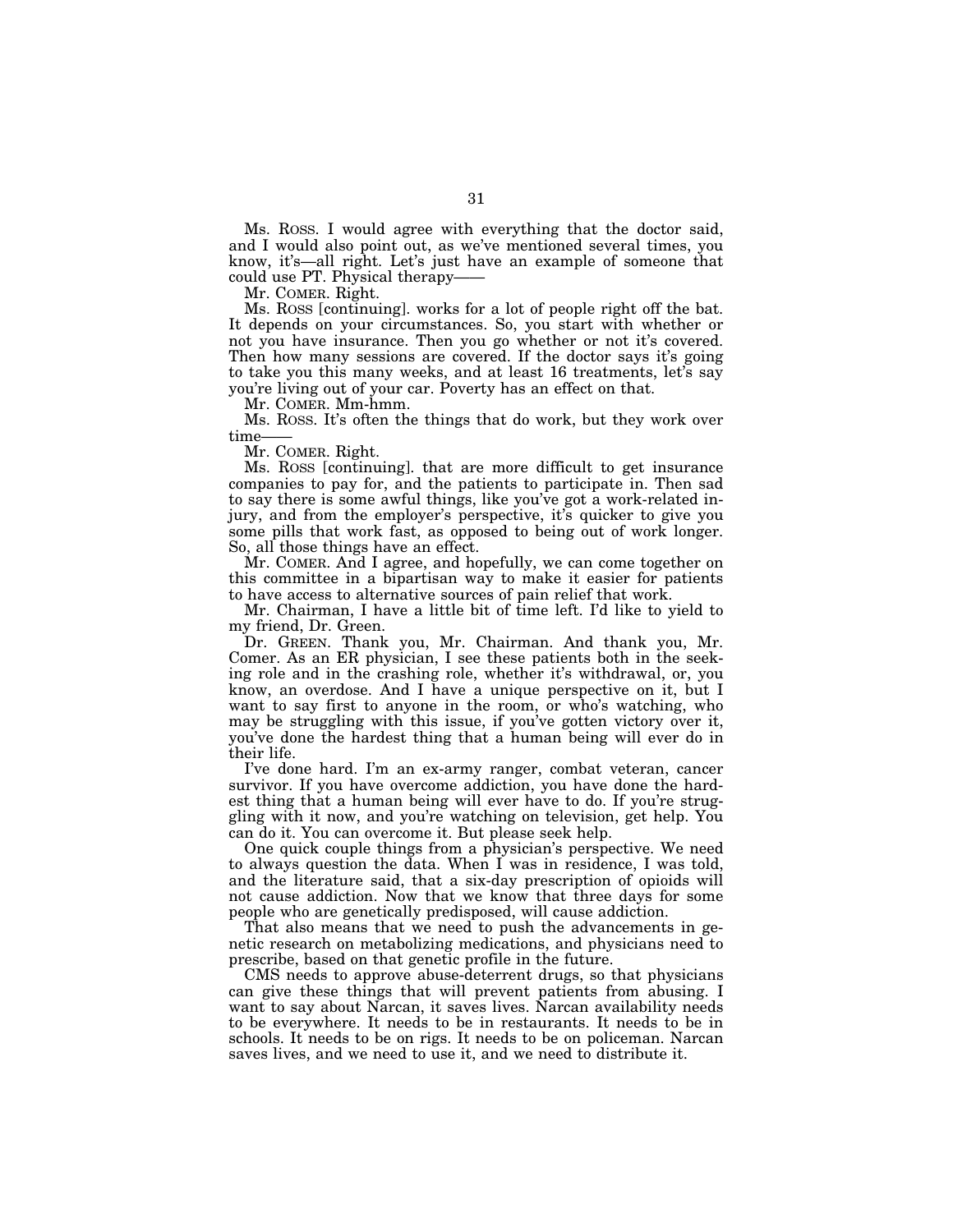Thanks for talking about neonatal abstinence syndrome. We don't want to forget those children. I will, if I have just a second more, Mr. Chairman, just a second more, and I appreciate the indulgence.

We've also got to make sure that physicians get to make these decisions about medications, because the pressure from administrators in hospitals to make patients satisfied creates an incentive for physicians to just write the prescription, make the patient happy, and the patient's satisfaction scores go up. We have to be aware of this dynamic in medicine, and make sure that the physician gets to make the call.

Thank you, Mr. Chairman.

Chairman CUMMINGS. Thank you. Thank you very much.

Voice. Amen.

Chairman CUMMINGS. Mr. Connolly?

Mr. CONNOLLY. Thank you, Mr. Chairman. And I want to pick up where Dr. Green just left off, because I think there's a burden on physicians as well. I mean my experience, frankly, is that physicians are all too ready to prescribe opioids, and look at you kind of funny as a patient if you object.

If you're a patient in a hospital, it is more likely you're actually going to go to battle with the physician, the attending physician, after surgery, with an accident, in which you do have acute pain. And their focus correctly is on trying to make sure the patient can sleep and recover. If you're in acute pain you're not going to do either one of those two things.

Pain management is tricky, but I don't think it's yet in the heads of a lot of physicians that, you know, there's a real risk here if I prescribe this, or if I prolong its use in an IV drip. And I just want to know if you might comment on that, because I—yes, maybe there's administrative pressure on physicians to have happy customers, but I also think that there's a Hippocratic compulsion, all motivated for good reasons, to keep a patient out of pain, which is why we ask them on a scale of one to ten, "How you feeling today?" And we try to address it.

Leaving people in acute pain is not the answer to this crisis. And I wanted to give you an opportunity, especially Dr. Bailey and Dr. Olsen to comment on that.

Dr. BAILEY. Thank you very much. The, I think we actually have made a good deal of progress changing the mindset of the medical community. Opioid prescribing went down 33 percent between 2013 and 2018.

Mr. CONNOLLY. But can I just interrupt you, Dr. Bailey. That sounds impressive. But we were so overprescribing, it had to come down. I mean in and of itself that doesn't tell us a lot. And if you have patient experiences, you know, with the medical community, I mean I don't know whether I want to describe it as overprescribing, but a quick readiness to tell you, ''This is good for you, you need to take it, it won't hurt you,'' continues to, in my experience, dominate much of medical opinion in interaction with patients, motivated for good—I mean the motivation's good, but the outcomes are very, very risky.

Dr. BAILEY. I actually have often the opposite reaction from my patients when I prescribe medications for asthma. Very often,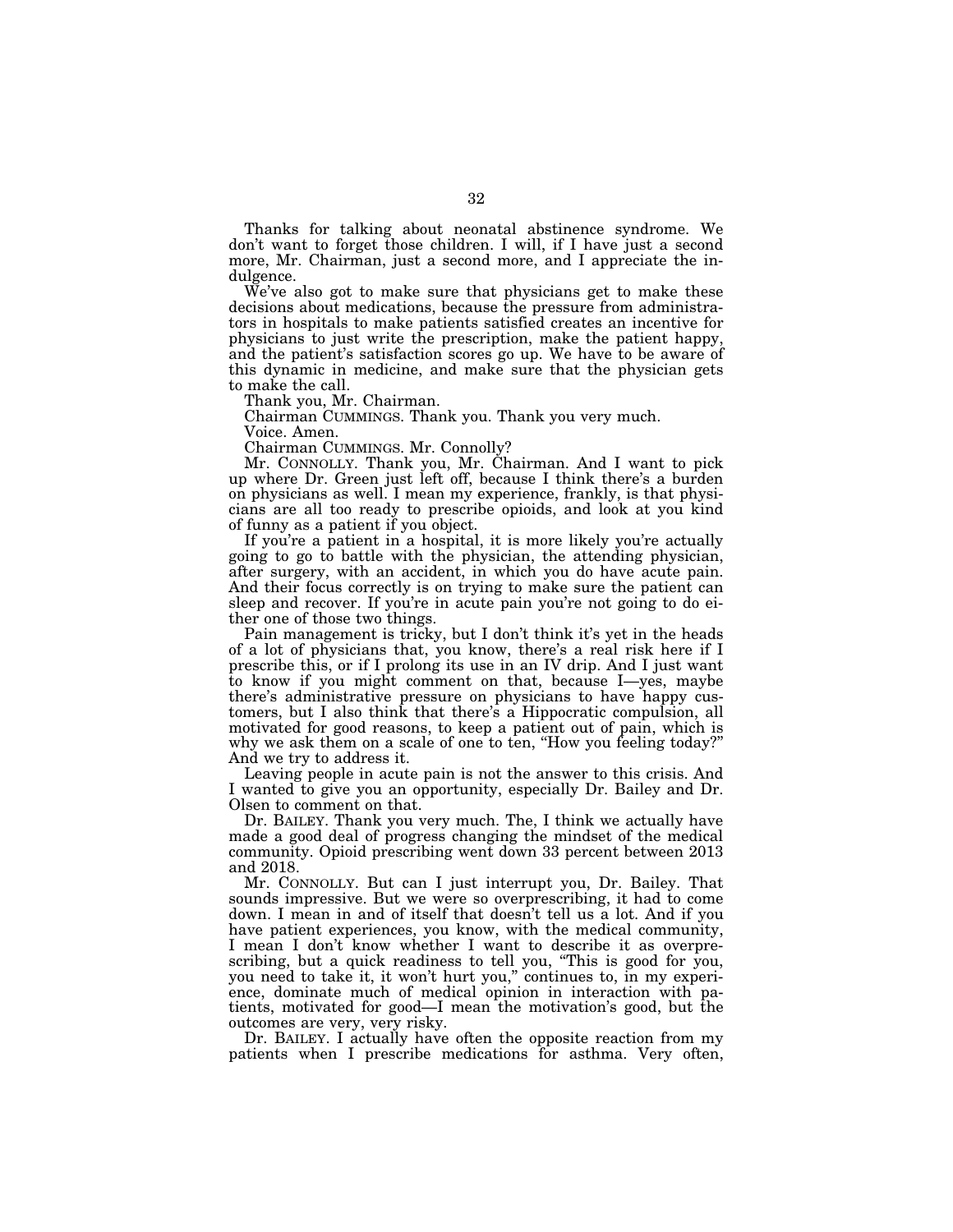many of my patients do not want to take things. They don't even want to take an aspirin. They don't want to take an antihistamine.

Mr. CONNOLLY. Right.

Dr. BAILEY. So, there are a lot of patients out there that will push back against that. But I think the 33 percent decrease in prescribing is significant, because it's going in the right direction. It may have started way too high, but it's going in the right direction. And I think the greater use of prescription drug monitoring programs around the country has increased. An incredible amount of education has been delivered.

The AMA, and ASAM, and other organizations are being very active in prescribing from the medical student level, on up, focusing on the treatment of pain, and non-drug modalities that treat pain.

Mr. CONNOLLY. I have to interrupt you, only because I'm running out of time, but thank you, Dr. Bailey.

Dr. Olsen, let me ask you a question about treatment. Criticism, if you read Beth Macy's book, Dope Sick, a lot of rehab, you know, people put out a shingle saying, you know, ''Addiction Rehab Center Here.'' They're not licensed, or they're not really permitted. And two-third of them still practice no drugs allowed here at all.

And the experience with opioid addiction is that is almost guaranteed to lead you to another addiction, probably heroin. It doesn't work, and neither does cold turkey. And neither does faith-based alone rehab, which Mr. Comey talked about. I wish they did, but they don't, and I want to give you an opportunity to comment a little bit about what we're dealing with in terms of rehab, and what works, and what doesn't.

Dr. BAILEY. Great. Thank you so much.

So, you know, I think that this is an issue that ASAM is working extremely hard on, and making sure that we have standards, that we have generally accepted medical standards. This is a medical disease, so, therefore, we really need to be approaching this as the medical disease that it is. That means medications. That means a trained work force of physicians, nurses, psychologists. It takes a multidisciplinary team, as I think you've heard today on the panel. But it also means that we do have 50 years of robust scientific evidence that shows that medication-based treatment saves lives and improves lives. So, we talked a little about that earlier. And making sure that we then actually have those standards. ASAM-

Mr. CONNOLLY. If I can interrupt you here, too, and I thank the indulgence of the Chair, but this is so important for people to hear. We still have two-thirds of the rehab centers in this country saying otherwise, saying ''no drugs here at all.''

Dr. OLSEN. Right. Right.

Mr. CONNOLLY. And that is—we know that does not work. We know, in fact, it condemns people who are sincerely seeking treatment to a relapse.

Dr. OLSEN. Yes. Yes.

Mr. CONNOLLY. Because the brain chemistry is changed to the point where they can't control that.

Dr. OLSEN. Yes.

Mr. CONNOLLY. And so, you've got to have stepdown drugs.

Dr. OLSEN. Yes.

Mr. CONNOLLY. I'm sorry.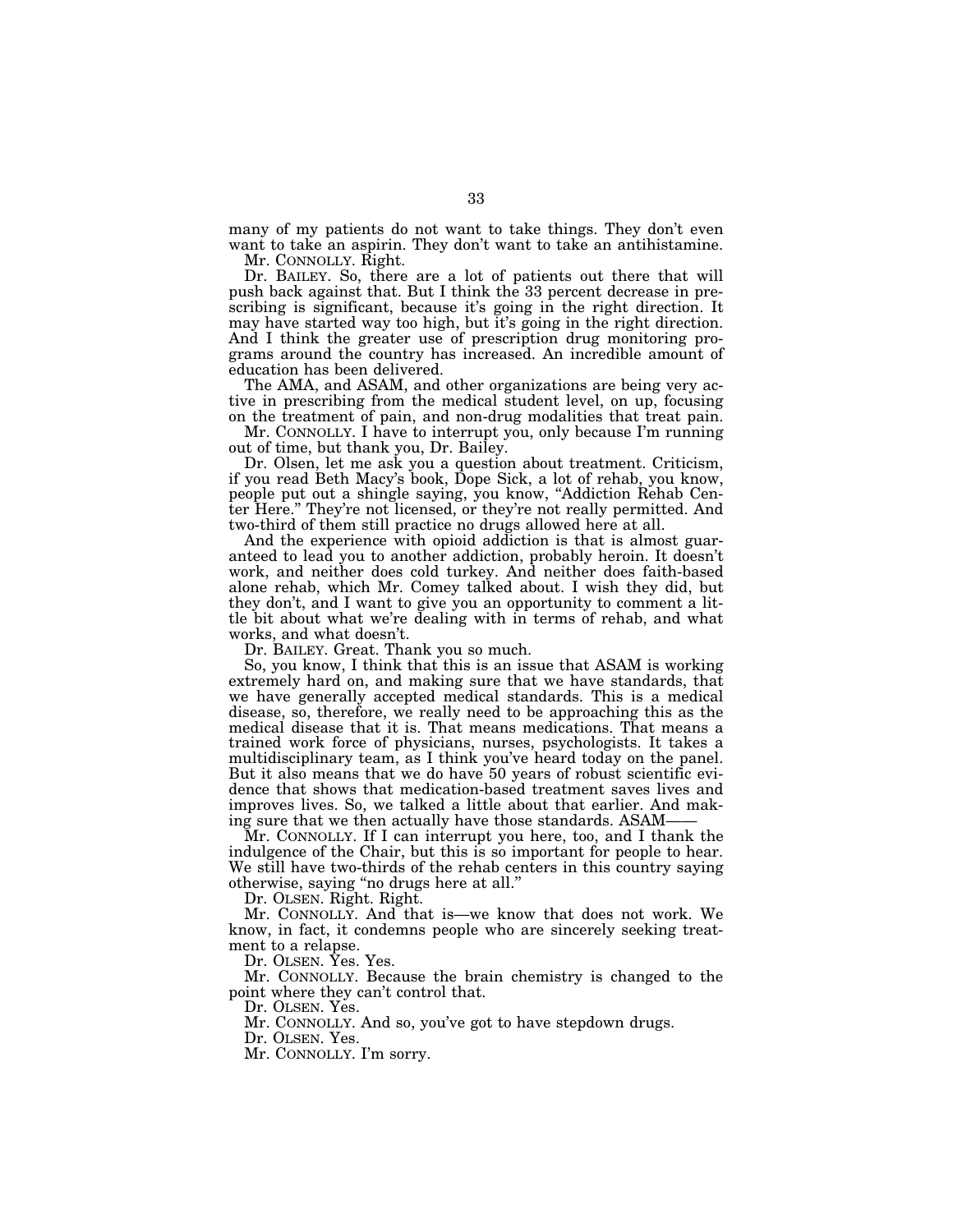Dr. OLSEN. No. You're absolutely correct. And I think, you know, there has been newspaper articles, there have been public awareness campaigns really demonstrating that people, when they come out of residential treatments, or incarceration settings, where there is no access to those medications, people die.

The death rates from and the risk of overdose—relapse and overdose from now Fentanyl is upwards 20 times higher in people who are coming out of settings like the residential treatment facilities, like incarcerated settings, where there is no access to those medications.

And so, therefore, I think the CARE Act really speaks to evidence-based effective treatments need to be available and standardized across the board.

Mr. CONNOLLY. Which is why I support this, Mr. Chairman. Thank you.

Chairman CUMMINGS. Mr. Roy?

Mr. ROY. Thank you, Mr. Chairman, I appreciate that. Thank you to all the witnesses. You've taken time out of your day to be here and appear before the panel. More importantly, thank you for what you do on a daily basis on the frontlines in a way that most of us don't understand or comprehend what you're facing, and the good that you're doing, and appreciate that all your commitment, both from a medical and also from a faith perspective.

And appreciate very much your testimony about faith, and about your appropriate recognition of what Christ would teach us to do today, and what he would do today. And appreciate your statement in saying that.

Let me ask you all a question, if I can go down the table. How overwhelmed are we, as a society, clinics, and all the hospitals, and all the front lines in terms of dealing with this crisis? If you can just go down the table and just kind of give me just a—I've got limited time. I'd like sort of a 10 second synopsis of how overwhelmed you would characterize our current situation.

Dr. BAILEY. I would say very overwhelmed, and any barrier that's placed between the physician, or the treating provider and the patient is just going to make that logarithmically worse.

Mr. ROY. Thank you. Dr. Olsen.

Dr. OLSEN. Our emergency departments, our hospitals, our police, our EMS, I mean everywhere we are overwhelmed, but we know what to do. We have the evidence and the science, and we can actually get people started in treatment in so many different places.

Mr. ROY. Thank you. Dr. Evans?

Dr. EVANS. I would say two things are really important. One is that we have to talk about attitudes, about substance use, and substance users, that it will make a big difference in our policies. And I think the other thing is that we have to use the whole body of research, and not narrow parts of the research to make sure that we're using all of the tools that we have available to us.

Mr. ROY. Thank you. Ms. Ross?

Ms. ROSS. I think we are overwhelmed, but we are not helpless, and we are not hopeless, which is why we support this bill. When Representative Cummings mentioned the AIDS epidemic, we didn't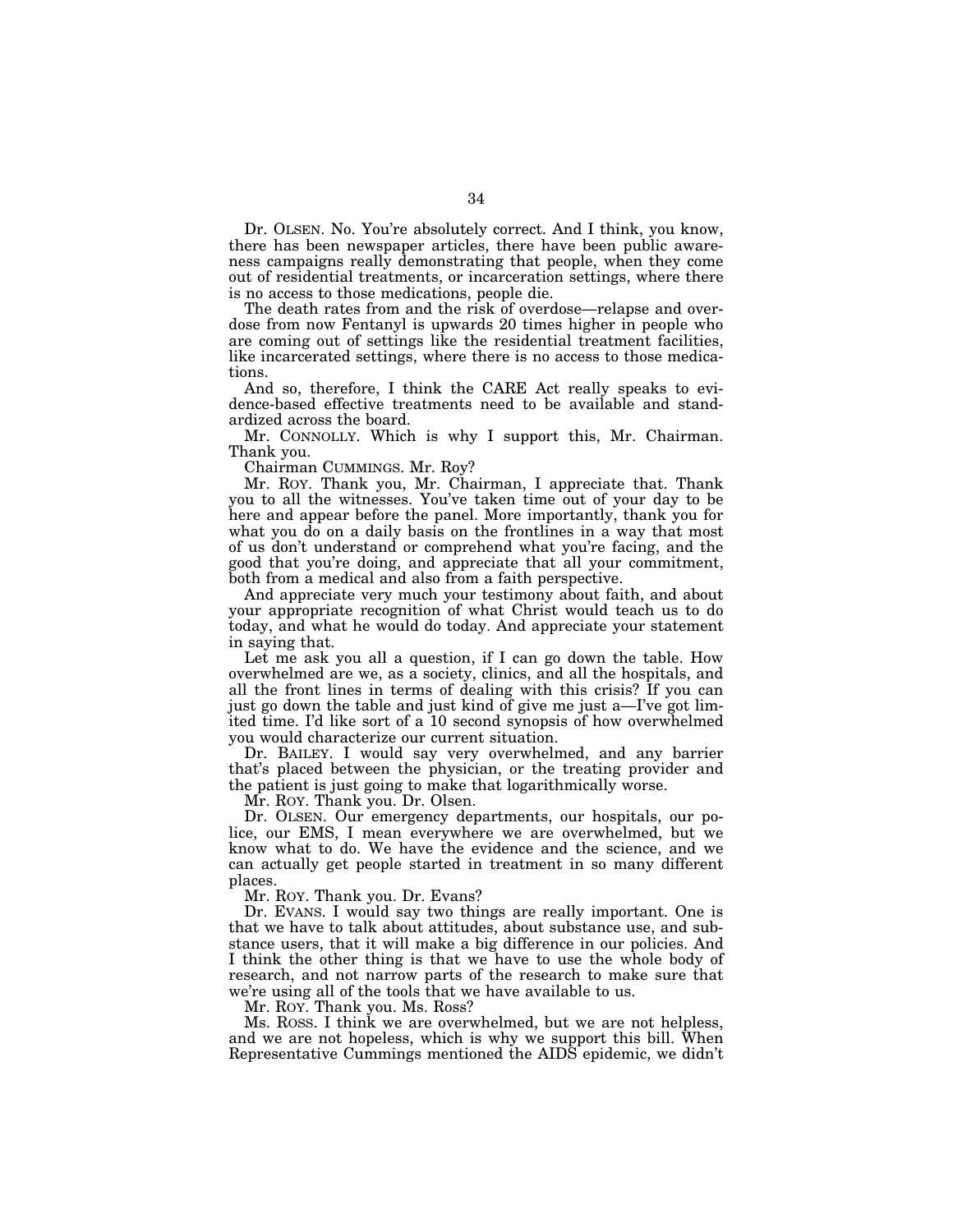just throw up our hands. We got to business and did something. We can do that here, too.

Mr. ROY. Ms. Gray?

Ms. GRAY. I would say we are busting at the seams. Every public service area there is is overtaxed. Our first responders, they've been out there for the last 10 years on their own, walking in while children are doing CPR on their families. It's affecting them in their trauma.

Mr. ROY. Thank you. And Dr. Young?

Dr. YOUNG. Our welfare system, I would agree that they've documented that this is straining the child welfare system completely.

Mr. ROY. Thank you. Well, I appreciate that. I know there's been a lot of conversations here back and forth to the members of the panel and you all about the cultural problem, and that that is a significant part of that. And I'm not sure that the bill necessarily, you know, obviously hits that head-on, but I do think that is a critical part of what we're talking about.

The other thing that I—it will not surprise my colleagues that I will bring up, as I'm wont to do when we're talking about the opioid problem, is the crisis at our border, and the extent to which that the flow of elicit Fentanyl into our country is driving a significant portion of what we're dealing with, in terms of what you all were just describing, in terms of being overwhelmed.

If you look at the data, and you look at the charts, this chart, which, forgive the pen-drawn addition there, because I don't have the chart from 2017, but you're seeing the spike in the red, and the numbers are going up of that portion being the elicit Fentanyl that we are now seeing spiking over the last two or three years. And I note a lot of head nodding.

This portion, which is now truly drowning us in the numbers of people, is something that I think we as a country need to at least recognize the problem at the border. And I would implore my colleagues on the other side of the aisle to recognize that problem, and not to bury one's head in the sand about what we're facing as a nation as a result of our failure to secure the border.

Mr. CONNOLLY. Would my colleague yield just for a question on that?

Mr. Roy. I would be glad to yield-

Mr. CONNOLLY. Thank you.

Mr. ROY [continuing]. for a brief question from my colleague.

Mr. CONNOLLY. Just what percentage of the illegal Fentanyl coming into the United States is crossing the border versus from China?

Mr. ROY. I don't have that data right in front of me, but happy to have that conversation.

Mr. CONNOLLY. I think that's an important conversation before

Mr. ROY. It is.

Mr. CONNOLLY [continuing]. you get us to agree with your analysis of the border.

Mr. ROY. Taking my time back.

Mr. CONNOLLY. Take it back.

Mr. ROY. What I would suggest to you is that a significant amount of that coming from China data shows is coming through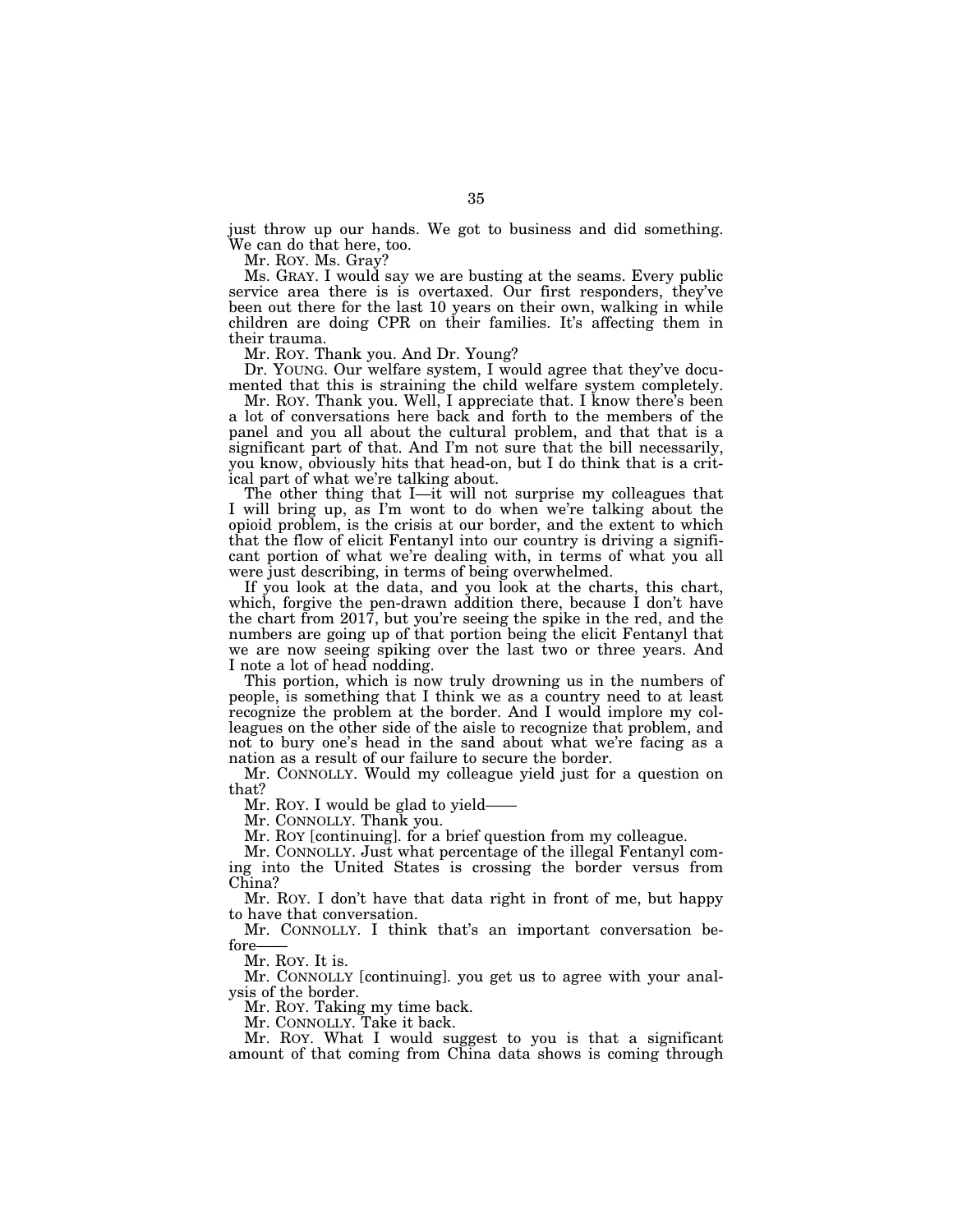Mexico. And the 144 pounds that was caught by border patrol between the ports of entry, a data, a fact we have in hand, is ample evidence of the significant amount of opioids that is flowing across our southern border into my home state of Texas, devastating communities locally in Texas, because this body fails to do its job to secure the border.

I yield back.

Chairman CUMMINGS. Let me just ask you one thing, and you all can incorporate this in your answers, and perhaps it would be best, Dr. Olsen. Do we have a shortage of physicians that are trained to do what you do? Because it seems like we haven't touched on that, whether the stigma with regard to doctors who say, "I don't want to be bothered with that type of patient.'' You can answer that. You can answer it very briefly now, but then we'll go on to Ms. Hill.

Dr. OLSEN. Yes. So, thank you for that question. And, you know, we know there are surveys that have been done of physicians, not only in training, but also post-training that identify that the regard that they have for people with substance use disorders is much lower than the regard that they have for people with other chronic conditions, such as diabetes, or high blood pressure. And that even among the substance use disorders there is lowest regard for people who have an opioid use disorder.

What is, I think, inspiring, at least for me now, is that we are seeing a younger generation of trainees, of graduate medical students, residents, who are really starting to embrace their role as treatment providers for people with substance use disorders. Where I work, we have an agreement with the Johns Hopkins Addiction Fellowship. We have an agreement with the urban and pediatric residencies. We have an agreement with the school of nursing.

So, we have students who rotate through with us, and really see that people can and do recover. And that is, I think, one of the biggest pieces. If we can help students and other healthcare professionals see that people can and do recover, their attitude changes dramatically. And so we need the funding to actually then be able to expand the graduate medical education fellowships to really standardize and to get medical education on not only pain, but also addiction, into all medical schools, into all nursing schools, pharmacy schools, so that we really have a robust and qualified work force to treat individuals now and for the future.

Chairman CUMMINGS. Ms. Hill?

Ms. HILL. Thank you, Mr. Chairman. And thank you all so much for the work that you do and for being here.

I actually used to be more on your side of things. I was the executive director of a large homeless services organization, and oversaw one of the only harm reduction facilities for veterans experiencing homelessness in Los Angeles.

And what I saw over and over again was the number of people who needed that kind of help so far exceeded the capacity that we had, and that any program had. My teams would do outreach. They would go out to people who were experiencing homelessness, and you would build a relationship so that once someone is finally ready to get help, once they're finally saying ''This is the moment. I saw a friend die from a heroin overdose,'', or, you know, they know that it is time, they are ready to get treatment, and you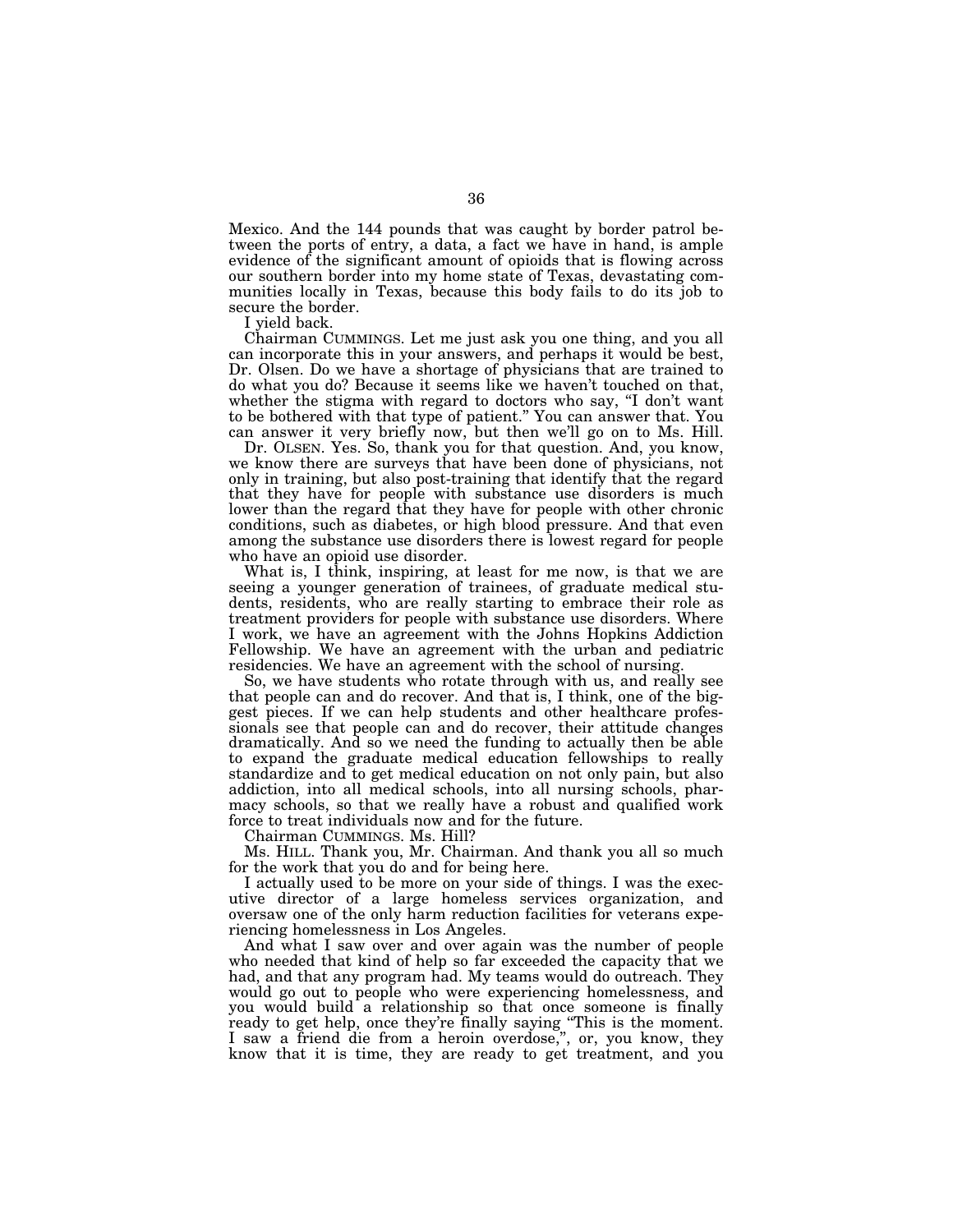can't. That moment passes, and before, you know, the months' long waiting lists are open, then they've died, or they've disappeared.

I want to address a couple of things in terms of what my colleagues have talked about. One is that we've mentioned the stigma around it. And I think we have only recently, relatively recently started kind of universally referring to addiction as a disease. Can you talk a little bit more about how not understanding addiction as a disease impacts this treatment gap, and whether you think that the work that we're doing with this bill will help to close that?

This is really to anyone who feels like answering it.

Dr. OLSEN. So, thank you for that. And I think that, you know, the stigma is real. The stigma is profound. We have a lot of work to get around that. I do think that all of the pieces of this bill really together and collectively are going to help reduce that stigma.

Because the bill includes focus on education of healthcare professionals, so that they really see it as their role, and they understand what to do when people walk through their doors, that there are resources for local service agencies and counties in coordination with states, and their state, single-state agencies, so that everything is also coordinated, that, really then, are able to provide the resources needed for all those wraparound services, so that we can support people in their recovery, and in their remission.

But also, as you pointed out, that we can then get people and identify them when perhaps they're actually not quite ready for treatment, because we know that this is a disease, much like other chronic conditions, where people are—it's a chronic thing that people have to accept that they have the condition, and then actually want to be able to—and be ready to receive the help that they need.

It doesn't mean that we should just kind of, you know, put people in jail, and to throw our hands up and say there's nothing we can do. We really absolutely can have the harm reduction and the preventions efforts to help engage people, keep them alive, keep them as healthy as possible before we also then kind of move along that continuum. And all those pieces are in this bill.

Ms. HILL. So, I want to followup with Mr. Connolly said, which is that so many of the facilities and the programs that treat—that are intended to treat addiction really are this zero-tolerance policy. They're based on the AA model, which I think has a role, but it places the responsibility entirely on the person suffering with the addiction.

I think that one of the reasons that the AA model is so proliferate is that it's the only free and largely universally accessible kind of program. And so, there are many programs that just don't—they don't feel like they can release a patient into the world when there's no other followup that they can say other than to join your local AA/NA.

Can you talk about how-

Mr. CONNOLLY. Would my friend just yield for a second?

Ms. HILL. Sure.

Mr. CONNOLLY. The data shows, I believe, that that model, the AA model, has only a 10 percent success rate, whereas the stepdown drug——

Ms. HILL. Right.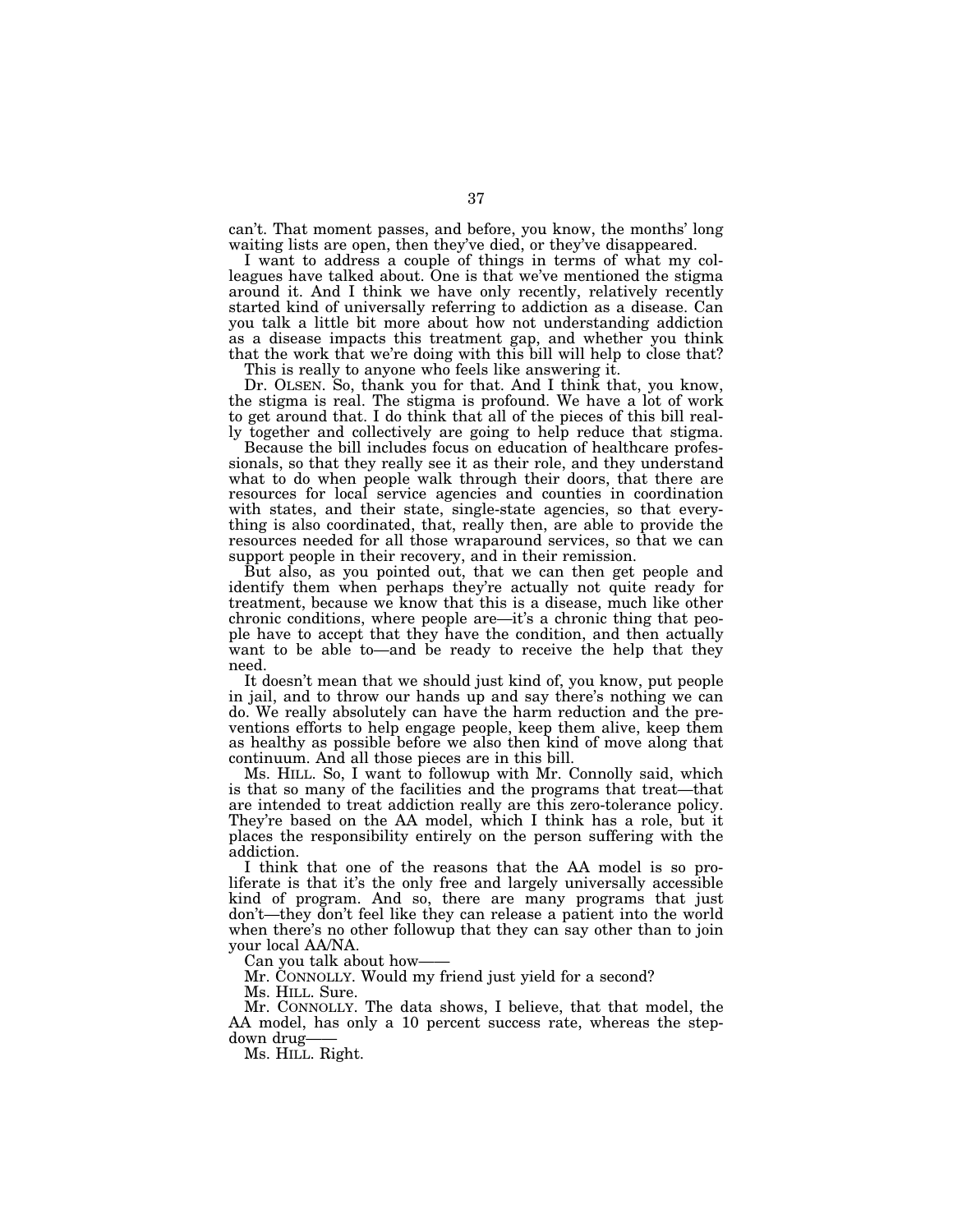Mr. CONNOLLY [continuing]. has a 30 percent-plus.

Ms. HILL. Right. No. Correct. Correct. And I think that's what I wanted to get at was with the—with the expansion such as that is covered in this bill, do you believe that it will expand the access of MAT, and of these stepdown programs. Do you think we can have regulations in place that will make it so that more facilities need to adopt these evidence-based practices, and that we will have the resources to provide that aftercare, so that when someone leaves an in-patient setting, the answer isn't just, ''Go to your local NA.''

Dr. EVANS. If I could answer that. I was a policymaker commis- sioner for 20 years, and my last position I managed a \$1.5 billion budget. So everyday we spent \$2 million approximately of taxpayer money. And as someone trained as scientist, I was very concerned that we were spending money on the things that we knew from the science what was working, so much so that we created an evidencebased practice and innovation center, because I know, as having been a practitioner, that if you don't, and if you're not intentional about helping providers to incorporate what the science says, they will not do it. That's No. 1.

No. 2, in the addictions field more than probably any other field that I've been affiliated with, there is a very strong philosophical bent that is sometimes not open to data, facts, science, and I think we have to be very intentional about making sure that if we're going to use taxpayer money that we need to ensure that people are using what the science says about what works.

So, the point you're raising is a good one. I will tell you that it is not easy to change clinical practice. A lot of these programs have been in existence for decades. The people who are running those programs are often people who went through those programs, and have gotten into their recovery that way. And so, they believe that the only way that people can get into recovery is to go through that same process.

So, it's very difficult, and I really believe that—you know, I mentioned we spent somewhere between 1 and \$2 million every year on trying to retrain providers. You know, my strong recommendation is that we not only provide new resources for communities, but we also provide the resources to help people with the implementation of those new practices, because it won't happen otherwise.

Ms. HILL. Yes. So, with this Act we really need to have the—not just the enforcement mechanisms, but the regulations that say you have to have the evidence-based practices involved. It's not just money going out there. It needs to be evidence-based, and it needs to be-

Dr. EVANS. Well, I would be very careful about regulations. As someone who's worked on both sides as a policymaker and as a provider, I think that the model is more about how you create resources and technical assistance so that people can actually make the practice change.

One of the providers in Philadelphia that was a very strong, what we call concept program, they were very philosophically bent toward sort of the AA model. We thought would be one of the last programs to incorporate evidence-based training programs, but with a fairly significant investment with consultants and trainers,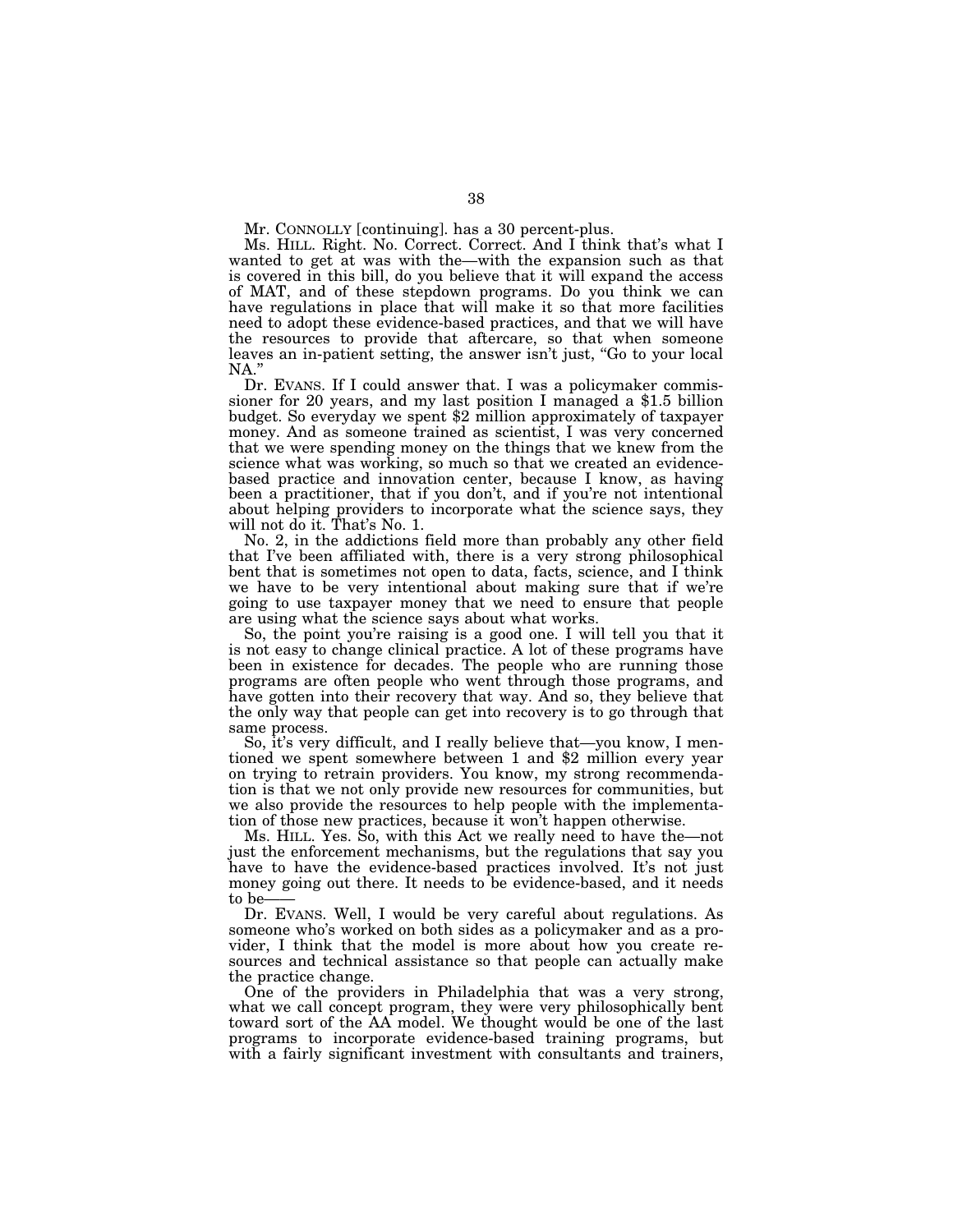they turned out to be one of the shining stars. So, it's possible, and I personally believe that using a hammer is not as effective as using other kinds of strategies.

Ms. HILL. I agree. I was on the provider side, too, so-

Dr. EVANS. Okay.

Ms. HILL. Thank you so much. I yield back.

Chairman CUMMINGS. Mr. Grothman?

Mr. GROTHMAN. Yes. Can anyone guess, say, in the last five years the amount that we have spent on treatment nationwide? Anybody have a stab at it? Oh, guess. It's a rhetorical question almost. Can somebody just take a wild stab? Nobody knows how much we're spending on treatment in the country.

Dr. BAILEY. It's gotta be billions.

Mr. GROTHMAN. Billions. It's a lot. And the thing that bothers me, you know, a lot of people, particularly because the treatment community gets involved in this stuff, say the answer is to spend billions more. But things keep getting worse. And if things keep getting worse no matter how much we spend on treatment, it seems to me the problem overwhelmingly is not to spend more money on treatment, but to focus on what type of treatment works and what type of treatment doesn't.

I'll give you another general question. We are told that there was a lot of heroin usage in Vietnam. I don't know if it's true, but we're told it's true. And nevertheless, when all these guys came back from Vietnam there were very few people who wound up addicted to heroin.

Can you take a stab as to why that's true? Anybody want to take a stab as to why that's true?

Dr. OLSEN. So I'd like to actually address a couple of your points, one of which is believe that the White House Office of, I can't remember exactly what the office is, has put forth that we've spent in 2015 we had spent a total of about \$500 billion on addiction and the opioid addiction crisis. So, I think that's an important number to just keep in perspective when we're talking about the \$100 billion that has been put forth in terms of the CARE Act.

And in terms of the-

Mr. GROTHMAN. And it hasn't worked, right?

Dr. OLSEN. Well, actually, that was my second point.

Mr. GROTHMAN. You could say it could be worse, I suppose.

Dr. OLSEN. So, the second point is that we actually now have so the latest data from Maryland, for the first quarter in 2019 we saw a 15 percent decline in opioid-related overdose deaths. And so, we are seeing that. And in Rhode Island they have seen a reduction in overdose deaths, especially when they expanded access to medications in all of their correctional settings.

So, we are seeing that there are now the beginnings of kind of a decline in these overdose deaths, and hopefully, we'll be able to kind of have those continue.

The third point, in terms of the Vietnam experience, so Dr. Jerry Jaffe was the physician, he was a psychiatrist, who actually was hired by Nixon to really study the problem of the Vietnam vets who were coming back. You know, one of the things—so he works at the Defense Research Institute in Baltimore, and I've had some conversations with him about this.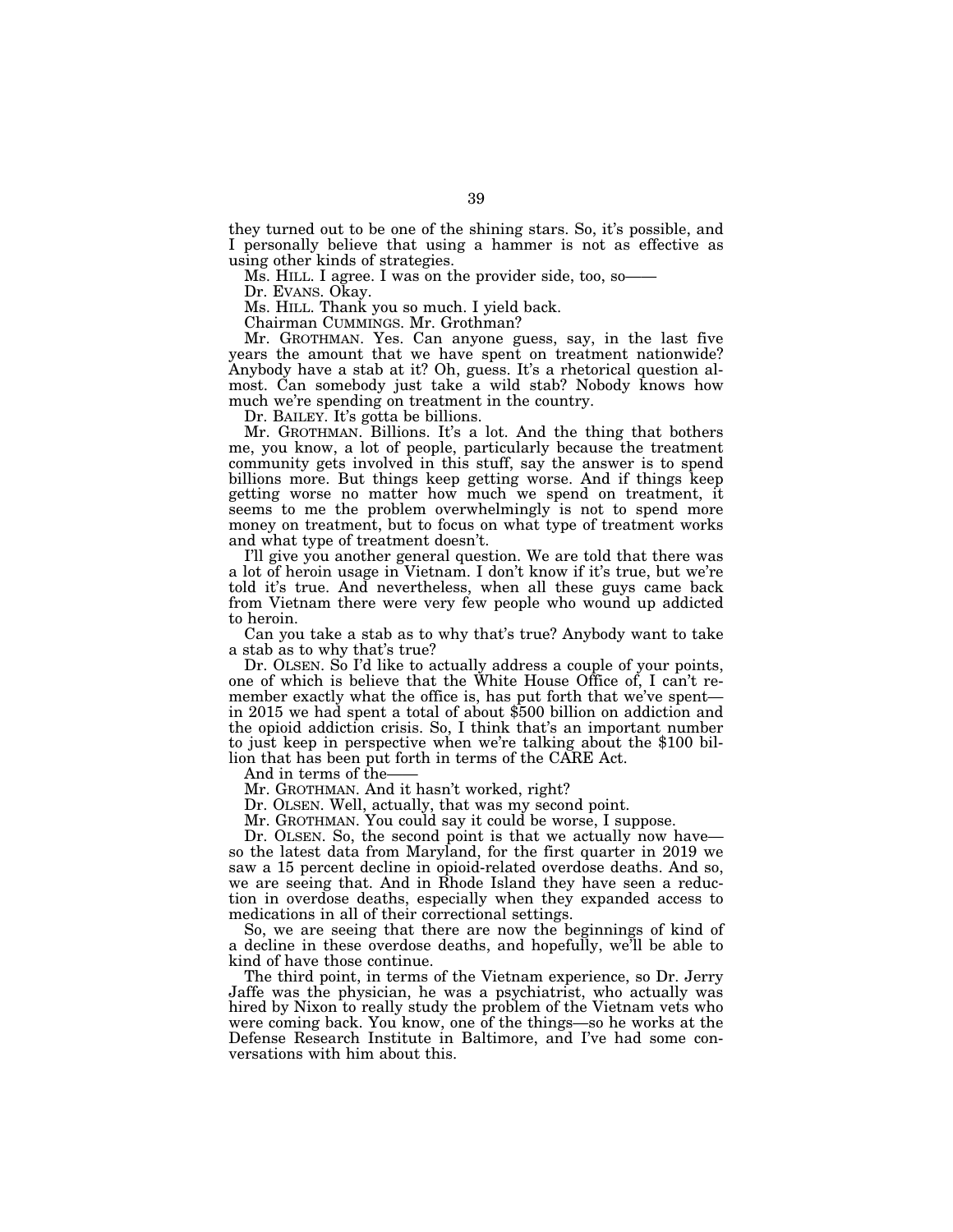One of the things that he says is that probably the biggest missed opportunity from a scientific perspective with that experience was not having done sufficient studies on the people who actually stopped using heroin once they came back to the U.S.

However, what we do know is that because the 40 to 60 percent of the risk of developing opioid use disorder is genetically based, that the presumption is that the men who continued to use substances probably had a different genetic predisposition to developing that addiction, as well as perhaps some of the other factors that we know about, traumatic childhood experiences, they may have had other psychiatric conditions. But there certainly is a difference between the population of people who develop an addiction when they are exposed to substances, even if that substance is heroin, versus those who don't.

Mr. GROTHMAN. So, you're saying the reason we were so much more effective during the Vietnam era without doing anything, than compared to today, is because the original data bases of people who used heroin, today the people who use heroin are more genetically predisposed than to the average soldier in Vietnam.

Dr. OLSEN. So, I actually wouldn't even say that we didn't do anything with Vietnam. Jerry Jaffe was appointed by Nixon to actually establish the first opioid treatment programs back then, called methadone maintenance programs. After several studies in Lexington, Kentucky, and in New York, had demonstrated that methadone had tremendous efficacy in reducing crime, in reducing relapse to heroin. So, it was Nixon really who actually established the first treatment programs.

Mr. GROTHMAN. Okay. But I am under the impression that most people stopped using heroin when they came home from Vietnam without a program. They just quit. Is that accurate?

Dr. YOUNG. And there were detox programs that were set up. One of my-

Mr. GROTHMAN. But most people, that's the question I'm trying to bring up.

Dr. YOUNG. And most people who take prescription opioids now don't develop a heroin problem, but for some people, they do convert to an opioid use problem, and may convert to heroin use disorders when those prescription drugs. So, it's not 100 percent of people who take prescription opioids convert to heroin use disorders. I think that's what Dr. Olsen is saying. It's not 100 percent, but for some people, they do.

Chairman CUMMINGS. Thank you very much. Ms. Wasserman-Schultz?

Ms. WASSERMAN SCHULTZ. Thank you, Mr. Chairman. And I want to thank the panel for joining us to help address this really crisis-proportion issue.

I want to ask unanimous consent to enter this article from The New Yorker in 2013, if that's okay, Mr. Chairman.

Chairman CUMMINGS. Without objection, it's ordered.

Ms. WASSERMAN SCHULTZ. Thank you. In it it describes the joint commission which is responsible for establishing pain management criteria, and accredits health facilities' issues, and they issued pain management standards in 2001 that instructed hospitals to measure pain.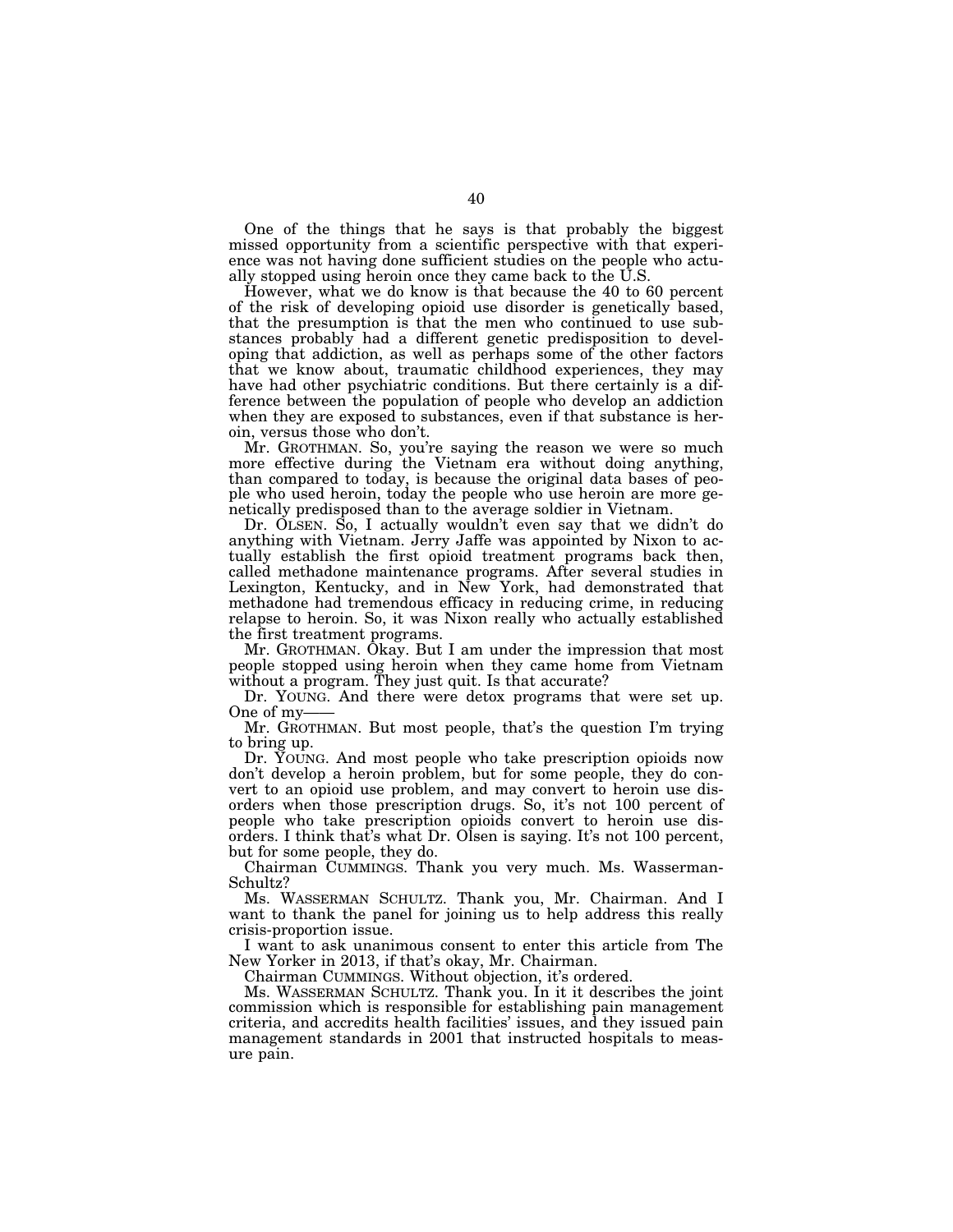And this was really the elephant in the room, I think, that we aren't addressing in terms of a solution, because essentially, we're on a hamster wheel. I mean we can really find strategies to help people get off of their addiction to opioid abuse, but we keep replacing them with more people who become addicted, because this pain scale that was established in 2001, that this is the smiling-to-crying faces scale, the joint commission essentially instructed hospitals to prioritize its use, and the treatment of pain with narcotics.

As Elizabeth Zoni, a spokeswoman for the Joint Commission, told the author of the article that, ''Standards were based upon both the emerging and compelling science at that time, and upon the consensus, a broad array of professionals.'' Yet, Perdue, according to a report issued by the U.S. Government and Accountability Office, helped fund a pain management educational program organized by the Joint Commission, a related agreement allowed Perdue to disseminate educational materials on pain management. And this, in the words of the report, ''May have facilitated its access to hospitals to promote OxyContin.''

So essentially these pharmaceutical companies bought their way into the official medical guidance committees. And in 2007, Perdue Pharma, and three of its top executives, pleased guilty to criminal charges that they had misled the FDA, clinicians, and patients about the risks of OxyContin addition and abuse by aggressively marketing the drug to providers and patients as a safe alternative to short-acting narcotics.

The elephant in the room, to me, is that this pain scale still exists. My husband just had emergency back surgery a little over a week ago, and I can't describe to you the number of opioids he left the hospital with. Now we are very well aware of how cautious you have to be, but many aren't. And people have a different level ofdifferent levels of pain tolerance.

But Dr. Bailey, and any of the other experts on the panel, I'd like to know what steps are being taken and should they be taken to eliminate or dramatically alter this pain scale, and the whole idea that as soon as you walk in the door someone's immediately asking you, "On a scale of one to ten, describe your pain." And no one wants to be in pain. We all understand we should stay ahead of pain. But the entire focus of a hospital stay is on pain, and that's important, but it's become an obsession. And if we don't change it, and if we don't change the amount of pills that people are sent out the door with, then we are never going to get a solution, then a resolution to this problem.

Dr. BAILEY. Thank you. The treatment of acute and chronic pain is a very complex area. The AMA has been very involved in educating physicians about the use of opioids——

Ms. WASSERMAN SCHULTZ. Okay. But I want to specifically ask you if you believe that the pain scale and its use, the smiley-to-crying faces scale, and the entire focus of the way people have pain addressed in a hospital setting, in a medical setting, after an injury, or any other type of pain situation, needs to be altered.

Dr. BAILEY. I think there's no question that there's an overemphasis on measuring—trying to quantify pain. The physicians undoubtedly have been encouraged by their hospitals, by those that——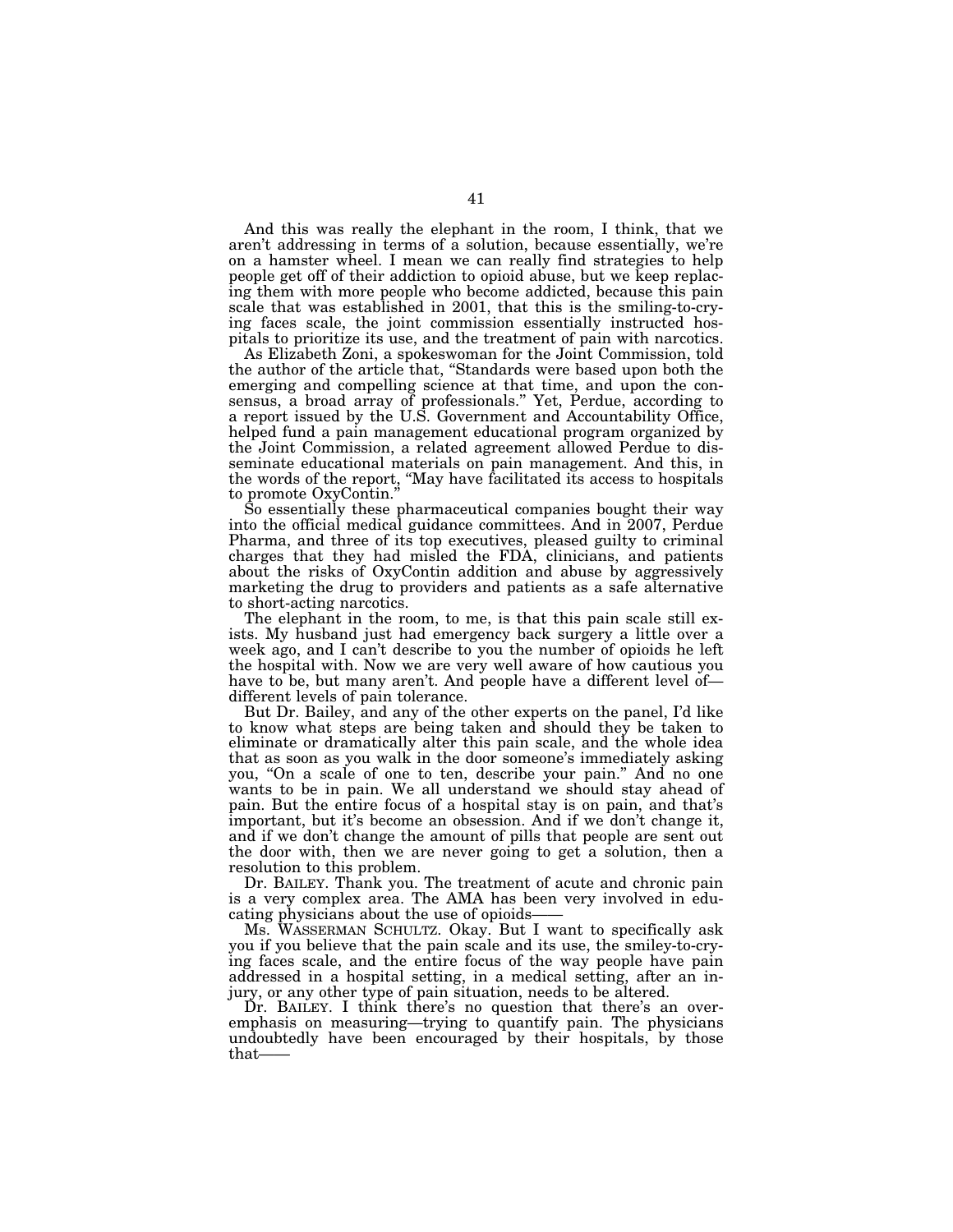Ms. WASSERMAN SCHULTZ. Pharmaceutical companies.

Dr. BAILEY [continuing]. provide patient satisfaction surveys, you've got to treat pain, you're got to treat pain, and I think part of that was what helped create this problem.

Ms. WASSERMAN SCHULTZ. But you do think it needs to be changed.

Dr. BAILEY. Yes.

Ms. WASSERMAN SCHULTZ. Okay. I hope, since you are the president of the AMA, that you would lead that effort. Yes, Dr. Olsen? Or I'm sorry. Dr. Evans?

Dr. EVANS. I think this is a really good point that you're raising. There are more sophisticated ways to figure out who's going to be more likely to be susceptible to opioid addiction. In many hospitals now you have what are called clinical health psychologists who are embedded within surgical units and other units within hospitals who do sophisticated psychological assessments of people prior to an operation to determine whether they are more likely to engage in opioid misuse.

That's very effective in helping to identify people who are more likely. Those psychologists are working with physicians to help alter the protocols around how they're going to manage pain. And not enough of that's done.

I talked about the importance of non-pharmacological interventions for pain management. And the reality is that pain is not only physiological, it's psychological. And we have completely ignored the psychological aspects of pain. We're not treating it.

And my colleagues who work in this area will tell you that there are a lot of effective ways of helping people to not only manage pain, but to improve their daily functioning. And we have to incorporate more of that into our healthcare system.

Ms. WASSERMAN SCHULTZ. Mr. Chairman, could Dr. Olsen just answer?

Chairman CUMMINGS. Dr. Olsen, and then we'll——

Ms. WASSERMAN SCHULTZ. Thank you so much.

Dr. OLSEN. So, thank you. So, I agree with-

Ms. WASSERMAN SCHULTZ. What he said.

Dr. OLSEN [continuing]. Dr. Evans. What he said. [Laughter.]

Dr. OLSEN. That essentially that really doing broad education, not only of physicians and other healthcare providers, but also the community, so that we really can get to a point where the pain scale that you reference, that may have a role in terms of kind of an acute episode of pain, where we want to actually decrease the pain, but particularly in people who have chronic pain, or acute chronic pain, that really is not the best way to look at the outcomes and the appropriate outcomes for people who have chronic pain.

Ms. WASSERMAN SCHULTZ. Thank you. Thank you. Mr. Chairman, I hope we can change that. Thank you so much.

Chairman CUMMINGS. Mr. DeSaulnier.

Mr. DESAULNIER. Thank you, Mr. Chairman. I just want to thank the panel. This is both incredibly depressing and frustrating, and also inspiring, your work, and gives me hope, as somebody who has dealt with behavioral health issues personally. My dad had substance abuse problems, and he ended up committing suicide.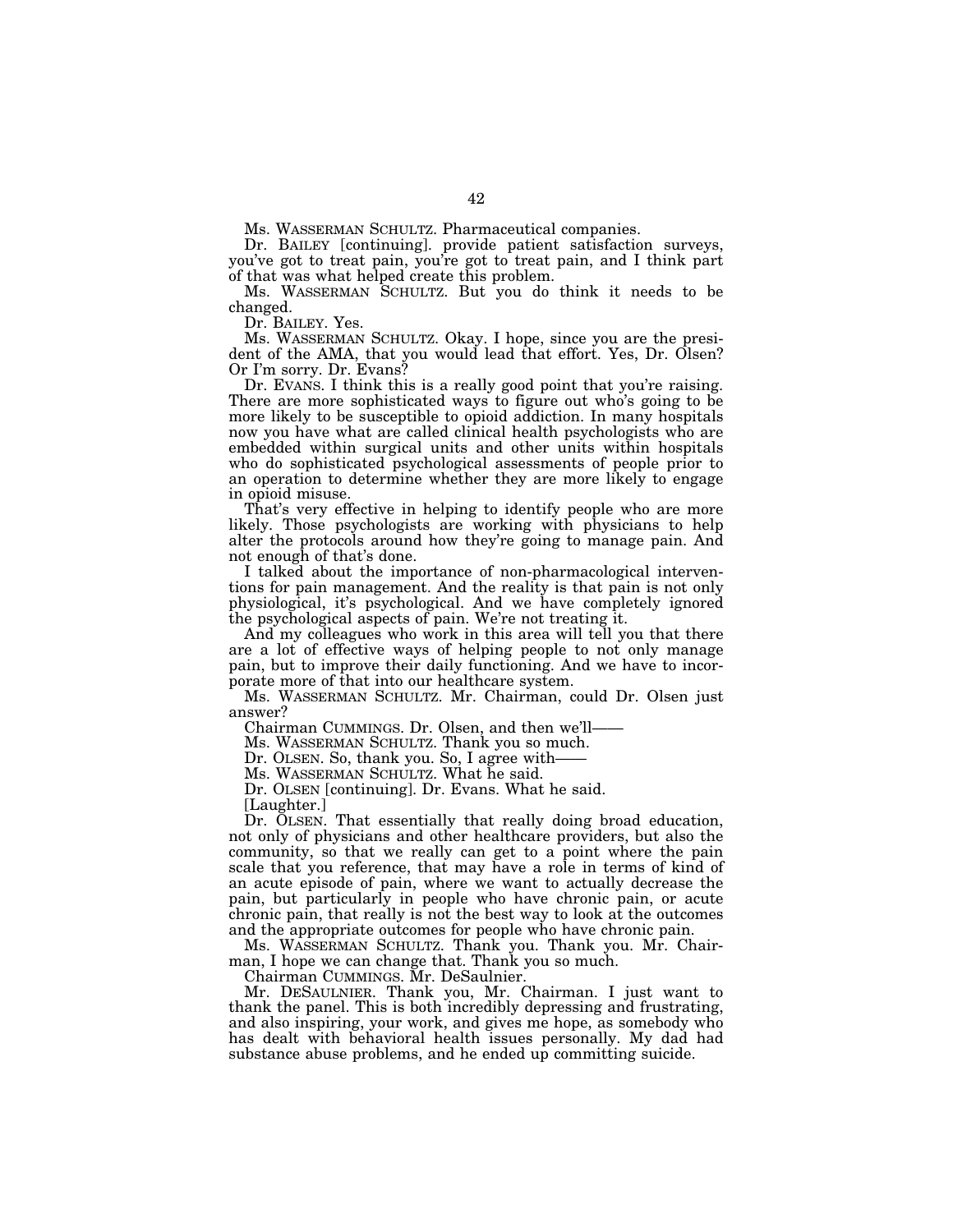But 30 years ago, when that happened, this support system, and his substance abuse was not heroin, we have come so far. Part of the frustration is we know the neuroscience. We know what the evidence-based research is. As you have said so well, you know it works.

And having been in San Francisco in the 1970's and 1980's, having been in the restaurant business, and had employees and friends pass away because of AIDS and HIV, knowing people at UCSF, who were supported by NHS funding, that did remarkable things, that now keeps friends alive, who are HIV positive, this is an example of we know both the policy and the politics to implement it. And we're overcoming the stigma, and the blame, and the denial slowly but surely that I was impacted through my dad's experience.

But I can't tell you how frustrating it is, and you share this, about the lives we're losing and the money we're wasting. So, sort of going on a cost benefit should be pretty clear, both by the research and anecdotally, that passing that bill, implementing this kind of investment, insisting on the best practices, insisting on support services, as you've all settle on with the medication.

And then last, to followup with what Congressman Wasserman Schultz said, what Perdue Pharma, and I appreciate my colleague's concern about the border, but it should be proportionate here, and effective, what Perdue Pharma did was clearly criminal and morally unethical. I think every penny that all of these states, county lawsuits are not—most of it should go back into the system. We should punish them, obviously, but I hope it doesn't go off in the general funds in local and state government.

So, if you had those kind of resources, do you think you'd have the same outcomes that we had when we were dealing with AIDS and HIV? Dr. Olsen? Dr. Bailey? Dr. Evans? And how quickly could we see that?

Dr. OLSEN. Yes.

Mr. DESAULNIER. Could we save generations, like we did with HIV?

Dr. OLSEN. I would believe so. You know, I think that we have started to see, as I mentioned, kind of a little bit of a dip in some of the overdose, the opiate-related overdose deaths. But I think as you mentioned, that, you know, that opioids are kind of—that's today.

Mr. DESAULNIER. Mm-hmm.

Dr. OLSEN. Tomorrow, it is probably going to be methamphetamine.

Mr. DESAULNIER. Yes.

Dr. OLSEN. We're seeing that coming down the line. Alcohol kills more people in the U.S. every year. 88,000 people lose their lives every year to alcohol, and alcohol is a slowly progressing killer.

So, you know, really being able to have a trained work force that is multidisciplinary, but that includes physicians, and nurse practitioners, and others that are really able to recognize when people have a substance abuse disorder or a risk for that, being able to then make that diagnosis and treat it. That, and then getting people into wherever they are, whatever door they walk into, really having those opportunities.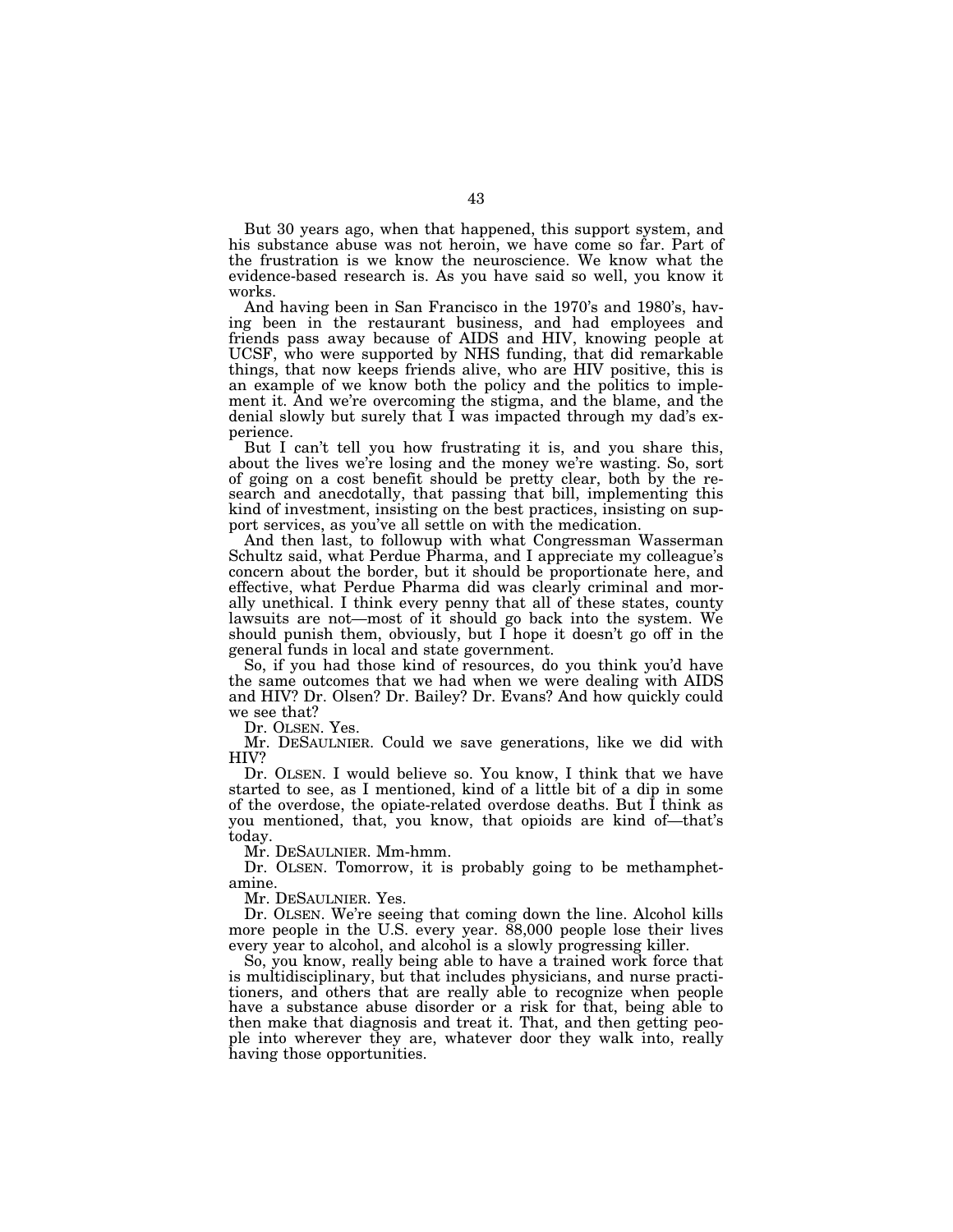You know, as I mentioned in my testimony, whether it's in jails, or emergency departments, or hospitals, specialty treatment clinics, primary care, we really need that continuum of services, and we need to standardize it. We know that there are effective evidencebased interventions for opiate-use disorder. We have-

Mr. DESAULNIER. Dr. Olsen, can I just jump in——

Dr. OLSEN. Sure. Yes.

Mr. DESAULNIER [continuing]. because I want to—if we have time to respond.

Dr. OLSEN. Yes.

Mr. DESAULNIER. But you triggered another thing. I've had psychologists, behavioral health people come and tell me because of the ACA and parity, we have a  $75$  percent increase in people seeking services. We know the numbers here aren't very good, one in ten. But they've also told me that they have a 25 percent decrease in young people going in other fields. So, in the context of what we just said, we're not providing the infrastructure that would save lives.

Dr. OLSEN. Correct. Correct. And so, we need the infrastructure. We need the resources. We need to teach it, standardize it, and really cover it.

Mr. DESAULNIER. Dr. Bailey?

Dr. BAILEY. Thank you. The money that has been invested in this crisis is undeniably just tremendous, but I'd like to give an example of what the state of Virginia was able to do with their Medicaid 1115 waiver funds. They established a program to increase reimbursement to physicians for the treatment of substance use disorder patients. They provided training for medically assisted therapy, and they provided incentives to the patients for behavioral health. So, they kind of went all the way around.

And they found that there was an increase in Medicaid enrollees that had had medication-assisted therapy. There was a dramatic decrease in the number of ER services that were needed by that patient population. Too early to say anything about overdose deaths, but I think—and the punchline is that the program basically broke even. They saved as much money as they spent. So, I think that there are ways that we can invest wisely.

Mr. DESAULNIER. Thank you, Mr. Chairman.

Chairman CUMMINGS. Ms. Tlaib?

Ms. TLAIB. Thank you, Mr. Chairman. Thank you all for your incredible work. I think everything you're saying is to be true. This is a multifaceted kind of approach, from holistic to the mental health, to the wraparound, talking about community-based or faithbased. I think it's a combination of all of those things.

I do want to share a story, if I may, chairman, that's happening in my district. Janet, she's a social worker and a recovery coach at Covenant Community Care, a federally accredited clinic in 13th congressional District. She's relentless at her job. Ellis, he's about a middle-aged man, the same age as many of my colleagues here in this chamber, and was addicted to heroin.

They met at a local church, where Ellis went for free meals, and Janet reached out to him at the church and offered to help him. They had come up with a pact that when he was ready, because he wasn't ready at that moment, that he put his thumb up. And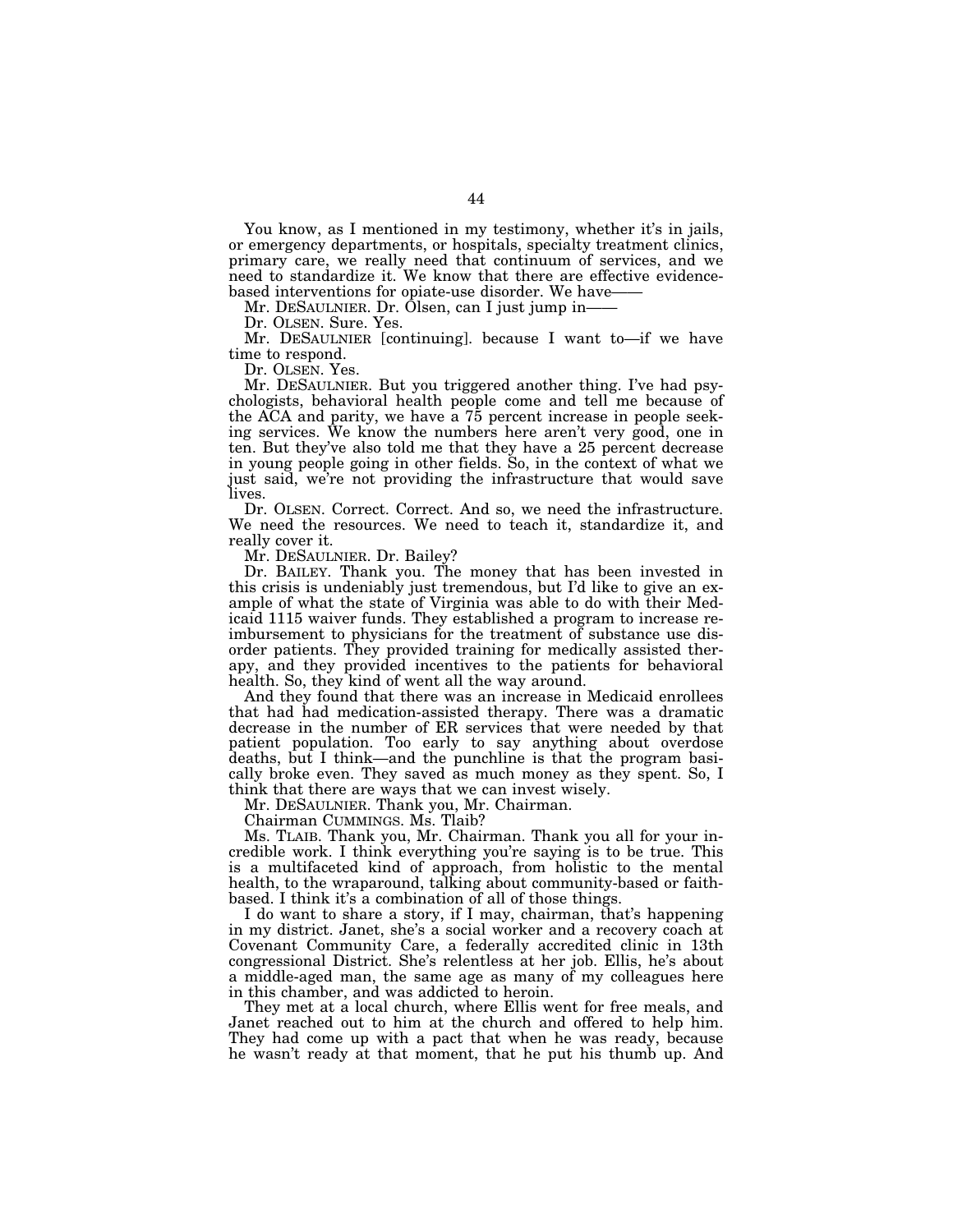one Sunday he finally did that. He put his thumb up, and Janet and Covenant Community Care was there for him, and their role at community health center, and the opioid treatment center played a really, really incredible role. Because it was very local level, and frankly, they need more resources, and that's why the CARE Act is so critically important. So, I thank the chairman for his leadership on that.

According to the 2018 report to Congress from the Medicaid and CHIP Commission, it said that many areas of the country simply lacks substance use treatment facilities, and we talked about this. I want to take a deeper dive in that, because in the report it said roughly 40 percent of counties do not have an out-patient substance abuse disorder treatment program.

Ms. Ross, in your experience, are there areas of the country that have a high number of residents with substance abuse disorders, but lack the adequate treatment facilities?

Ms. ROSS. I actually think that's all over.

Ms. TLAIB. Yes.

Ms. ROSS. They're just plain aren't enough of them. And as I mentioned before, we've had some close. So, unless there's something like this CARE Act, that's what you're going to see. And so yes, we do need more of them, and they need to stay open.

Ms. TLAIB. No. And I agree. And I think there's always this constant debate whether we need—and it always is people pause, because it costs money, I mean a lot of money in resources to combat something like this that has to come from—you know, from different kinds of forms.

Ms. Gray, are there people in your community who have overdosed because they were waiting for access for treatment?

Ms. GRAY. Currently, we are driving people four to six hours away to get treatment. There is no in-patient treatment center anywhere near us. We even have grassroots people like the Hope dealers, who are moms who just got up and got tired of watching their children die, and they're driving the people to the treatment programs.

Hopefully, that will change in my community this fall, because we're working on an in-patient treatment program, but that is definitely a huge gap. I mean even when they're ready there was nowhere to take them. That's how I actually got into this and harm reduction. People were literally coming into my clinic for other services, and crying on my lap because they wanted help, and I had nowhere to send them. Six-month waiting list on behavior health units.

And I'm glad that you have talked about peer recovery coaches, because that is key. Peer recovery coaches in my clinic are amazing human beings. And if you want to see that there's life in recovery, come visit them, because they just really—it's a huge piece of this. It really is. And every person that walks through my clinic I think, ''Are they going to be my next peer recovery coach?''

Ms. TLAIB. Yes. And it's because they offer love and respect.

Ms. ROSS. They offer love.

Ms. TLAIB. All of you have said some sort of form of, if it wasn't in the form of a hug, a form of—and, you know, a lot of this is creating this extended family——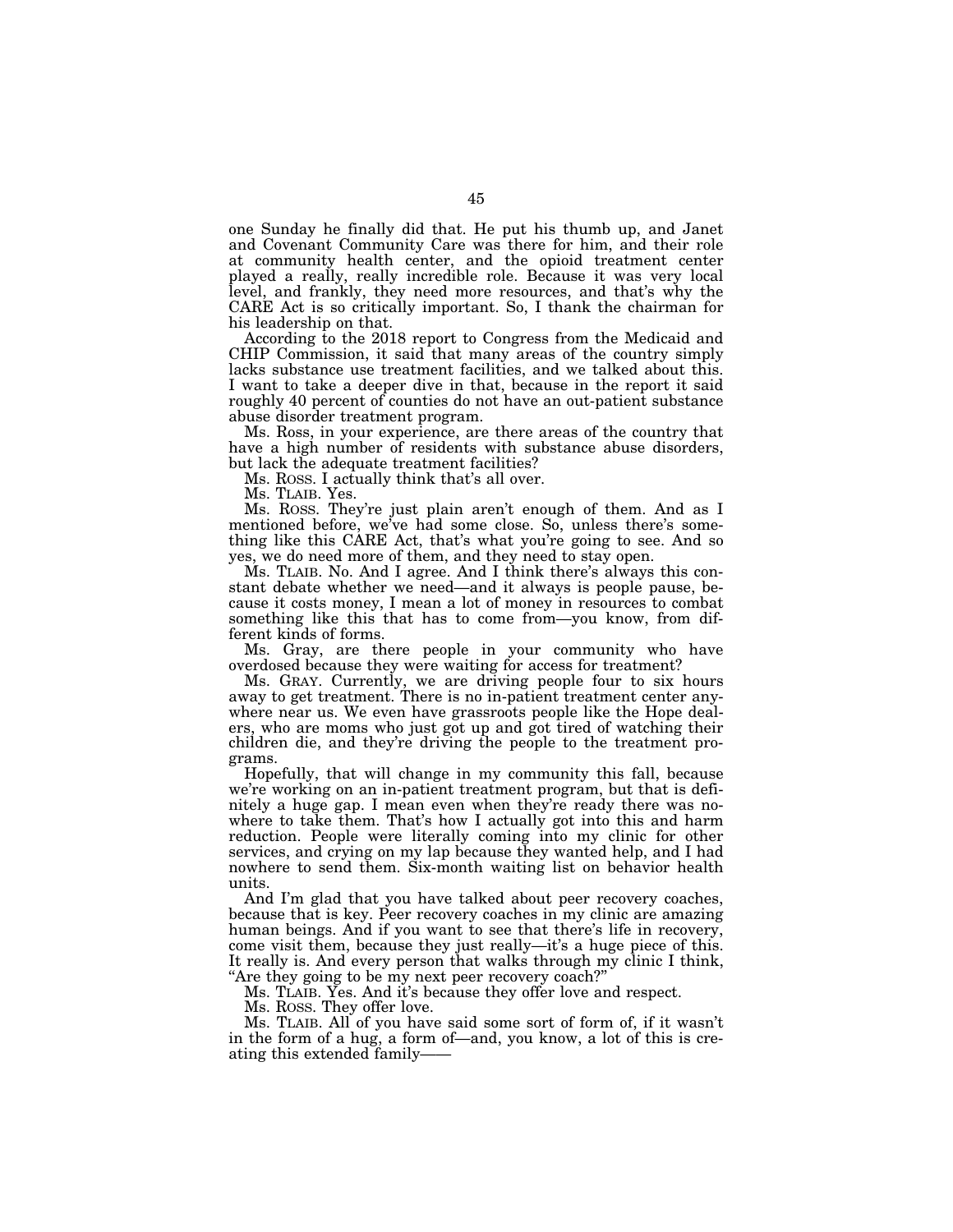Ms. ROSS. Yes.

Ms. TLAIB [continuing]. that you have, and this is my family in Congress, by the way. You feel less alone.

But I do want to share something. Congressman Raskin had kind of a sub-hearing around this issue of addiction. And it was one father who lost his daughter to—lost his son to addiction. His son described it as like mosquito in his head, that he just kept wanting to scratch, and it just was constant. It was very powerful, but one of the things that was consistent is every single—all three that testified were all from different income and education backgrounds.

I think his son has like a master's degree, and another person, you know, just graduated from high school, was in the service industry, and so forth. Is the fact that we need to change this culture and this image, that I think, you know, media, and I think mainstream, like TV, and all this, have created this image of somebody that suffers from addition looks like, and where they come from.

And I think that is something that is critically important for us to push up against. Because I've met people from all different social backgrounds, all different education backgrounds, come from all communities, not just mine, that are suffering from addiction, because of the lack of funding and resources that is being provided here in the CARE Act.

So, thank you so much, Mr. Chairman. I yield the rest of my time.

Chairman CUMMINGS. Ms. Ocasio-Cortez?

Ms. OCASIO-CORTEZ. Thank you. Dr. Olsen, in your book you discuss the history of opioids in the United States. And you describe how the United States has a unique history with opioids, if there's a way in which manifests as a uniquely American disease. And that the U.S. has kind of cycled between making opioids widely available and then trying to restrict their use between treating addiction as a crime, and then criminalizing it—and criminalizing it, and then treating it as a disease.

So, this is not the first time we've gone through this pendulum swing. This is how America has gone from criminalizing to treating opioids, and then going back again.

So, opioids were first used during the U.S. Civil War to ease wounded soldiers' pain, and then in the decades after the war, they were actually widely prescribed to middle-and upper-class women. You wrote, "By the early 20th century, with estimates of habitual users of opioids as high was 250,000, concern about the overprescribing of opioids led to a tightening of restrictions.'' That was in the early 1900's, is that correct?

Dr. OLSEN. Correct.

Ms. OCASIO-CORTEZ. And then eventually Congress passed the Narcotics Control Act in 1956, which, ''Included the first mandatory minimum sentences for a first conviction of possession, as well as the death penalty for drug trafficking.''

And then after that crackdown—after that crackdown, we found that heroin use surged. It didn't reduce. It surged during the Vietnam War, leading Nixon to send a message to Congress about the tide of drug abuse that swept America in the last decade, is that correct?

Dr. OLSEN. That's correct.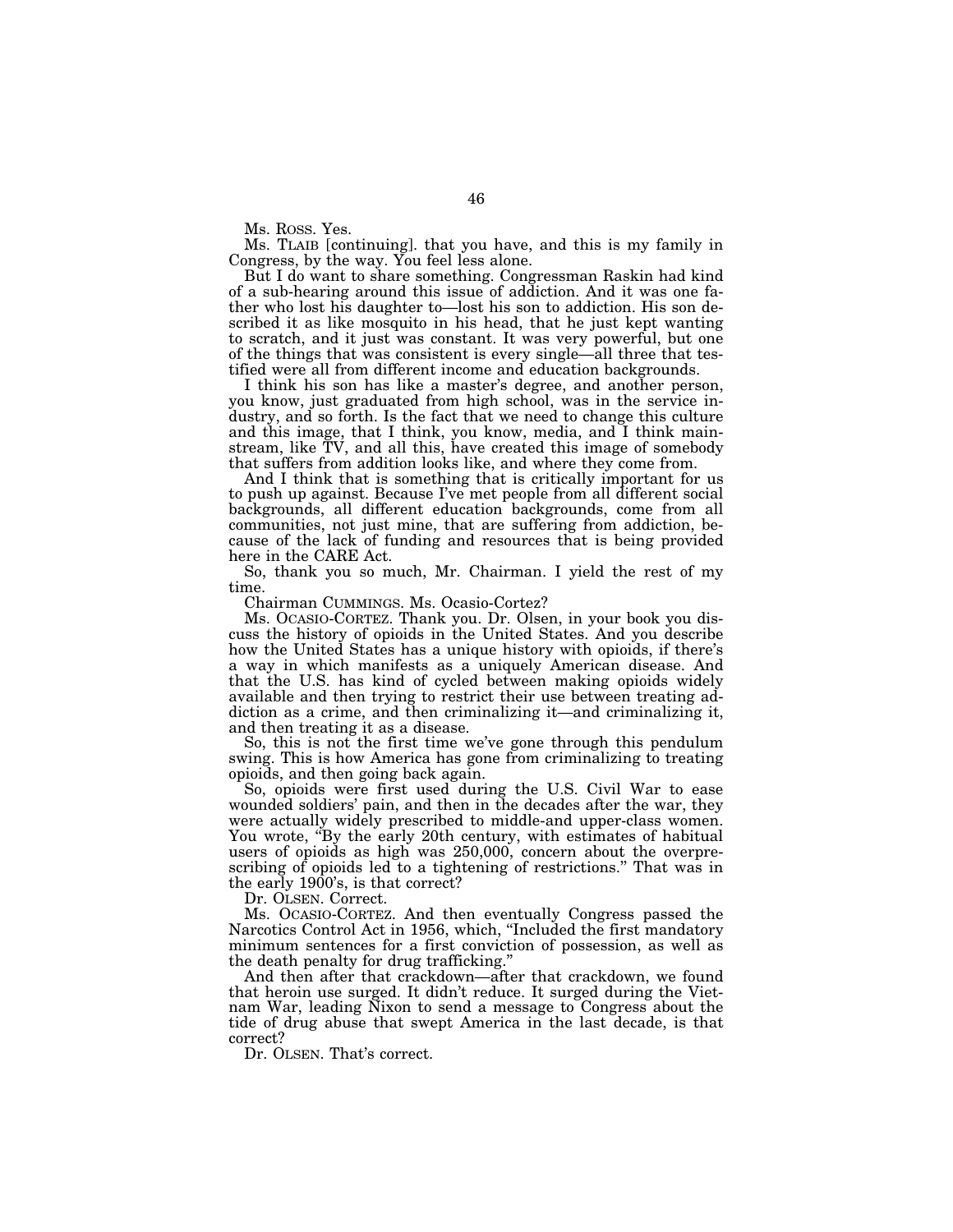Ms. OCASIO-CORTEZ. And as you kind of indicated earlier, Nixon's first instinct was actually to treat opioids as a disease. This was before the war on drugs really manifested. And, in fact, he established a network of clinics that offered treatment with methadone.

So, my question is, how do we move from Nixon's first approach of treating this as a disease to the war on drugs that was unleased just a few years later, in the 1980's, and waging this war on drugs in communities of color?

Dr. OLSEN. Yes. So, thank you for that question. You know, I think the—we have a lot to learn from history, obviously, as you've—kind of as we indicate in our book. And, you know, part of what happened in the early 1970's is that treatment became available, effective treatment became available, and then kind of that swing back to, "No. This is moral issue. No. These are—the people who have substance abuse disorders are criminals.'' I don't think we've ever really, as a society, wrapped our heads around what really is this, looking at the science, and understanding the science.

And the difference I think between the early 1900's and even 1970 and 1980 is that we now understand so much more about the brain, and about the disease, and what influences the development of an addiction, what effective treatments are, and why.

Ms. OCASIO-CORTEZ. Mm-hmm.

Dr. OLSEN. And that, unfortunately, it really took, you know, decades of the war on drugs, decades of really—you know, the cocaine epidemic and the crack epidemic hit communities of color unbelievably hard, but rather than seeing it as, no, these are individuals who have a chronic health condition, that we criminalized those individuals.

Ms. OCASIO-CORTEZ. So here we've seen, kind of you think of this pendulum shift. And it starts with the U.S. Civil War, we made opioids widely available. Then they started impacting upper middle class, you know, upper middle-class people. And so, then we decided to criminalize it in 1956. We cracked down immensely, and then we find that that resulted in another surge of abuse during the Vietnam War.

So, then we go back to Nixon's initial approach, which is treating it as—using it as a treatment again.

Dr. OLSEN. Mm-hmm.

Ms. OCASIO-CORTEZ. And then we hit the war on drugs, where we criminalize communities of color for their use. We go back to the criminalization. Then we go back to the 1990's, where we treat pain management as a widespread disease, correct?

Dr. OLSEN. Mm-hmm.

Ms. OCASIO-CORTEZ. So, then we decide that, doctors decide that pain management needs to be aggressively—needs to be aggressively treated, and now we're back to an opioid crisis again.

So, we have it—we're at an inflection point, where we could potentially criminalize this again, or we could potentially treat the opioid crisis as a health issue——

Dr. OLSEN. Yes.

Ms. OCASIO-CORTEZ [continuing]. correct? So, my question, my last question would be, how do we stop this pendulum shift, and how do we just end——

Dr. OLSEN. Right.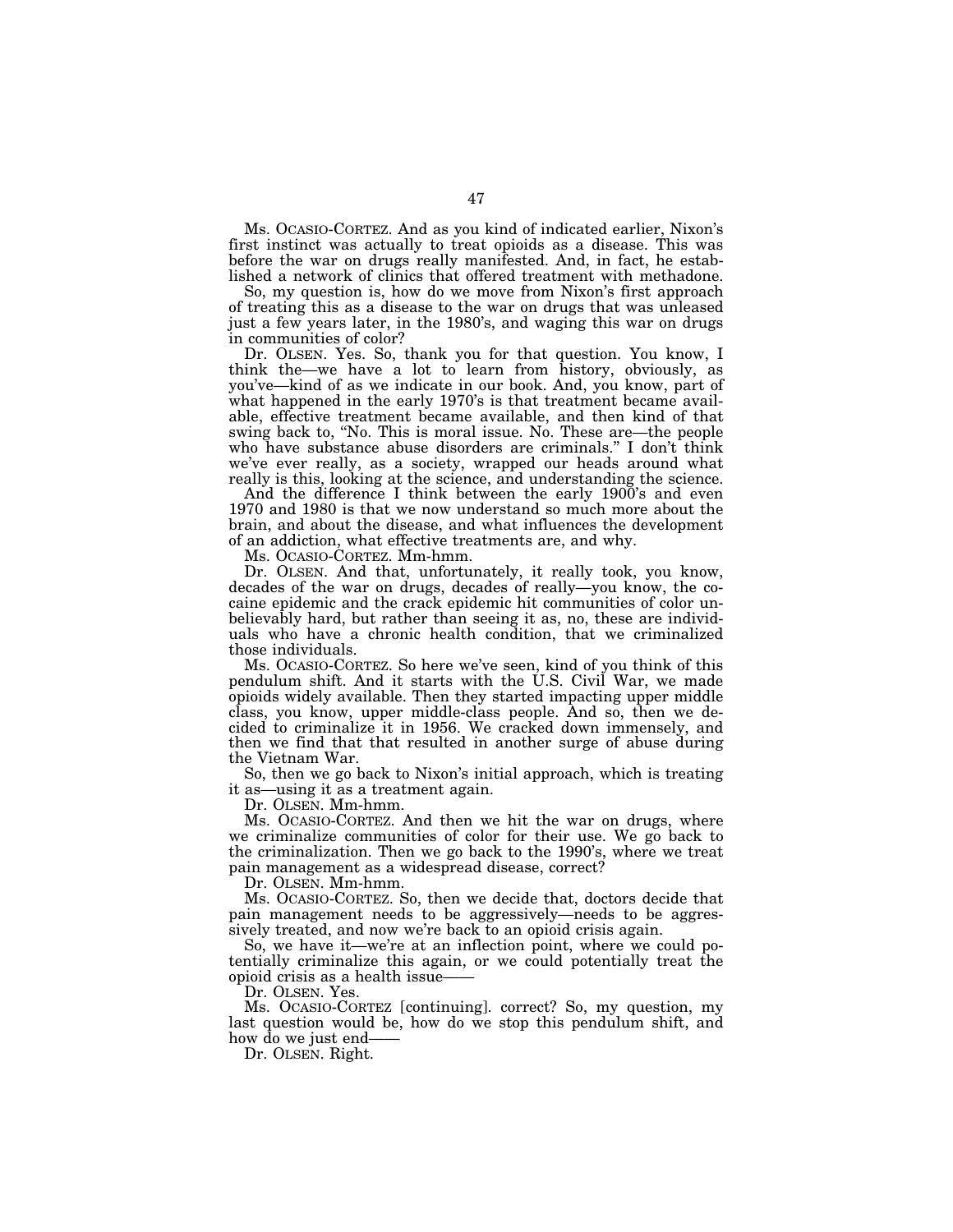Ms. OCASIO-CORTEZ [continuing]. our addiction as a national crisis?

Dr. OLSEN. Yes. So great question. And, you know, partly I think we look to the science. We really look to the past to learn from what happened, and learn from our mistakes. And as I said in my testimony, I think that we really have to embrace the saying and the concept that everybody, no matter where they come from, no matter what class, race, ethnicity, address they have, that everybody deserves the chance for treatment and recovery.

Because addiction, as others have said, addiction knows no boundaries. But really trying to understand where any one individual is coming from, treating people with dignity and respect, no matter who they are, that's really important. And I've had—you know, I've heard police commissioners say, ''We are not going to be able to arrest our way out of this.'' We really need to have treatment. We need treatment on demand. We need to be able to provide services when and where people are ready.

Chairman CUMMINGS. Ms. Norton.

Ms. NORTON. Thank you very much, Mr. Chairman. This is a very important hearing for all of us. I am concerned, very concerned that we are experiencing the single highest rates of overdose deaths in the history of our country, and we still don't have we still haven't gotten ahold of it.

Indeed, this committee is concerned that if you were to ask us what is the national drug control strategy, I think we would be we would not have an answer. And in the absence of a strategy from the Administration, they did issue a document in January, which nobody would call a strategy, I think this committee has to come to grips with what the strategy should be, and enact one.

Dr. Olsen, I'm concerned with how patients continue, particularly in the absence of a strategy, because in your testimony you mentioned a patient, Andy, and he was the only one of his 11 friends to survive addiction, and that that person, Andy, is on Medicaid. So, I need to know whether Medicaid is a program of last resort, or whether essentially these patients are essentially on Medicaid. And is private insurance just out of the picture for most of them? And is Medicaid the program of first and last resort for many, or if not, most of them? We need to know that in order what to do about Medicaid funding, which the President's budget, nobody pays much attention to a president's budget, no matter who he is, will cut Medicaid funding by 1.5 trillion over 10 years.

What is your response to how important or not Medicaid is as compared to private insurance?

Dr. OLSEN. So, Medicaid and Medicaid expansion in the state of Maryland has absolutely saved hundreds of my patients' lives. It is extremely important. Seventy-five percent of the patients that I see are enrolled in Medicaid.

Ms. NORTON. So, most of your patients?

Dr. OLSEN. Yup. We do-

Ms. NORTON. Are most of those essentially middle-class people? Dr. OLSEN. Some are. Yes. And they are, what happens when people get into treatment and recovery is, they then can get hired for jobs. They are stable enough that they actually then go back to work. And when they go back to work, sometimes they go back to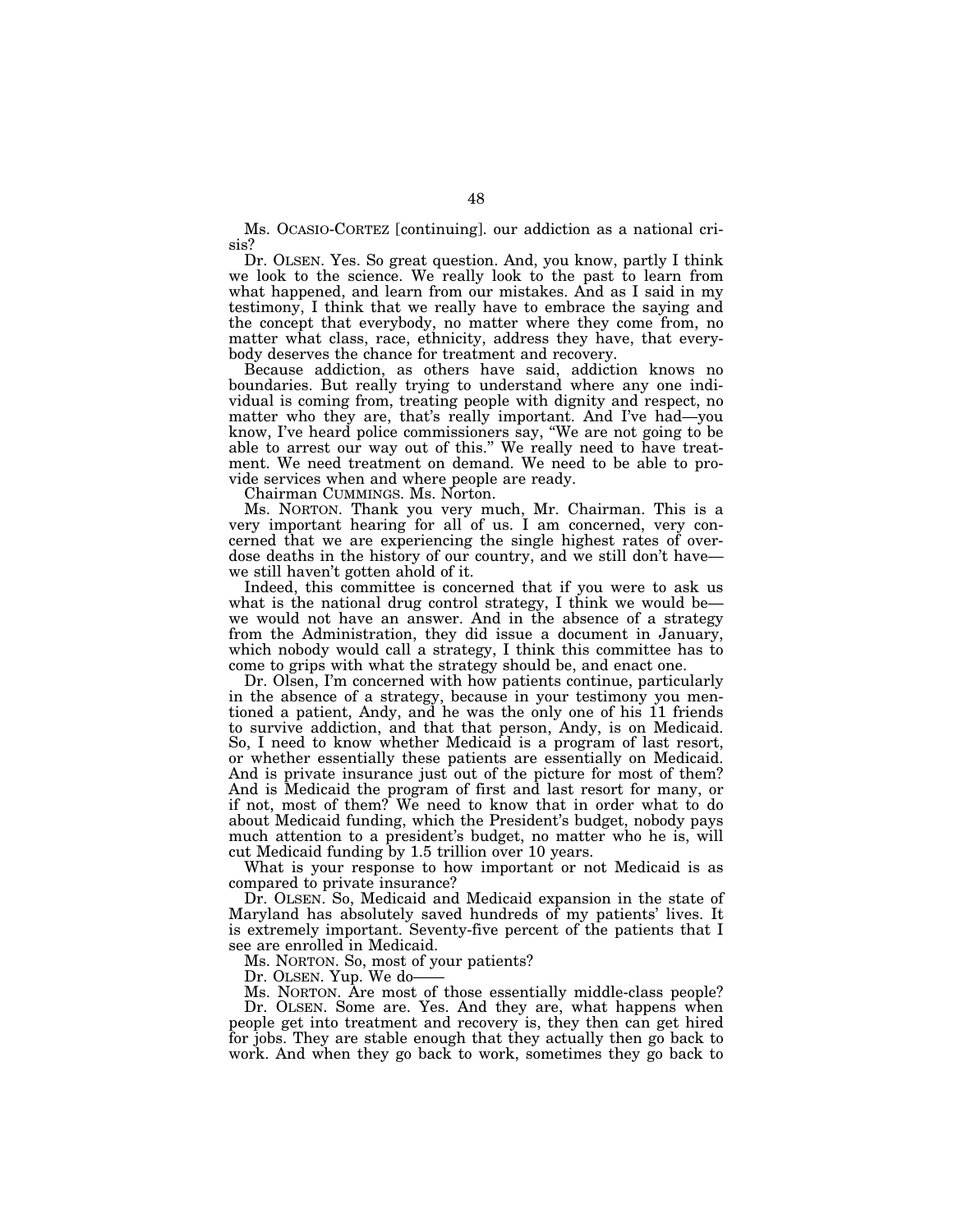work in places where their employer is able to provide them with health insurance. In other places, they now make too much money, just too much money to qualify for Medicaid, and so now being able to actually get insurance through the health insurance market through the ACA has been helpful for them. And so, we see fluxes between people who are enrolled in Medicaid, and then no longer enroll in Medicaid. But if they then lose their job, if they get laid off because the job market shrinks, then they really need to have that support and that safety net of Medicaid to be able to continue their-

Ms. NORTON. Yes.

Dr. OLSEN [continuing]. lifesaving treatment.

Ms. NORTON. The ACA, of course, and Medicaid. Let me ask about the steps Congress is taking, to see what we should do. The 21st Cures Act, we call it CARA, and a package of opioid bills that we passed last year, Dr. Olsen, in your written statement you noted that while the steps Congress has taken have saved lives, that more needs to be done. And you said more funding and smarter funding. Would you clarify that, please?

Dr. OLSEN. Absolutely. So, thank you for that question. So by smarter funding, we really mean that funding, as we've kind of talked about today, that funding really needs to be targeted toward those interventions that we know work, that we have evidence for as being effective, and supporting the education and the standardization of treatment, and providing those standards of care across a treatment setting, so that when people walk into a treatment facility, that they know what to expect, no matter whether they're in Maryland, in Virginia, in California, in Ohio, in West Virginia, and that what they are getting is evidence-based.

Ms. NORTON. Thank you. Mr. Chairman?

Chairman CUMMINGS. Thank you very much. Ms. Pressley?

Ms. PRESSLEY. Thank you, Mr. Chairman, and thank you for holding this important hearing. My father, like millions of Americans, as someone who battled heroin addiction, opioid addiction, and was in and out of the criminal justice system, committing crimes to support that addiction. Ultimately, during his time, while incarcerated, he was able to get on a path to healing. And I do believe that was also because that was at a time when there was access to behavioral health supports and mental health. My father was someone, like many who were self-medicating because of a series of life traumas.

And I would love to at some point talk about what is the course of treatment, or what are we doing for those behind the wall. I was at Alameda County, Santa Rita Jail, in Oakland, California, this weekend, a women's jail, and the majority of those that were there were there for poverty crimes, and/or crimes to support their addiction.

And so, I do want at some point know what we're doing behind the wall, because that's about the health and wholeness of those being able to bring their full contribution to the world, which now my father is doing as a professor of journalism and a published author.

But we know many of them will recidivate. And so, I would love to have that conversation at some point. And I'm grateful that we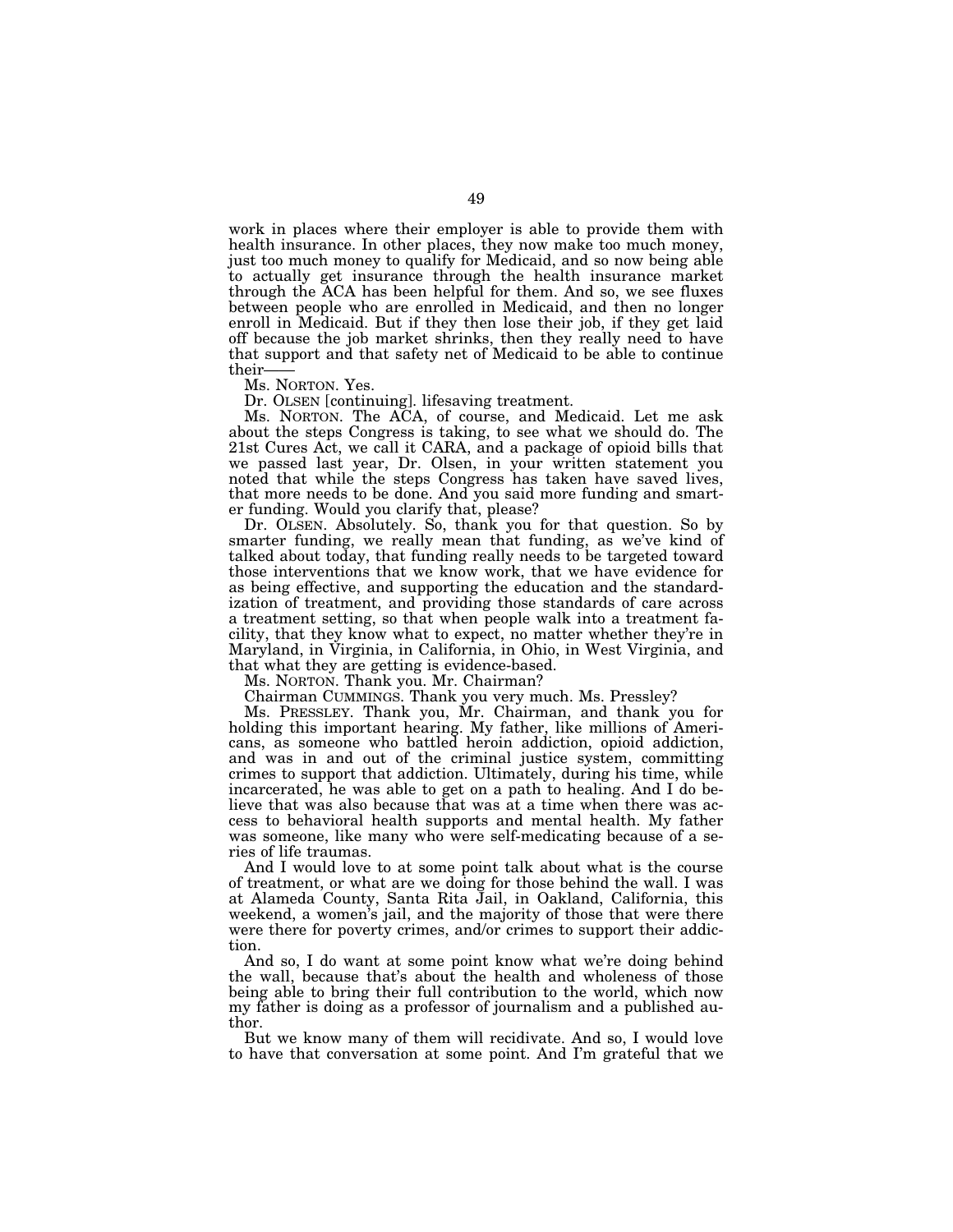are at a point in the pendulum switch shift here that we are looking at this as a public health crisis and epidemic, which we did not do with crack cocaine.

I'm reminded in my time on the Boston City Council, where I was a part of a hearing around safe injectionsites, which I support. And there was a woman who said, "I'm sick, and my life matters, and I don't want to die in a McDonald's bathroom.'' And, you know, that is what this is really about, the pain and seeing the dignity and humanity of people, but also recognizing that it's not just about that one person, but the impact on entire families this is destabilizing, and decimating whole communities.

I was recently appointed as the vice chair on the Taskforce of Aging and Families, and I just was at that taskforce before coming here, lifting up the growing challenge of grandparents raising grandchildren, because of this public health problem and epidemic.

So, we have to move holistically. We have to move with urgency, and I do believe we need not only on-demand treatment, but it need to be culturally competent, it needs to be gender specific and responsive, and it needs to be trauma informed. But, again, we're here to talk about not only the problem, but, again, the fixes.

And so, I wanted to talk about the importance of harm reduction services, which I do think many of those models do lift up some of the practices that I just asserted and offered up.

Ms. Gray, your testimony, you used a really fascinating analogy on our current addiction intervention approaches, which you likened to a spinning carousel. You say we intervene at the point of entry of this carousel, but supporting prevention efforts to avoid by supporting prevention efforts to avoid drug use, and then at the end, to provide supports and linkages to recovery options. However, very little is done to aid people throughout addiction, or in keeping with your analogy, the point at which the carousel is spinning out of control.

So, Ms. Gray, how has this current approach exasperated HIV and hepatitis outbreaks in communities across the country, specifically harm reduction strategies like syringe services, and in West Virginia, where you practice? How has this exasperated HIV and hepatitis outbreaks?

Ms. GRAY. If you look at the vulnerability study that the CDC did that showed the top 5 percent of counties in this entire nation that are at risk for an HIV and hepatitis C outbreak, out of those 220 counties, there are almost—about 40 are in West Virginia. And both of my counties are identified. Berkeley County is 204, or 205, and Morgan County, the smaller rural county, is 44. It's in the top 50 percent.

Ms. PRESSLEY. Okay. I'm sorry. Just to reclaim my time. So, opponents of syringe service programs have argued that these approaches fuel drug use rather than reduce the risk of disease.

Ms. GRAY. Yes.

Ms. PRESSLEY. So, for the record, do you agree with that assessment?

Ms. GRAY. Sorry. No, they do not.

Ms. PRESSLEY. Okay. Thank you. All right.

Ms. GRAY. They engage people.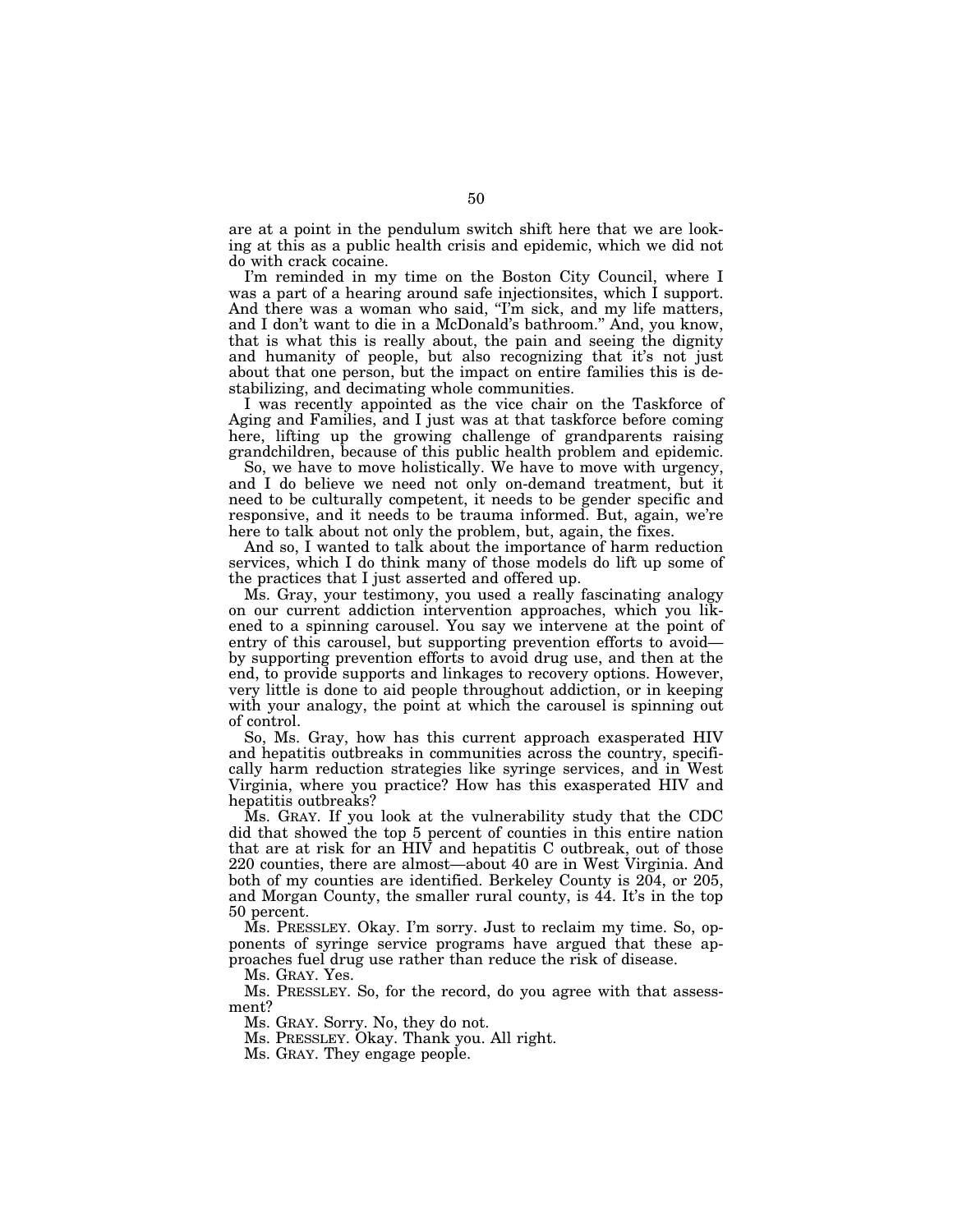Ms. PRESSLEY. Absolutely. Thank you. In my district there are four syringe service programs. Ms. Gray, can you explain how Berkeley County syringe service programs and others like those, surveying vulnerable communities in the Massachusetts 7th, help to reduce the transmission of HIV and other infectious diseases?

Ms. GRAY. Yes. We have over 30 years of evidence, based upon the HIV AIDS epidemic that harm reduction programs do work to reduce HIV, hepatitis C, and hepatitis B.

Ms. PRESSLEY. Okay. Short on time. Just reclaiming my time.

Dr. Bailey, does the American Medical Association have a position on the use of supervised injectionsites as a way to prevent opioid deaths and disease transmission?

Dr. BAILEY. Yes, Congresswoman, we do. And I don't have the details of that policy with me right now, but I'd be happy to provide it for the committee as soon as possible.

Ms. PRESSLEY. Okay. Does anyone else on the panel have any thoughts on what research has shown relative to save or supervise injectionsites as another form of hard reduction?

Ms. ROSS. They work.

[Laughter.]

Ms. PRESSLEY. Great. And how do these outcomes compare to cities and communities that do not maintain these types of syringe service programs or supervise injectionsites?

Ms. GRAY. That's what I have been talking about is we have 52 new cases of HIV in Huntington now. We are not getting supported for syringe exchange in our state. People just don't, they don't understand it. They thing we're enabling, but that's not what it is.

And if you look at the New England Journal of Medicines' article in this past May, it will compare those 220 counties that I was talking about, where there are syringe exchange programs, and we're not heeding the warnings. There's not enough harm reduction programs that match those counties that are in dire risk.

Dr. OLSEN. Syringe exchange programs have really been found to reduce the risk of HIV and hepatitis C transmission. Baltimore City has had one for a very long time, and it is now extremely rare for HIV or hepatitis C to actually be transmitted in people who use drugs.

Chairman CUMMINGS. Ms. Gray, let me just ask you this. What would happen in West Virginia if the Medicaid expansion were rolled back?

Ms. GRAY. We'd be back to the days where we couldn't link anyone for any of their care and recovery. We might as well just—I'm not a person who gives up very easily, but without the Medicaid expansion, we're done.

Chairman CUMMINGS. All right. Mr. Jordan.

Mr. JORDAN. Thank you, Mr. Chairman. I just wanted to thank our panel for coming and testifying today, but more importantly, thank you for the work you do. I especially appreciated what Ms. Gray said in her opening statement, when she referenced the fact that Jesus didn't come to save the perfect people, he came to help all of us who have problems.

And what you are doing is truly a ministry, and we appreciate that, and we appreciate the chairman's commitment to helping get a solution, and help people who are trapped in this. We've got a